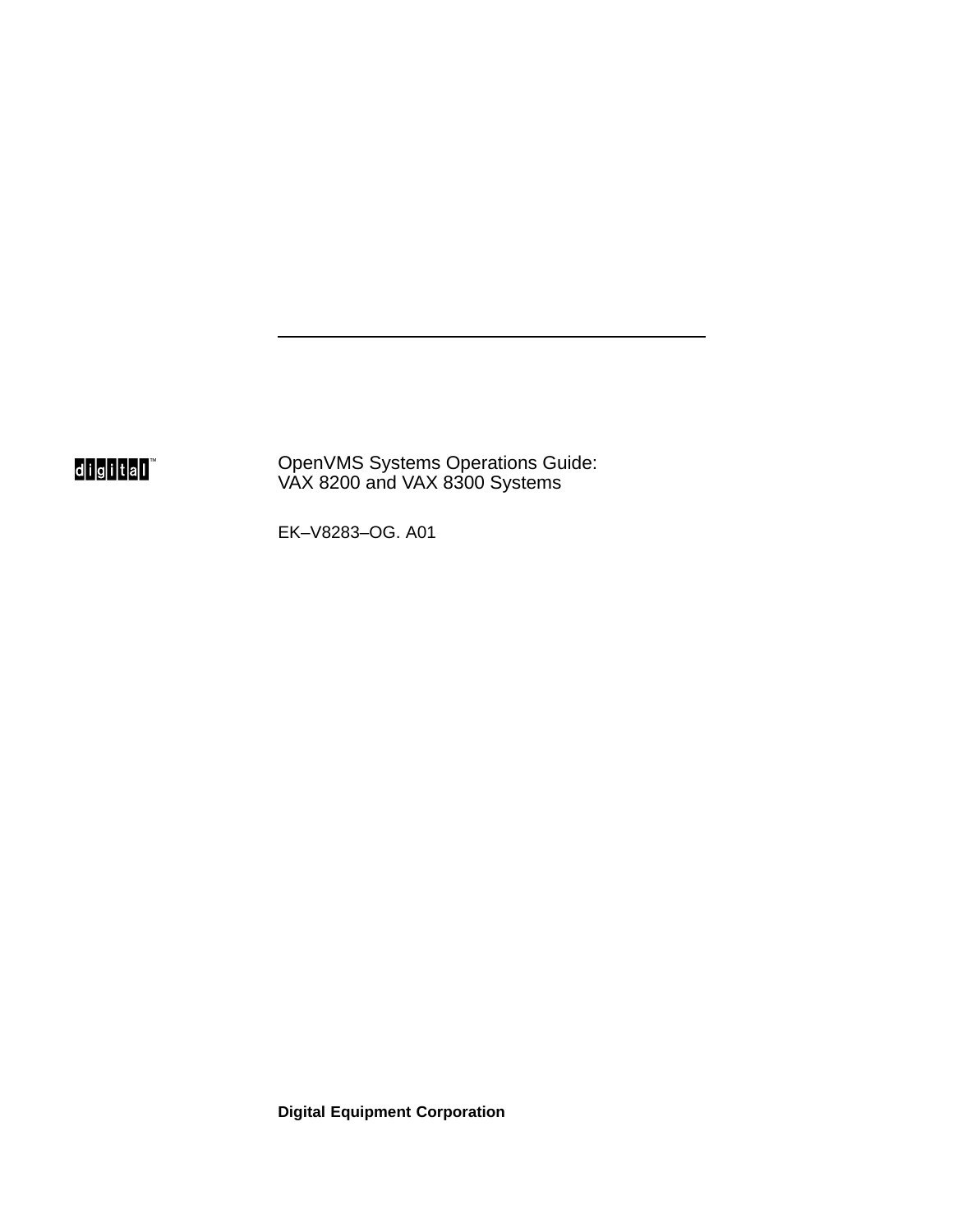#### **February, 1993**

The information in this document is subject to change without notice and should not be construed as a commitment by Digital Equipment Corporation. Digital Equipment Corporation assumes no responsibility for any errors that may appear in this document.

Copyright © Digital Equipment Corporation 1993

All Rights Reserved. Printed in U.S.A.

**FCC NOTICE:** The equipment described in this manual generates, uses, and may emit radio frequency energy. The equipment has been type tested and found to comply with the limits for a Class A computing device pursuant to Subpart J of Part 15 of FCC Rules, which are designed to provide reasonable protection against such radio frequency interference when operated in a commercial environment. Operation of this equipment in a residential area may cause interference, in which case the user at his own expense may be required to take measures to correct the interference.

The following are trademarks of Digital Equipment Corporation: CI, HSC, MSCP, OpenVMS, RT-11, RX50, VAX, VAX 8200, VAX 8300, VAX 8350, VAXBI, VMS, and the DIGITAL logo.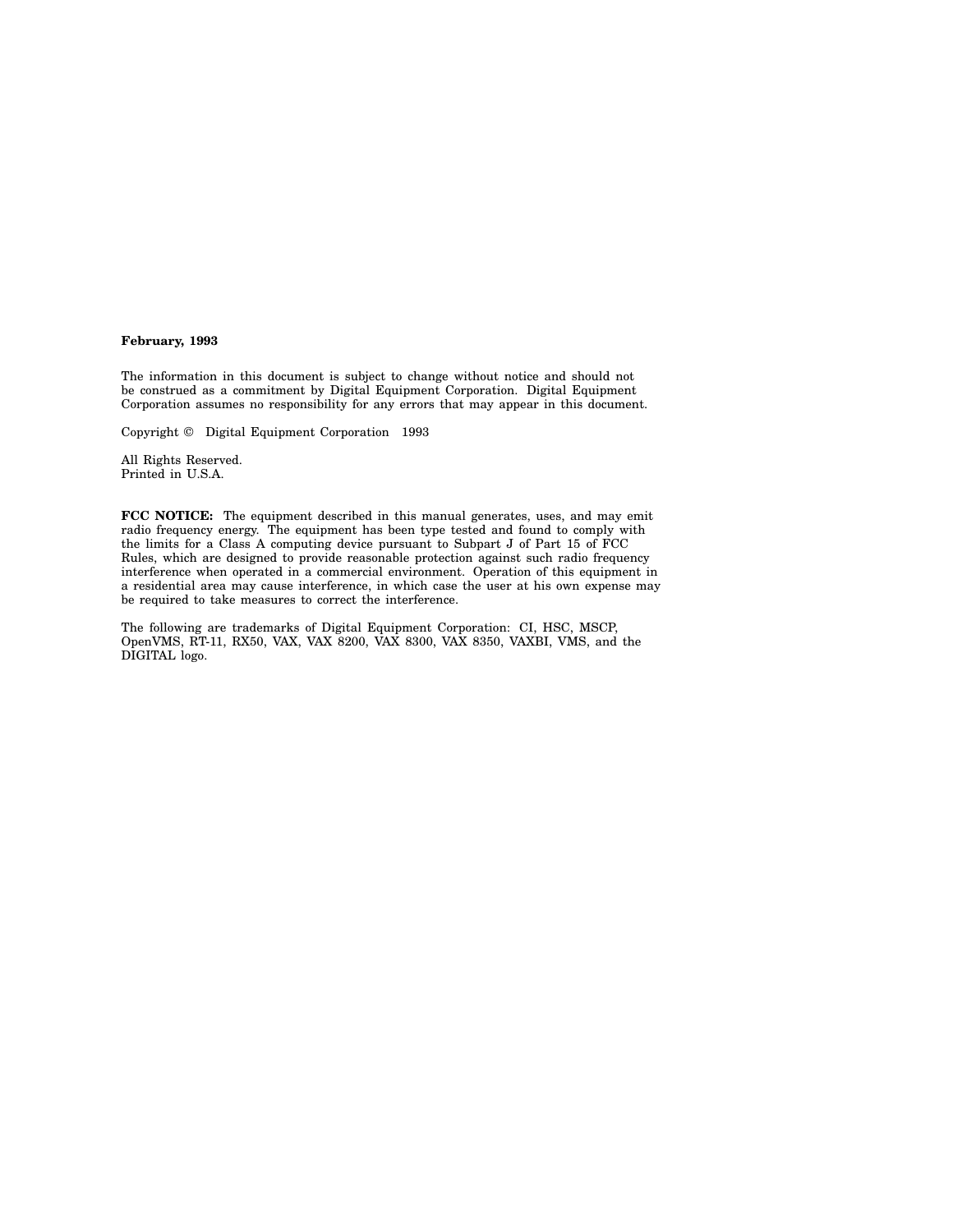## **Contents**

| <b>About This Guide</b><br>v |                                                       |          |
|------------------------------|-------------------------------------------------------|----------|
|                              |                                                       |          |
| 1                            | <b>Console Subsystem</b>                              |          |
| 1.1                          |                                                       | $1 - 1$  |
| 1.2                          | Console Terminal                                      | $1 - 1$  |
| 1.3                          |                                                       | $1 - 1$  |
| 1.4                          | Console Dual-Diskette Drive                           | $1 - 5$  |
| 1.4.1                        | Inserting or Removing a Diskette                      | $1 - 5$  |
| 1.5                          | Console Command Language                              | $1 - 7$  |
|                              |                                                       |          |
| $\mathbf{2}$                 | <b>System Boot Procedures</b>                         |          |
| 2.1                          |                                                       | $2 - 1$  |
| 2.2                          | Boot Command Procedures                               | $2 - 2$  |
| 2.3                          | The BOOT58 Program                                    | $2 - 4$  |
| 2.4                          | Booting from a Local Drive                            | $2 - 6$  |
| 2.4.1                        | Automatic Boot                                        | $2 - 6$  |
| 2.4.2                        |                                                       | $2 - 7$  |
| 2.4.3                        | Creating Auxiliary Boot Command Procedures            | $2 - 8$  |
| 2.4.4                        | Using Auxiliary Boot Command Procedures               | $2 - 11$ |
| 2.4.5                        | Writing a New Boot Block on a Local System Disk       | $2 - 12$ |
| 2.5                          | Booting from an HSC Drive                             | $2 - 14$ |
| 2.5.1                        | Using the BOOT58 Program                              | $2 - 14$ |
| 2.6                          | Creating Default Boot Command Procedures              | $2 - 17$ |
| 2.6.1                        | Booting with DEFBOO.CMD                               | $2 - 20$ |
| 2.6.2                        | Booting with DEFBOO.GEN                               | $2 - 20$ |
| 2.7                          |                                                       | $2 - 21$ |
| 2.7.1                        |                                                       | $2 - 21$ |
| 2.7.2                        |                                                       | $2 - 23$ |
| 2.8                          | Booting from a Different Directory on the System Disk | $2 - 24$ |
| 2.9                          | Booting from SYSF During an Upgrade                   | $2 - 27$ |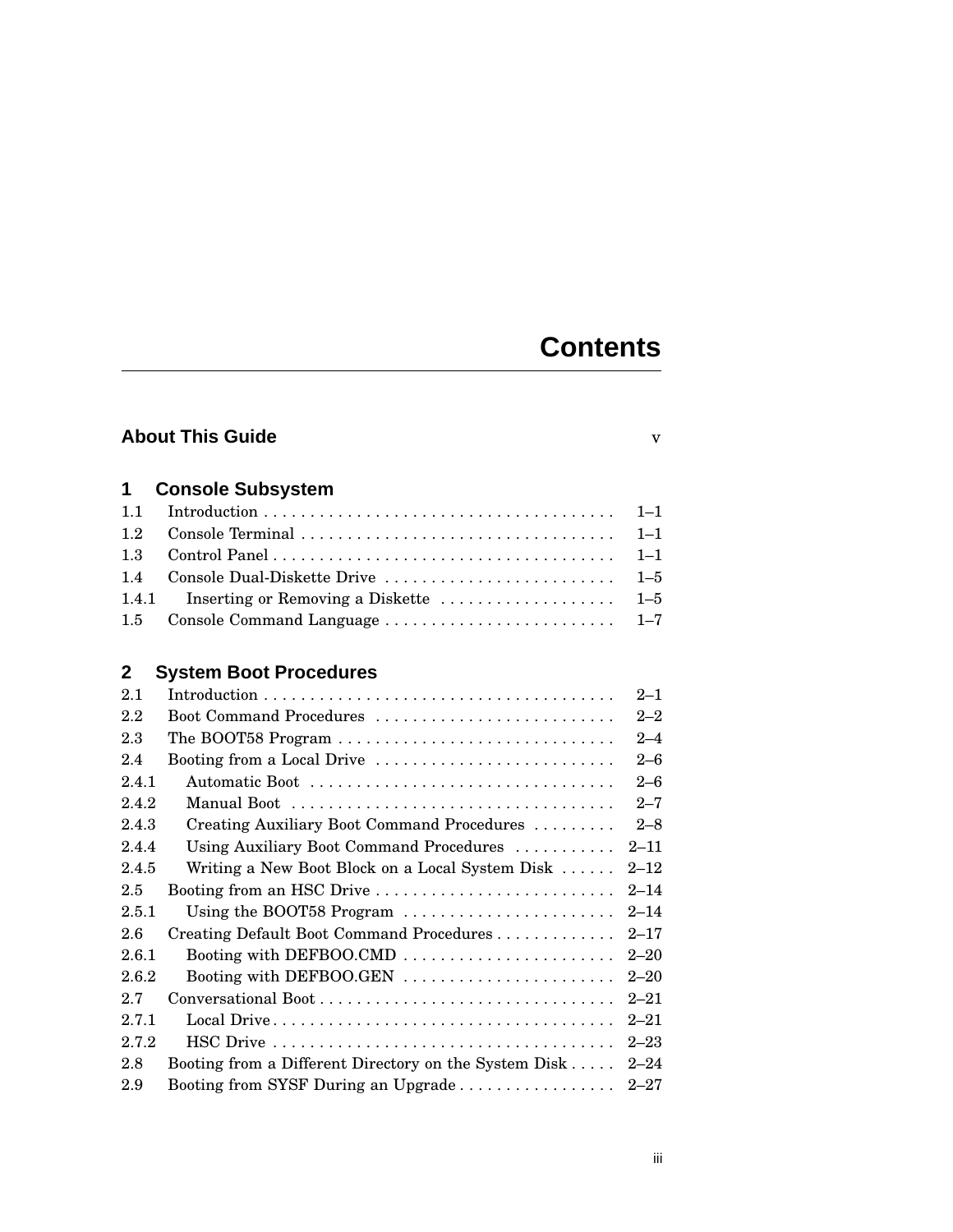| Contents<br>IV |  |
|----------------|--|
|----------------|--|

## **3 System Shutdown Procedures**

| 3.1 Orderly Shutdown with SHUTDOWN.COM  3–1    |  |
|------------------------------------------------|--|
| 3.2 Emergency Shutdown with CRASH Commands 3–1 |  |

### **4 System Backup Procedures**

| 4.2 |                                                       |         |
|-----|-------------------------------------------------------|---------|
| 4.3 | Installing Standalone BACKUP on the System Disk       | $4 - 3$ |
| 4.4 | Booting Standalone BACKUP from the System Disk        | $4 - 3$ |
| 4.5 | Installing Standalone BACKUP on Floppy Diskettes 4–8  |         |
| 4.6 | Booting Standalone BACKUP from Floppy Diskettes  4–11 |         |
| 4.7 |                                                       |         |
|     |                                                       |         |

### **Examples**

|--|--|--|

## **Figures**

### **Tables**

| 1-5 Most Commonly Used Console Mode Commands  1-8 |  |
|---------------------------------------------------|--|
|                                                   |  |
|                                                   |  |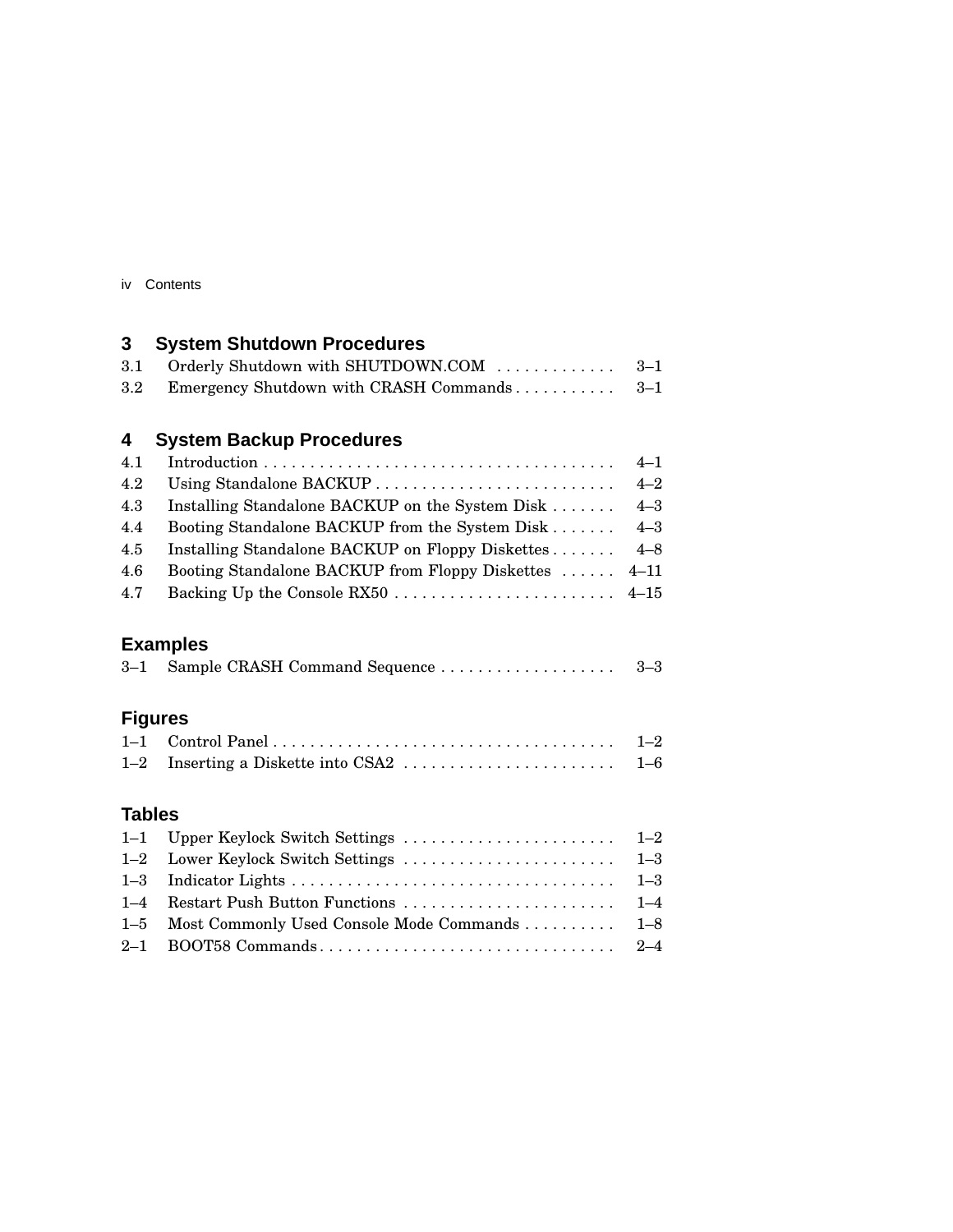## **About This Guide**

This document is a quick reference guide of basic systems operations for VAX 8200 and VAX 8300 systems. It summarizes such system tasks as booting and console operation as they relate to VAX 8200 and VAX 8300 systems.

### **Intended Audience**

This guide is designed primarily for the following:

- System software support personnel
- Digital Services personnel
- System managers
- Instructors and participants in certain OpenVMS operating system courses:

Systems Troubleshooting System and Network Management I, II, and III

### **Document Scope**

This guide describes various aspects of VAX 8200 and VAX 8300 systems operations including:

- Console subsystem overview
- Operators control panel
- Console command language
- System boot procedures
- System shutdown procedures
- System backup procedures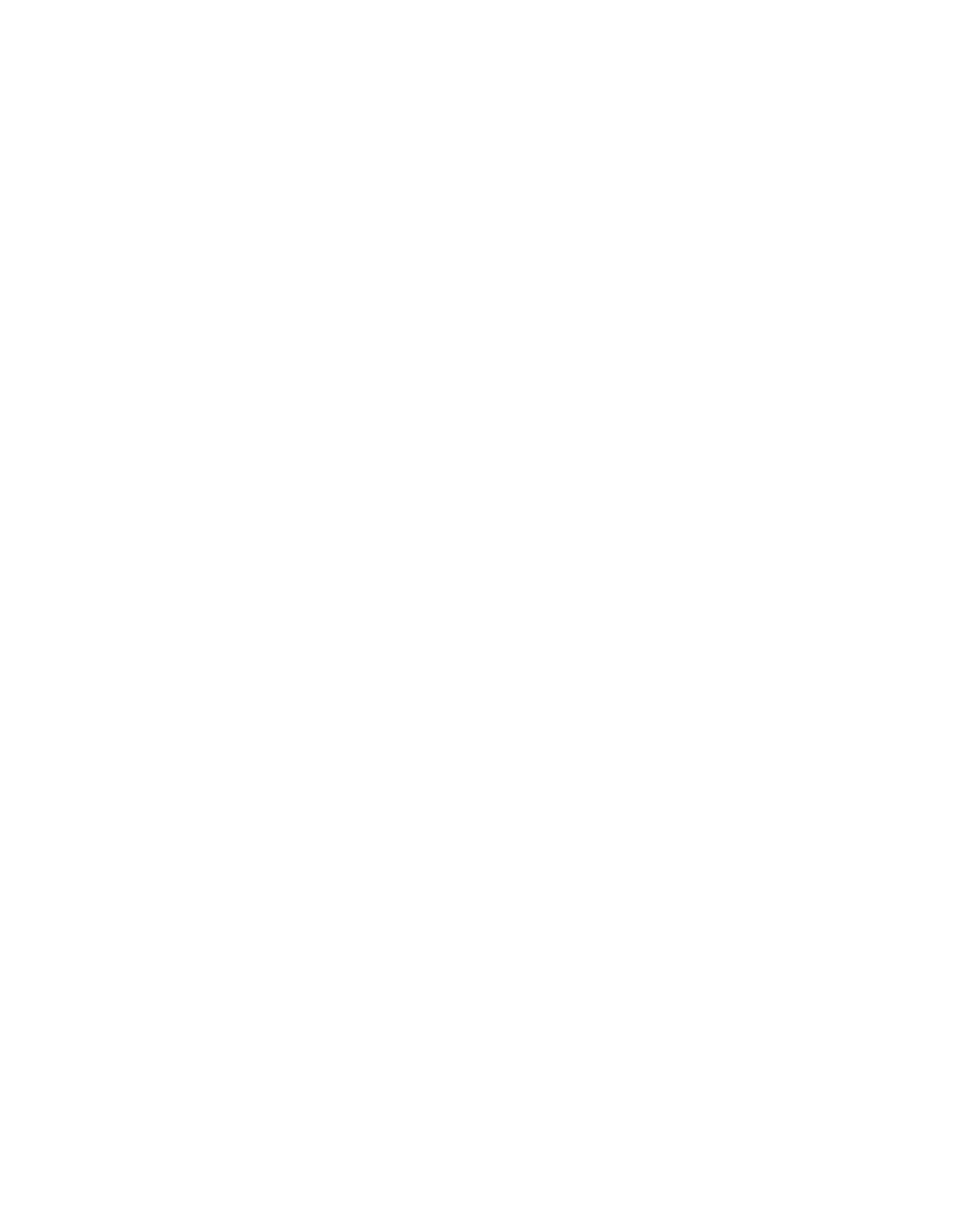# **1 Console Subsystem**

### **1.1 Introduction**

The console subsystem provides the means to control and monitor system operations and to examine and deposit data in memory or processor registers. The console subsystem consists of the following:

- Console terminal
- Control panel
- Console diskette drive
- Console command language

### **1.2 Console Terminal**

The console terminal is a hardcopy terminal which prints a log of processor activities. Ensure that the terminal always contains enough paper.

### **1.3 Control Panel**

VAX 8200 and VAX 8300 control panels are nearly identical. The panel is located on the front of the system cabinet and includes the following:

- A 4-position keylock switch
- A 3-position keylock switch
- Three processor indicator lights
- Restart push button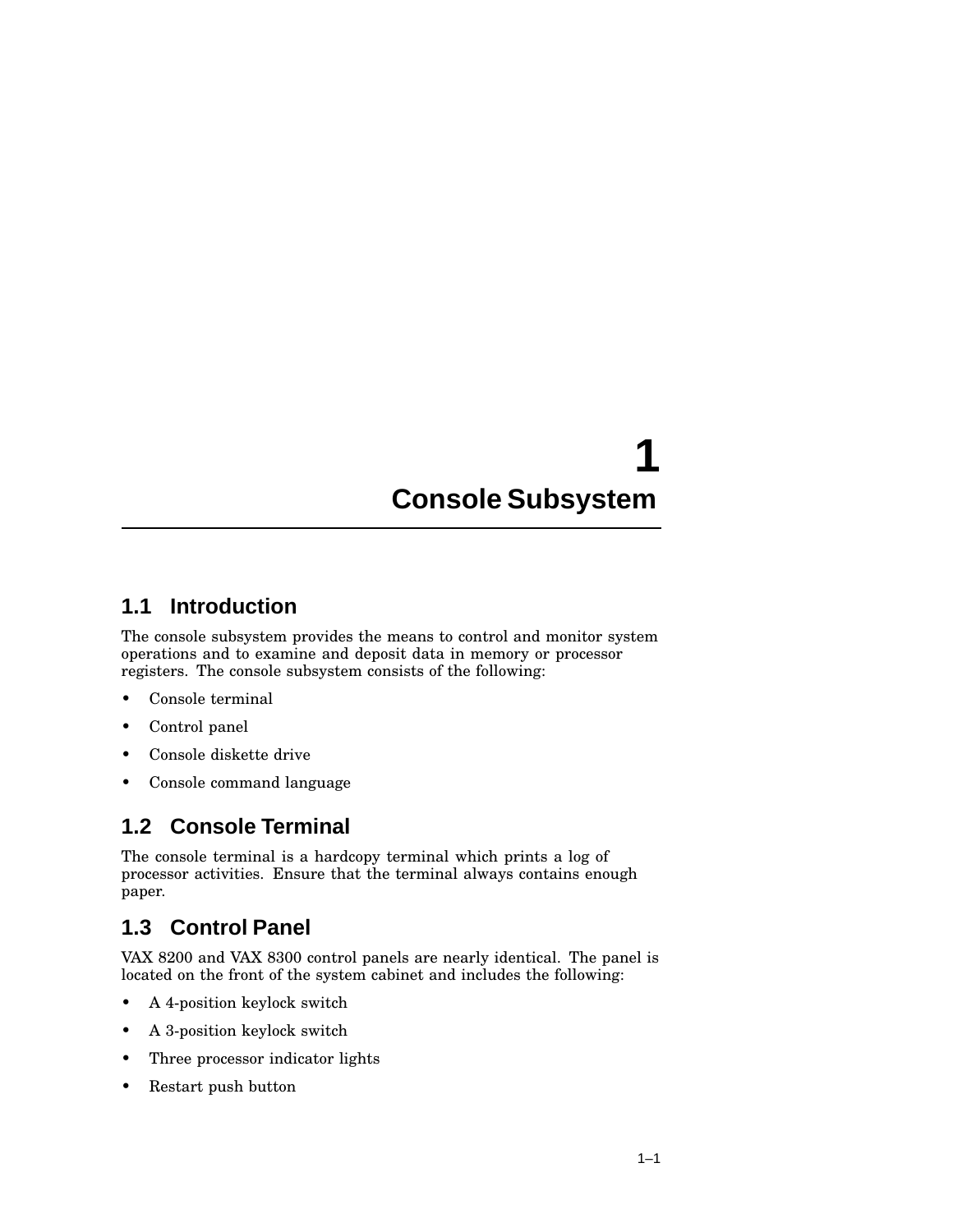#### 1–2 Console Subsystem

Figure 1–1 shows the control panel. Refer to Tables 1–1 to Table 1–4 for descriptions of the two keylock switches, the three indicator lights, and the restart push button.





| Table 1-1 Upper Keylock Switch Settings |  |  |  |
|-----------------------------------------|--|--|--|
|-----------------------------------------|--|--|--|

| <b>Setting</b> | <b>Meaning</b>                                                                                                                                                                                                                                                                                                                                   |  |
|----------------|--------------------------------------------------------------------------------------------------------------------------------------------------------------------------------------------------------------------------------------------------------------------------------------------------------------------------------------------------|--|
| Off            | Turns off power in the entire system, including the battery<br>backup unit. There is no corresponding light for this key<br>position.                                                                                                                                                                                                            |  |
| Standby        | Turns on the power supply, the blower in the main unit, and<br>system memory; the corresponding indicator light glows red.                                                                                                                                                                                                                       |  |
| Enable         | When the switch setting is changed from <i>Standby</i> to <i>Enable</i> , the<br>system self-tests run. When the upper keylock switch is set to<br><i>Enable</i> , the corresponding indicator light glows yellow. Power<br>is supplied to the entire system. You can use the local console<br>terminal in console mode to control the computer. |  |
|                | If the lower keylock switch is set to Auto Start, pressing the<br>Restart push button reboots the system.                                                                                                                                                                                                                                        |  |
| Secure         | This setting maintains power to the entire system and is used<br>for normal operation; the corresponding indicator light glows<br>green. You cannot use the local console terminal in console mode<br>to control the processor. You cannot reboot the operating system<br>by pressing the Restart push button.                                   |  |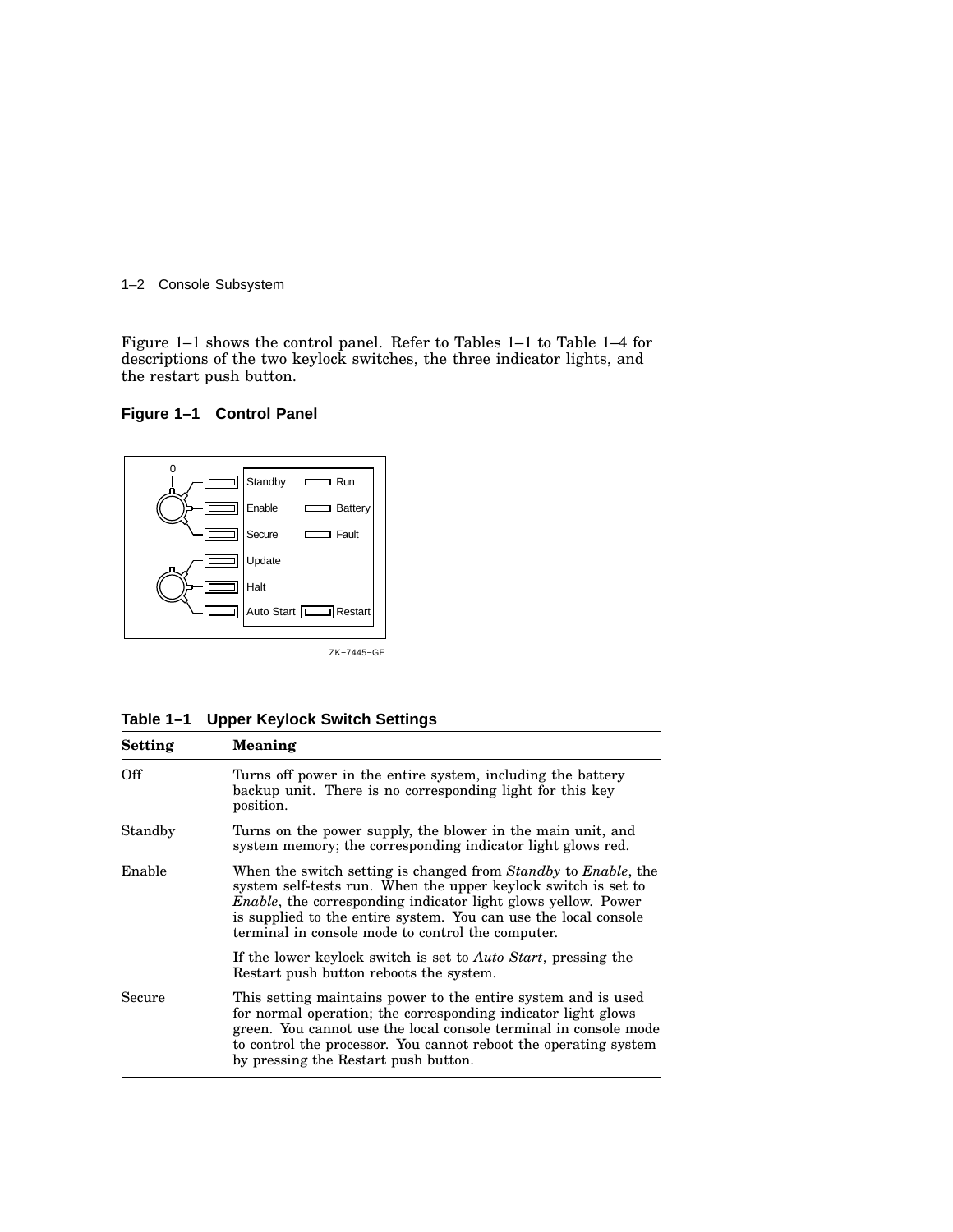Console Subsystem 1–3

**Table 1–2 Lower Keylock Switch Settings**

| Setting    | <b>Meaning</b>                                                                                                                                                                                                                                                                                                                                                                                   |  |
|------------|--------------------------------------------------------------------------------------------------------------------------------------------------------------------------------------------------------------------------------------------------------------------------------------------------------------------------------------------------------------------------------------------------|--|
| Update     | When the lower keylock switch is set to <i>Update</i> , the<br>corresponding indicator light glows red. You can change data<br>in the Electrically Erasable Programmable Read-Only Memory<br>(EEPROM) using the EEPROM utility.                                                                                                                                                                  |  |
| Halt       | When the lower keylock switch is set to <i>Halt</i> , the corresponding<br>indicator light glows yellow. The system halts in console<br>mode. It displays the console-mode prompt (>>>) at the console<br>terminal when power is turned on after a power failure, after<br>an error halt, or after a shutdown. This setting prevents<br>booting of the operating system when power is turned on. |  |
| Auto Start | When the lower keylock switch is set to Auto Start, the<br>corresponding indicator light glows green. Use this setting for<br>normal system operation to let the system reboot automatically<br>when power is restored after a power failure, after an error<br>halt, or after a shutdown. If the upper keylock switch is set to<br>Enable, pressing the Restart push button reboots the system. |  |

**Table 1–3 Indicator Lights**

| Label   | <b>Meaning</b>                                                                       |                           |  |
|---------|--------------------------------------------------------------------------------------|---------------------------|--|
| Run     | Glows when the processor is running and the console subsystem is in<br>program mode. |                           |  |
| Battery | Indicates the state of the backup battery unit (BBU):                                |                           |  |
|         | <b>Indicator State</b>                                                               | <b>BBU</b> State          |  |
|         | Steady glow                                                                          | Fully charged             |  |
|         | Slow flashing                                                                        | Charging                  |  |
|         | Quick flashing                                                                       | Supplying power to system |  |
|         | No light<br>Not present or failed                                                    |                           |  |
|         |                                                                                      |                           |  |

Fault Glows during self-tests and turns off when self-tests complete successfully. If the Fault light continues to glow after self-tests complete, the self-tests have detected a hardware fault. If the Fault light glows after self-tests complete and the OpenVMS operating system boots, the system has detected a failure in a hardware module.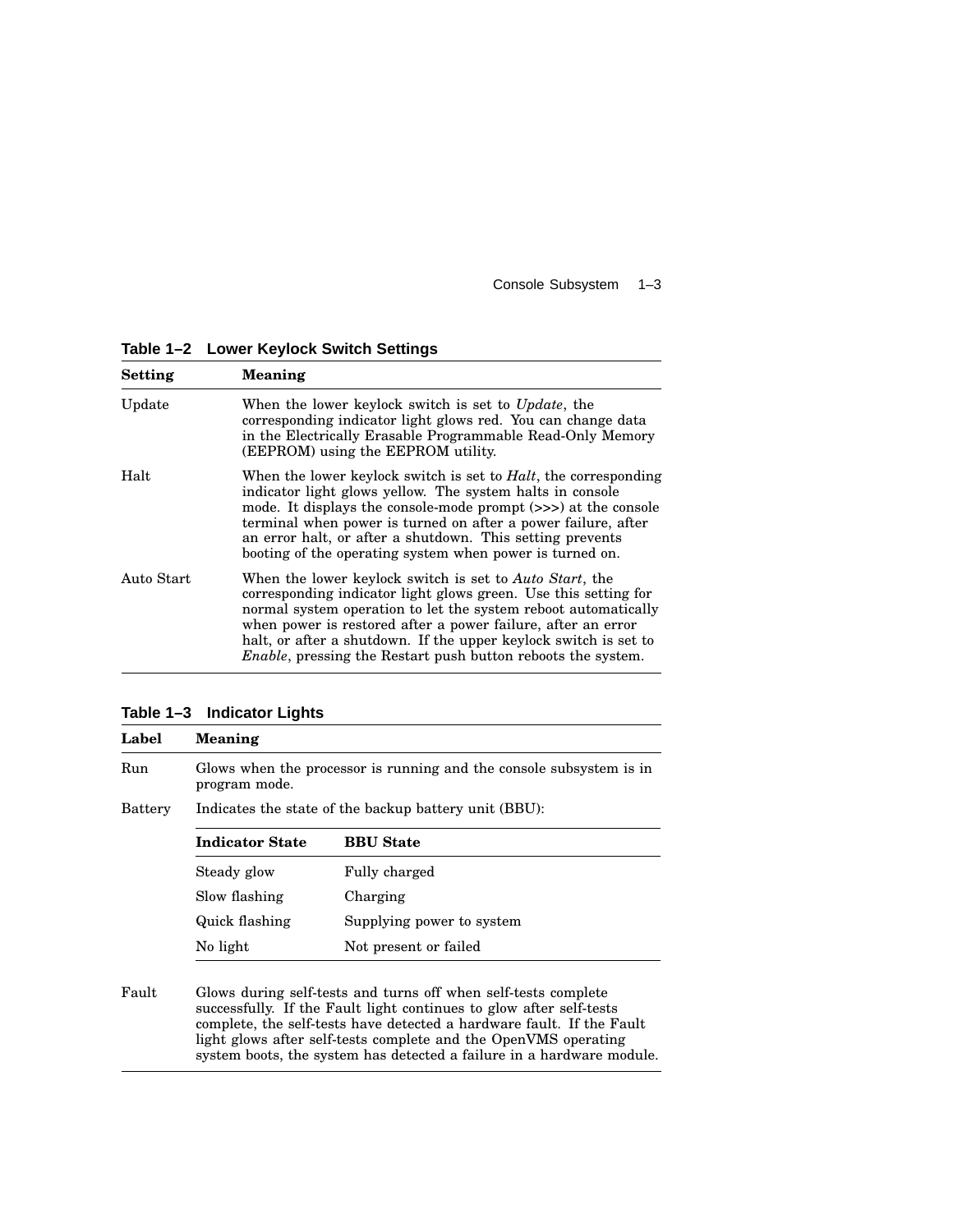1–4 Console Subsystem

| טווטווט ו די וועשון ועסו ושפטור די ר   |                                        |                                                            |  |
|----------------------------------------|----------------------------------------|------------------------------------------------------------|--|
| Upper Keylock<br><b>Switch Setting</b> | Lower Keylock<br><b>Switch Setting</b> | <b>Restart Button Function</b>                             |  |
| Enable                                 | Autostart                              | Runs self-test and reboots the<br>OpenVMS operating system |  |
| Enable                                 | Update or Halt                         | Runs self-test                                             |  |
| Stand by or Secure                     | Any position                           | Disabled                                                   |  |

**Table 1–4 Restart Push Button Functions**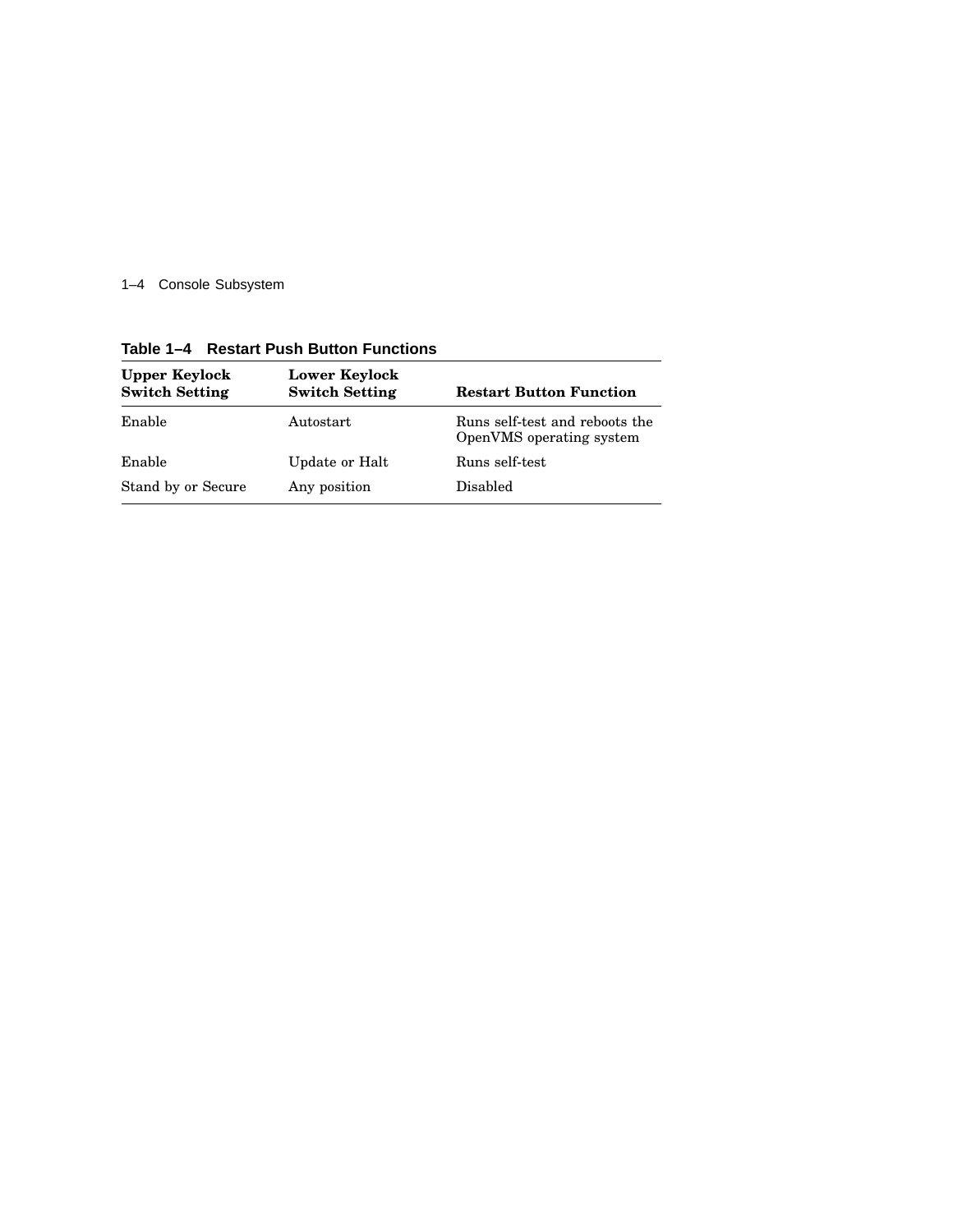Console Subsystem 1–5

### **1.4 Console Dual-Diskette Drive**

The RX50, a dual-diskette drive, is located on the front of the system cabinet.

The diskette drive is mounted vertically on some processors and horizontally on others. On a vertical drive, the left diskette drive is referred to as CSA1, and the right diskette drive as CSA2. On a horizontal drive, the top diskette drive is referred to as CSA1, and the bottom diskette drive as CSA2.

The **console RX50** diskette contains the BOOT58 program. BOOT58 *boots*, or loads, the operating system into processor memory. It also is used to do the following tasks:

- Install updates
- Install optional software products
- Boot standalone BACKUP
- Store boot command procedures

When using the console dual-diskette drive shown in Figure 1–2, you should be aware of the following:

- The light below the drive flashes when the floppy diskette is actually moving (being read or written to). If this light is off, the drive is inactive. *Never* attempt to remove a floppy diskette when the light is flashing or glowing; this damages the floppy diskette and might damage the drive.
- The light is off when the drive is empty. The only time you can remove a floppy diskette is when the light is off.

### **1.4.1 Inserting or Removing a Diskette**

Refer to Figure 1–2.

To insert a diskette into console diskette drive CSA2, follow steps 1 through 6. To remove a diskette, follow steps 1 through 3.

- 1. Make sure the diskette drive is inactive. The light below the drive should be off. *Never* attempt to open the diskette drive door if the light is glowing or flashing.
- 2. Press the outer portion of the right door to open console diskette drive CSA2.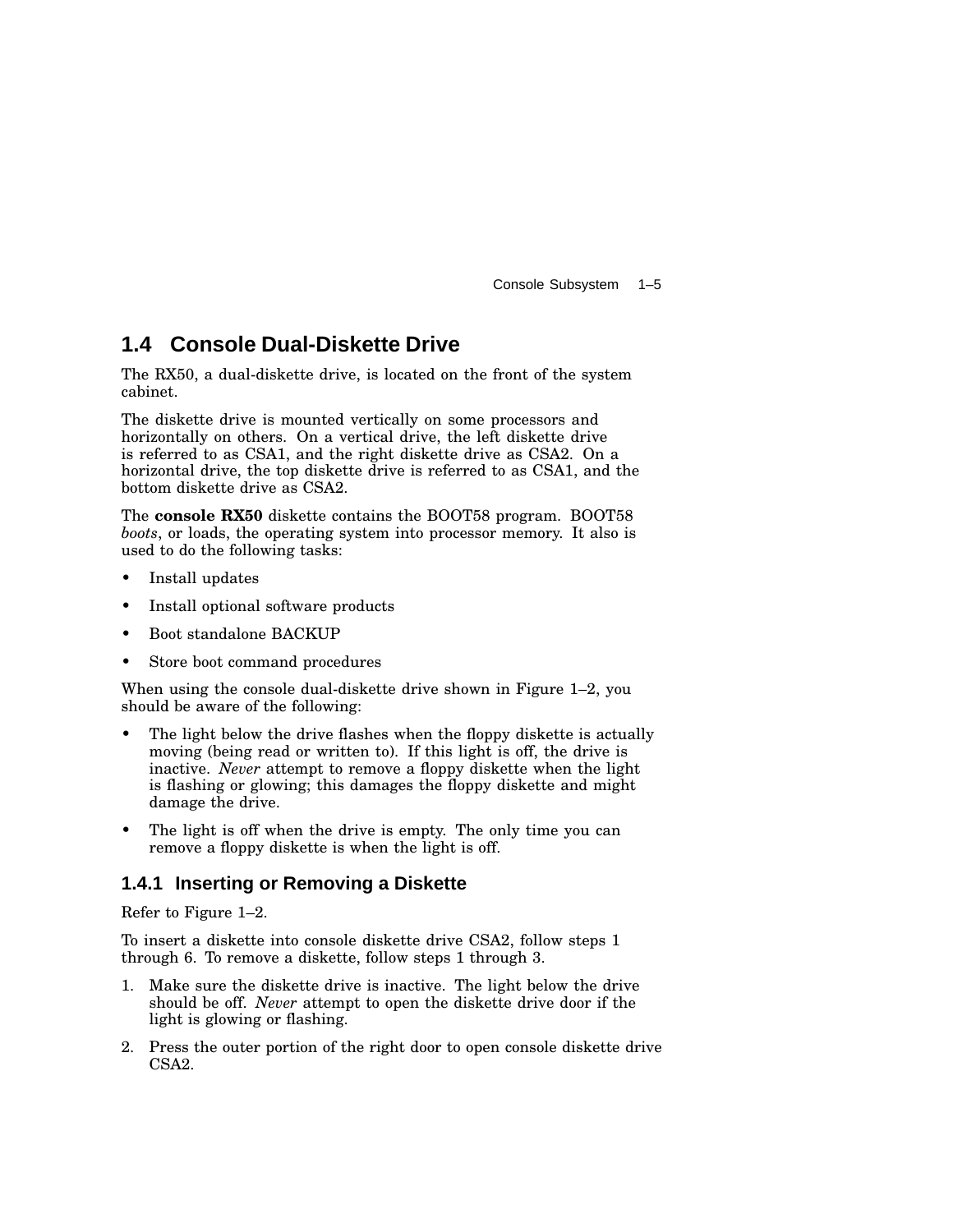- 1–6 Console Subsystem
- 3. If there is a diskette in the drive, remove it gently, taking care not to touch any exposed platter surfaces. Place the diskette in a paper envelope.
- 4. Remove the diskette to be inserted from its paper envelope; do not touch any exposed platter surfaces.
- 5. Align the orange arrow on the diskette with the orange bar on the drive. Slide the diskette into the *left-hand side* of the drive. (If the diskette is aligned improperly, the system displays an error message. If the system displays an error message, remove the diskette, realign it, and reinsert it.)
- 6. Close the diskette drive door.

**Figure 1–2 Inserting a Diskette into CSA2**

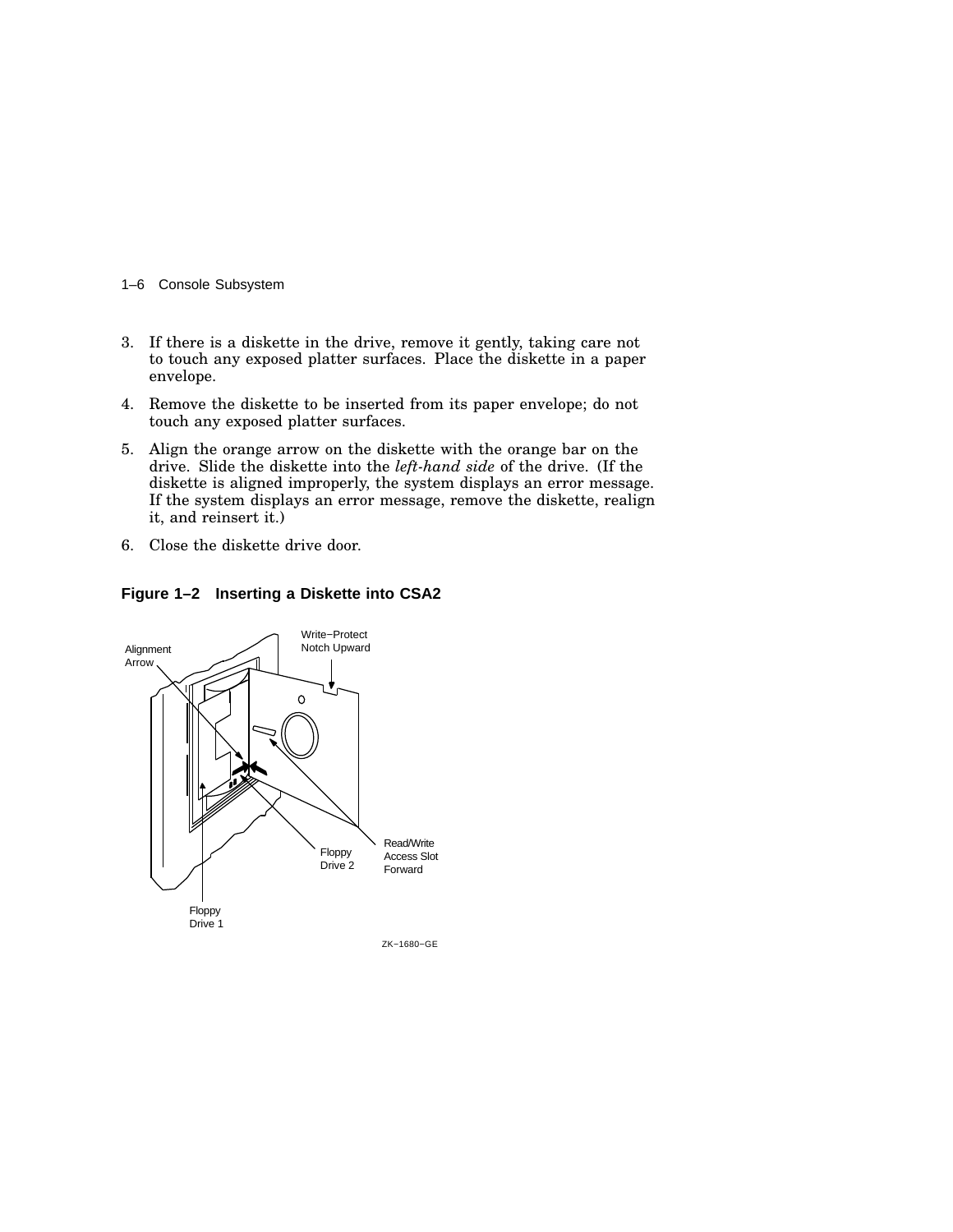Console Subsystem 1–7

### **1.5 Console Command Language**

The console subsystem runs in two different modes: program mode and console mode.

#### **Program mode**

When the console subsystem is in program mode, the OpenVMS operating system is running and the dollar sign prompt (\$) is displayed. You can enter DCL commands, run programs, and receive system messages.

If the OpenVMS operating system is running and you want to to go to console mode, follow the shutdown procedure. You also can press Ctrl/P to suspend program mode temporarily and go to console mode. To get back to program mode, enter the CONTINUE command at the console-mode prompt  $(\gg)$ .

#### **Console mode**

When the console subsystem is in console mode, the OpenVMS operating system is not running and the console-mode prompt (>>>) is displayed. The CPU can be running or it can be stopped. When the CPU is running, it responds to a limited number of commands. When the CPU is stopped, it responds to all console-mode commands. To stop the CPU, press Ctrl/P at the console-mode prompt (>>>).

To go from console mode to program mode, boot the OpenVMS operating system.

Table 1–5 describes the most commonly used console mode commands.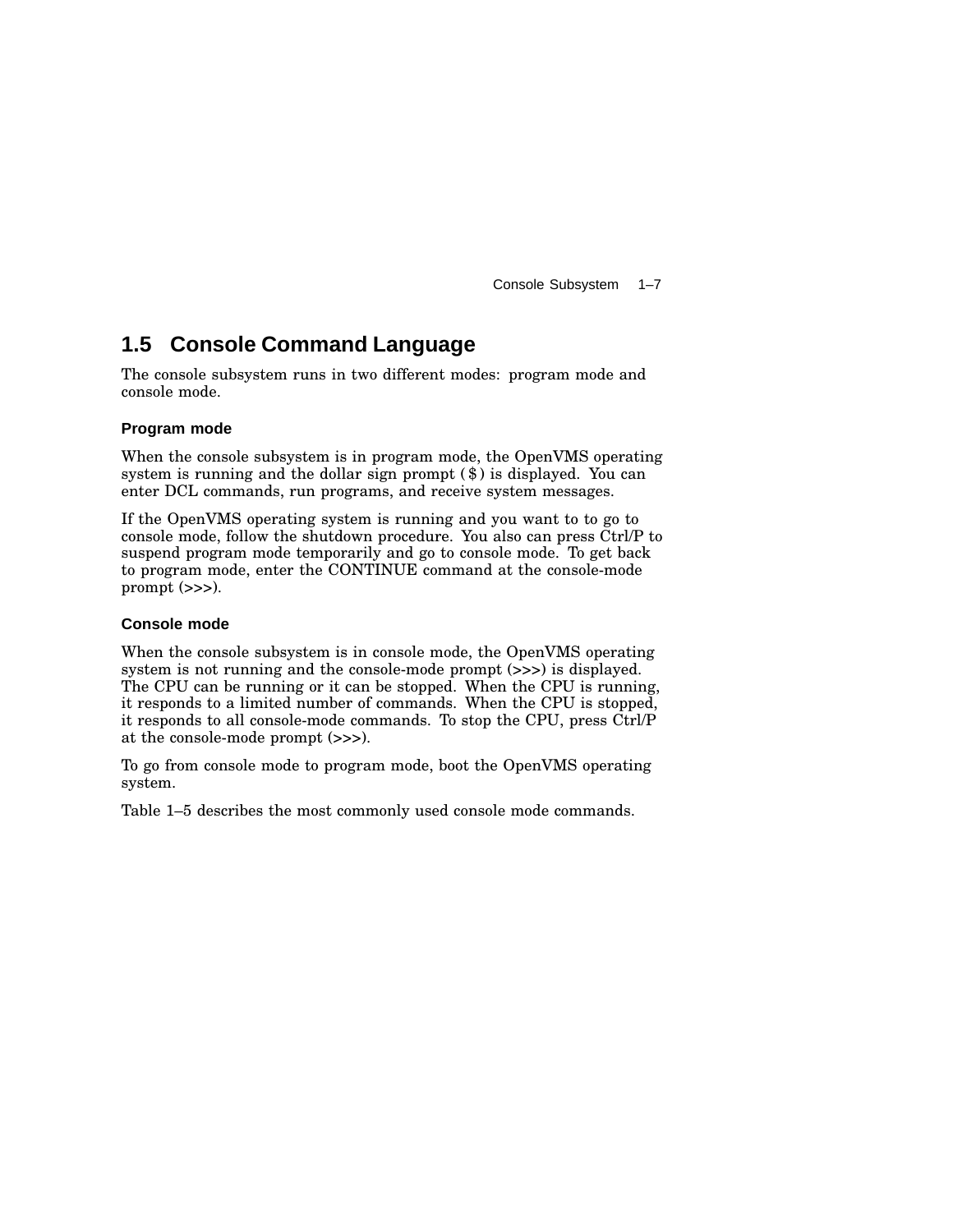#### 1–8 Console Subsystem

**Table 1–5 Most Commonly Used Console Mode Commands**

| Command         | <b>Definition</b>                                                                                                                                                                                                                                                                                                            |  |
|-----------------|------------------------------------------------------------------------------------------------------------------------------------------------------------------------------------------------------------------------------------------------------------------------------------------------------------------------------|--|
| <b>BOOT</b>     | Executes a console command procedure that loads a VAX<br>software program into memory. The console command<br>procedure then transfers control to the program in<br>memory and puts the console subsystem in program mode.<br>During the installation procedure, use the abbreviation,<br>B, for the BOOT command.           |  |
| <b>CONTINUE</b> | Changes from console mode to program mode. If the<br>CPU clock is operating when you type the CONTINUE<br>command, the processor restarts execution of the halted<br>program. If the CPU clock is not operating when you type<br>the CONTINUE command, the CPU clock starts as the<br>console subsystem enters program mode. |  |
| <b>DEPOSIT</b>  | Puts a value in the specified register or memory location.<br>During the installation procedure, use the abbreviation,<br>D, for the DEPOSIT command.                                                                                                                                                                        |  |
| <b>EXAMINE</b>  | Displays a value in the specified register or memory<br>location.                                                                                                                                                                                                                                                            |  |
| <b>HALT</b>     | Resets the default console conditions after the processor<br>stops.                                                                                                                                                                                                                                                          |  |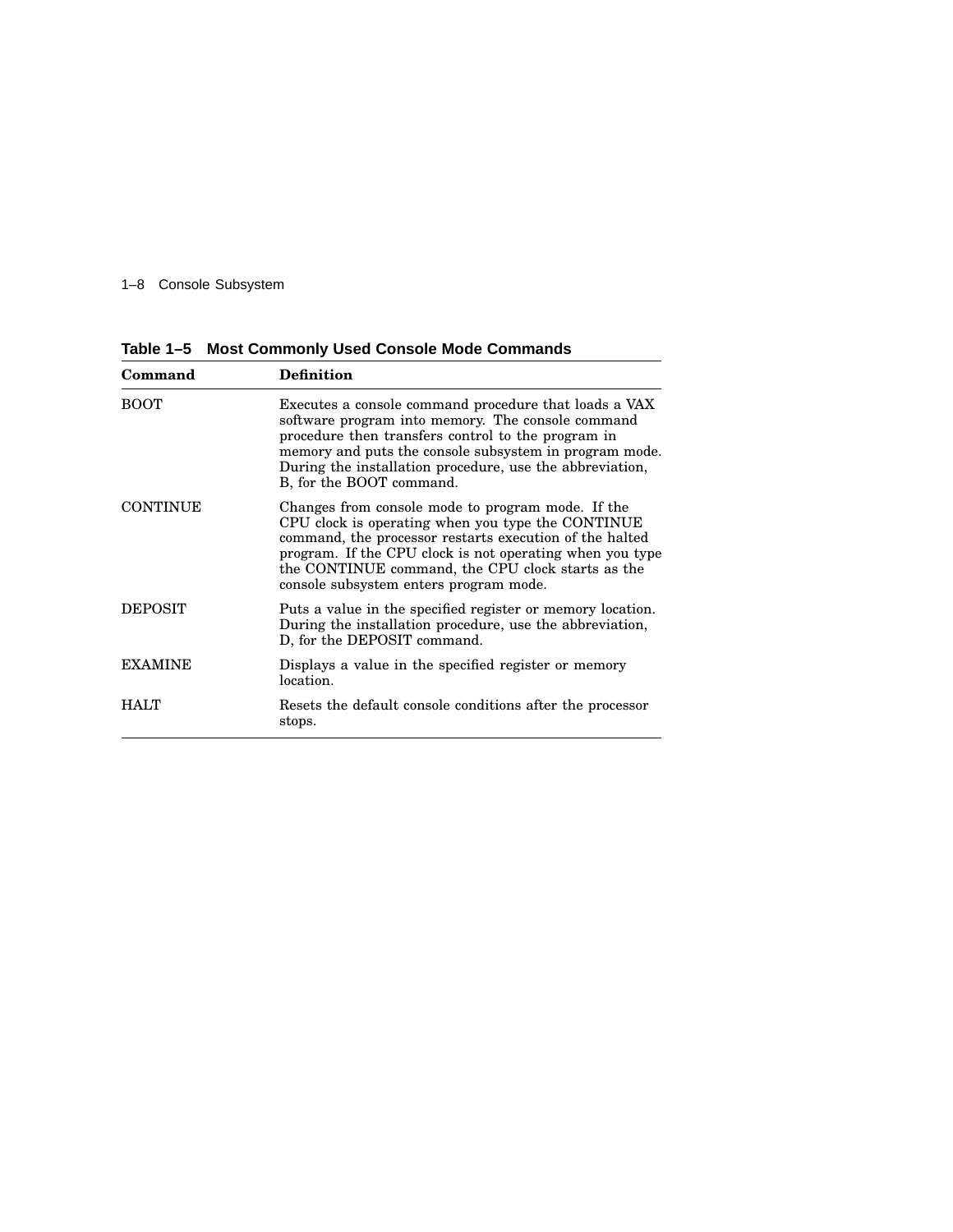### **2.1 Introduction**

Booting is the process of loading system software from the system disk into the processor's memory. VAX 8200 and VAX 8300 systems use the BOOT command and boot command procedures to perform this operation.

The method selected to boot the system depends on whether the system disk is on a local drive or on an HSC drive. If the system disk is on a local drive, the easiest way to boot the system is to do an automatic boot from the drive designated in the EEPROM (Electrically Erasable Programmable Read-Only Memory). If you want to boot from a drive other than the one designated in the EEPROM, you can do a manual boot. In either case, you do not need a boot command procedure. If the boot block on the system disk becomes corrupted, you can use auxiliary boot command procedures that let you boot from a local drive.

If the system disk is on an HSC drive, you use the BOOT58 program and a boot command procedure. You also can create default boot command procedures so that the system boots automatically from a particular drive.

If you have a VAX 8300 or VAX 8350 computer, you can set certain SYSGEN parameters to control how many CPUs are activated at boot time and the character of a multiprocessing system. In a multiprocessing system, the primary CPU is always booted. By default, all available CPUs are booted in a multiprocessing system. If you want to change this, you can set the SYSGEN parameter SMP\_CPUS to tell the system which CPU to boot. For information on SYSGEN parameters that affect multiprocessing, see the *VMS System Generation Utility Manual*.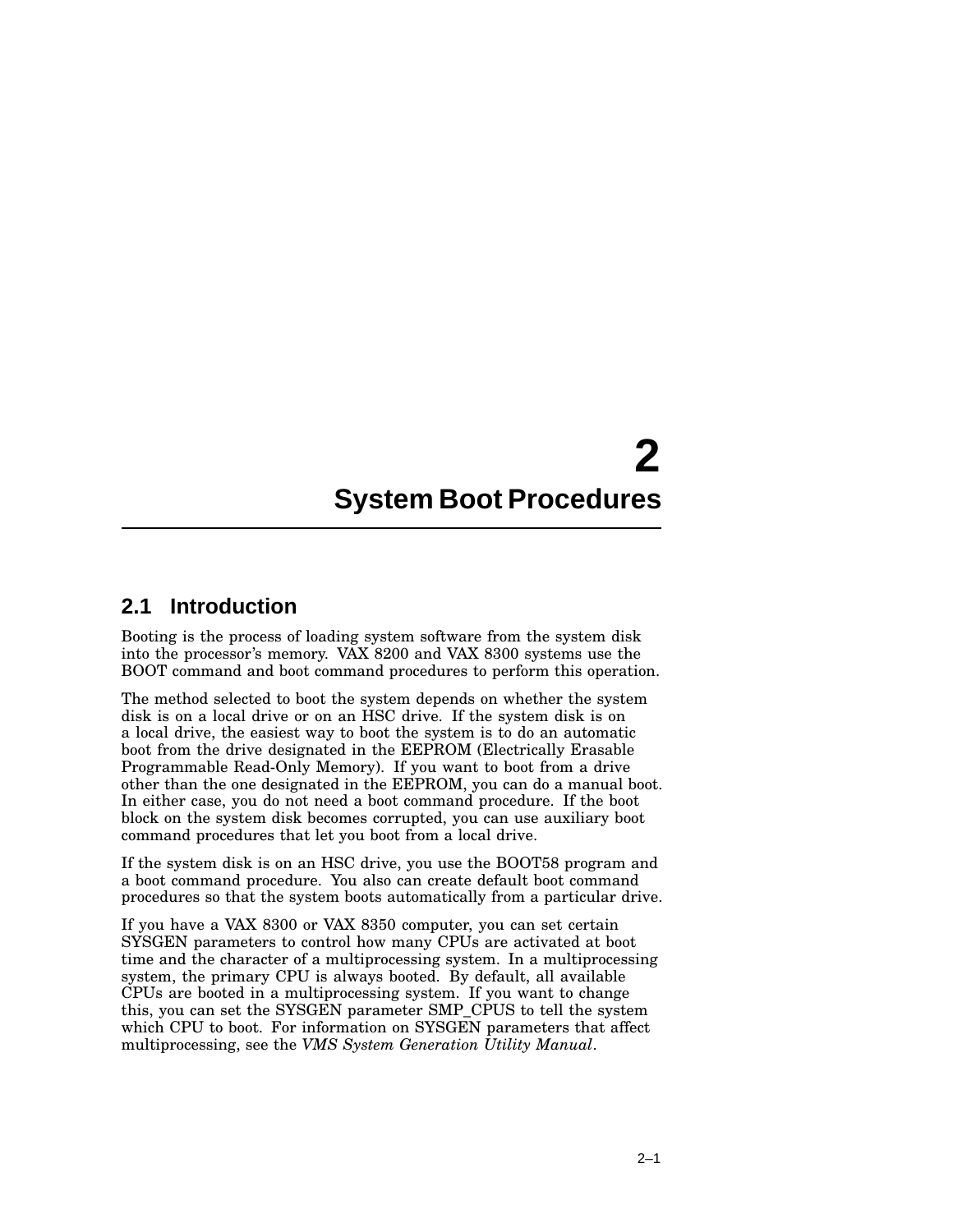2–2 System Boot Procedures

#### **NOTE**

**If you plan to boot from a UDA50 supported device, you must keep in mind when you configure the system that the maximum unit number that can be booted is 15 (hexadecimal F).**

### **2.2 Boot Command Procedures**

A boot command procedure does the following:

- Sets up the system environment
- Deposits values in registers
- Tells the system what type of drive the system disk is on as well as the controller designation and the unit number of the drive
- Loads the OpenVMS operating system into memory
- Starts the CPU

The console RX50 contains the BOOT58 program and the boot command procedures. To boot the OpenVMS operating system with a boot command procedure, you must insert the console RX50 in console diskette drive CSA1 and start the BOOT58 program.

To find out what is on the console RX50, use the following procedure:

#### **NOTE**

**This procedure assumes that you have installed and booted the OpenVMS operating system and are logged in to the SYSTEM account.**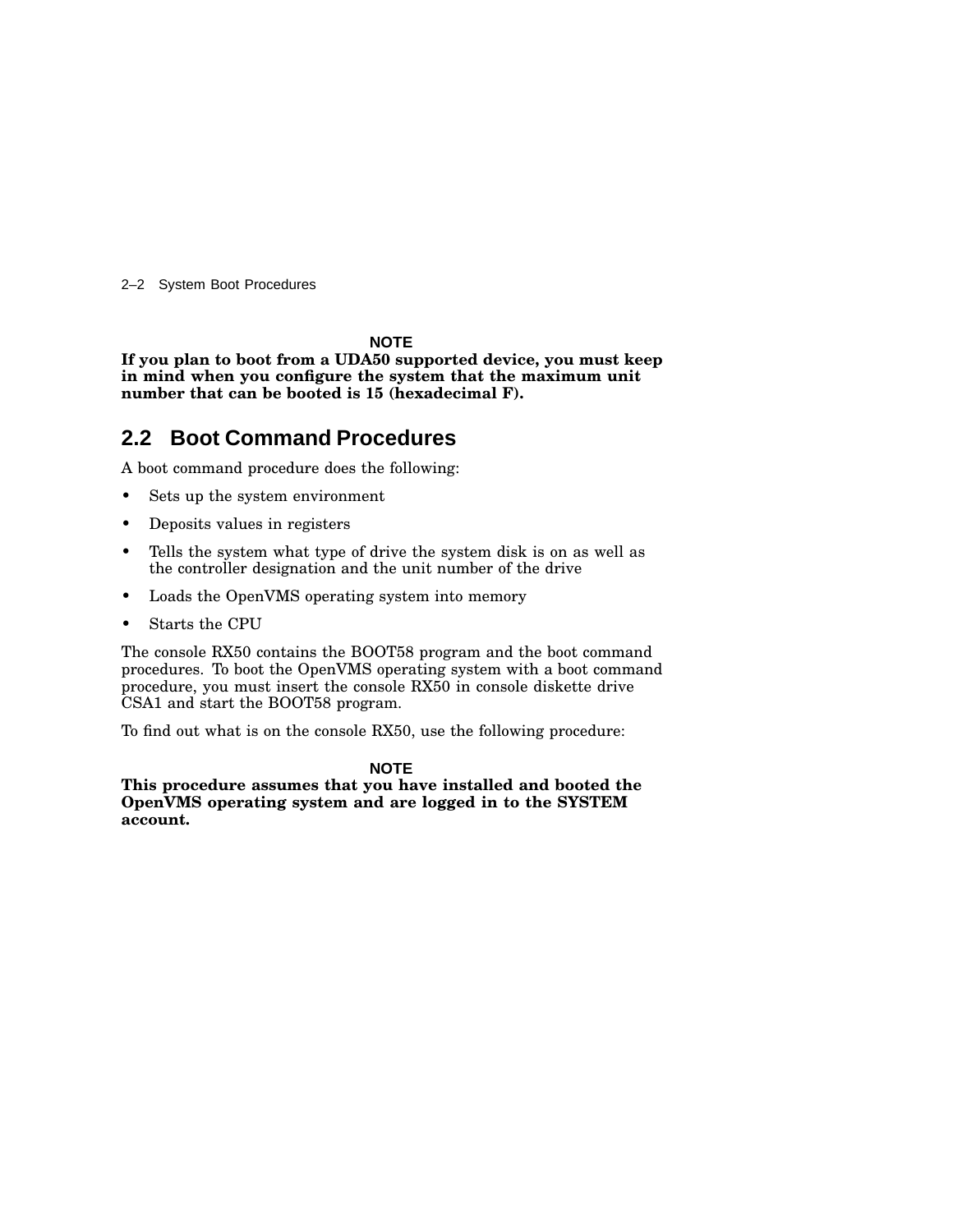- 1. Make sure that the console RX50 is in console diskette drive CSA1.
- 2. To connect the console drive to the system, enter the following commands and press Return after each one:

```
$ RUN SYS$SYSTEM:SYSGEN
SYSGEN> CONNECT CONSOLE
SYSGEN> EXIT
```
3. Use the Exchange utility to display a list of the boot command procedures on the console RX50. Boot command procedures are files that start with either CI or D and end with either BOO or GEN. The file type is CMD. Enter the following command and press Return:

\$ EXCHANGE DIR CSA1 C\*,D\*

For example:

```
Directory of RT-11 volume _CSA1: 19-JUN-1990 13:00
CIBOO.CMD
CI0GEN.CMD
CI4GEN.CMD
C16GEN.CMD
C18GEN.CMD
   .
   .
   .
```
4. When you are finished, enter the following command and press Return:

\$ DISMOUNT CSA1:

5. To secure the console RX50 from unauthorized access, you must enter the following command and press Return:

\$ MOUNT/FOREIGN/SYSTEM/NOWRITE/NOASSIST CSA1: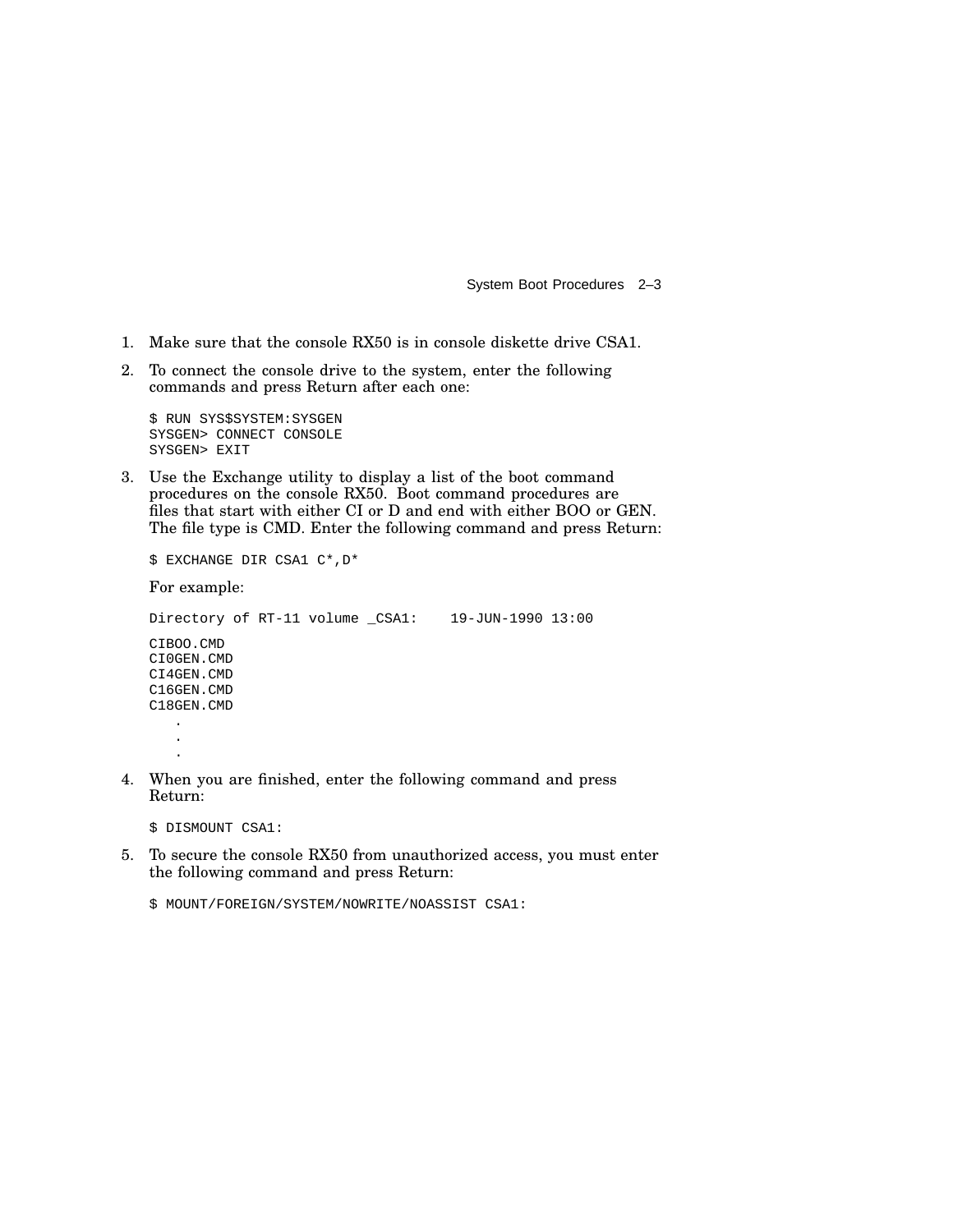2–4 System Boot Procedures

### **2.3 The BOOT58 Program**

You can use the BOOT58 program, which is located on the console RX50, to boot the OpenVMS operating system from an HSC drive. You also can use the BOOT58 program to boot the OpenVMS operating system from a local drive when the boot block on the system disk becomes corrupted.

To start BOOT58, enter the following command and press Return:

>>> B/R5:800 CSA1

The BOOT58> prompt is displayed. Table 2–1 lists the commands that you can enter at the BOOT58> prompt.

| Command                                          | <b>Function</b>                                 |                                                                                                                                                                                                 |
|--------------------------------------------------|-------------------------------------------------|-------------------------------------------------------------------------------------------------------------------------------------------------------------------------------------------------|
| DEPOSIT [loc-qual]<br>[size-qual] location value |                                                 | Deposits a hexadecimal value in the specified<br>location. The location is interpreted according<br>to the location and size qualifiers. The location<br>qualifier can be expressed as follows: |
|                                                  | /G                                              | general register                                                                                                                                                                                |
|                                                  | Л                                               | internal processor register                                                                                                                                                                     |
|                                                  | /P                                              | physical memory                                                                                                                                                                                 |
|                                                  | The size qualifier can be expressed as follows: |                                                                                                                                                                                                 |
|                                                  | /B                                              | byte                                                                                                                                                                                            |
|                                                  | /W                                              | word                                                                                                                                                                                            |
|                                                  | /L                                              | longword                                                                                                                                                                                        |
|                                                  |                                                 | If you do not specify the location or size qualifier,<br>the default values established by a previous<br>command are used.                                                                      |

**Table 2–1 BOOT58 Commands**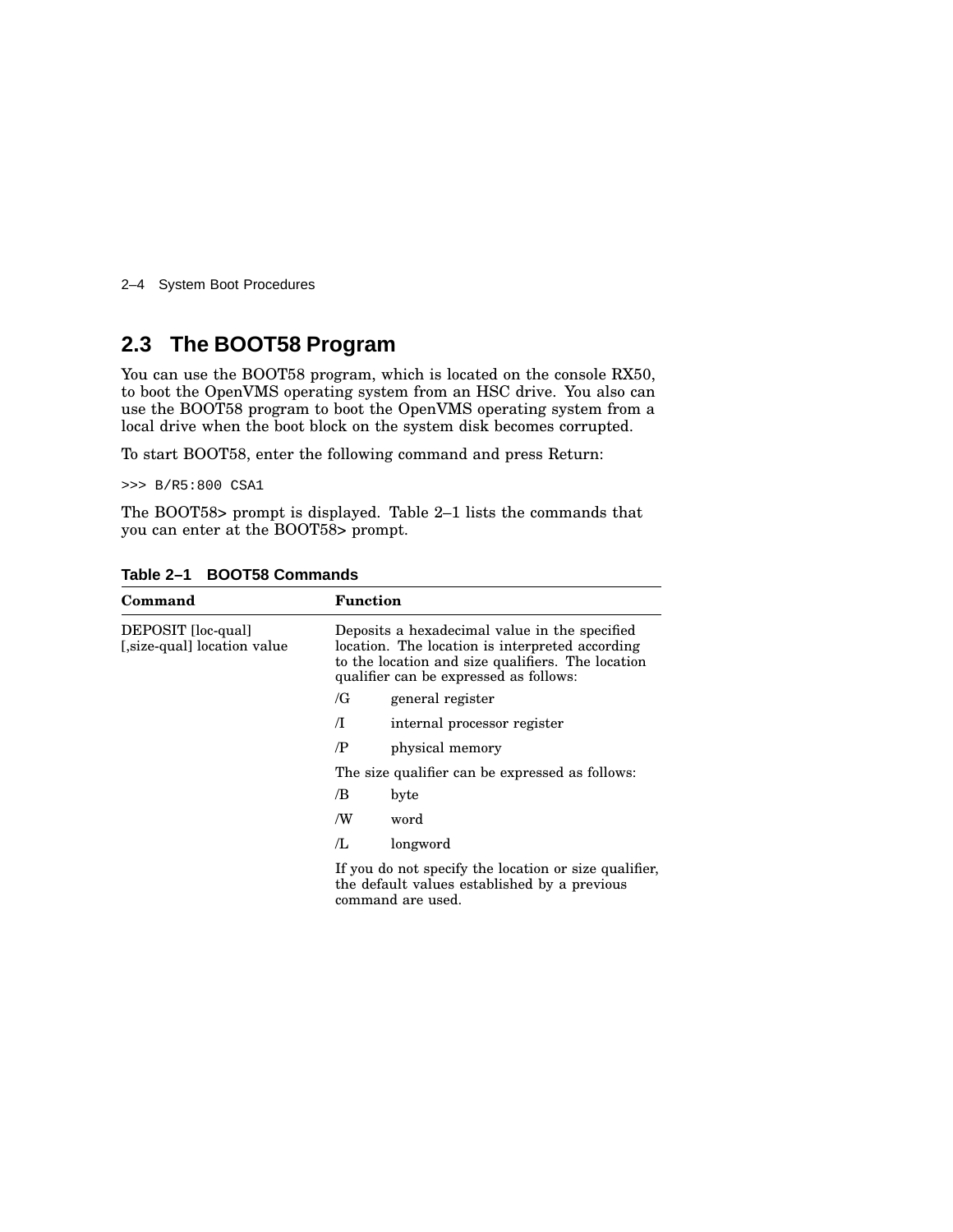| Command                                           | <b>Function</b>                                                                                                                                                                                                               |  |
|---------------------------------------------------|-------------------------------------------------------------------------------------------------------------------------------------------------------------------------------------------------------------------------------|--|
| <b>EXAMINE</b> [loc-qual]<br>[size-qual] location | Displays the contents of the specified location.<br>The location is interpreted according to the<br>location and size qualifiers. The location qualifier<br>can be expressed as follows:                                      |  |
|                                                   | $\sqrt{G}$<br>general register                                                                                                                                                                                                |  |
|                                                   | $\sqrt{}$<br>internal processor register                                                                                                                                                                                      |  |
|                                                   | $\mathbb{P}$<br>physical memory                                                                                                                                                                                               |  |
|                                                   | The size qualifier can be expressed as follows:                                                                                                                                                                               |  |
|                                                   | /B<br>byte                                                                                                                                                                                                                    |  |
|                                                   | /W<br>word                                                                                                                                                                                                                    |  |
|                                                   | /L<br>longword                                                                                                                                                                                                                |  |
|                                                   | If you do not specify the location or size qualifier,<br>the default values established by a previous<br>command are used.                                                                                                    |  |
| <b>HELP</b>                                       | Displays the BOOT58 help file at the console<br>terminal. You cannot specify this command<br>within a command procedure.                                                                                                      |  |
| LOAD file-spec<br>[/START:address]                | Loads a file from the boot device into memory,<br>starting at the address specified with the /START<br>qualifier. If you omit the /START qualifier, the<br>file is loaded into memory beginning at the first<br>free address. |  |
| <b>START</b> address                              | Transfers control to the address specified. Use<br>this command with the LOAD command.                                                                                                                                        |  |
| @file-spec                                        | Executes the specified command procedure. The<br>file specification for a command procedure cannot<br>have more than six characters. This format is<br>valid only at the BOOT58> prompt. For example:                         |  |
|                                                   | BOOT58> @CIBOO.CMD                                                                                                                                                                                                            |  |

**Table 2–1 (Continued) BOOT58 Commands**

Enter the BOOT command or use the @ command to choose a boot command procedure with which to boot the OpenVMS operating system.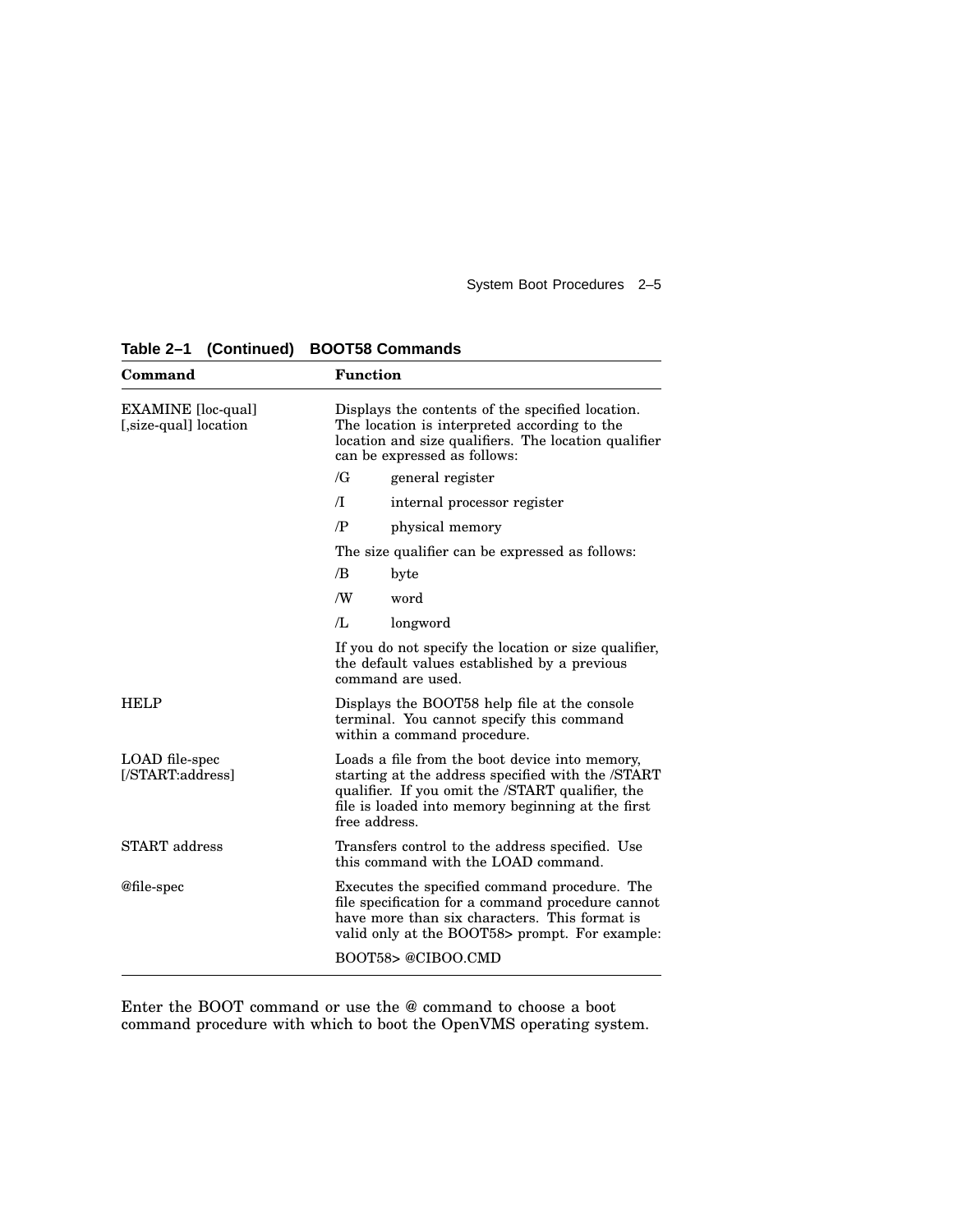2–6 System Boot Procedures

### **2.4 Booting from a Local Drive**

There are several ways to boot the system from a local drive. You can perform an automatic boot from the default boot device designated in the EEPROM. You also can perform a manual boot. In either case you do not need a boot command procedure.

Create auxiliary boot command procedures after you boot the system the first time. These procedures let you boot from a local drive if the boot block on the system disk becomes corrupted.

### **2.4.1 Automatic Boot**

You can boot the OpenVMS operating system automatically from the drive designated in the EEPROM, the default boot device, when you do any of the following:

#### **NOTE**

**The default boot device must be the local drive, CSA1. To change the designation of the default boot device in the EEPROM, see the hardware documentation for your system.**

- Set the upper keylock switch to Enable and the lower keylock switch to Auto Start. Turn on the power. The system boots automatically.
- At the console-mode prompt (>>>), enter the following command and press Return:

>>> B

- Set the upper keylock switch to Enable and the lower keylock switch to Auto Start. Execute SHUTDOWN.COM and specify the auto reboot option. The system reboots automatically.
- If the upper keylock switch is set to Enable and the lower keylock switch is set to Auto Start when the system shuts down due to a bugcheck, the system reboots automatically.

The system sometimes boots automatically when a power failure occurs. If the upper keylock switch is set to Enable and the lower keylock switch to Auto Start, when a power failure occurs and the contents of memory are lost, the system boots when power is restored.

If a power failure occurs and a battery backup unit saves the contents of memory, the system restarts execution where it was interrupted by the power failure.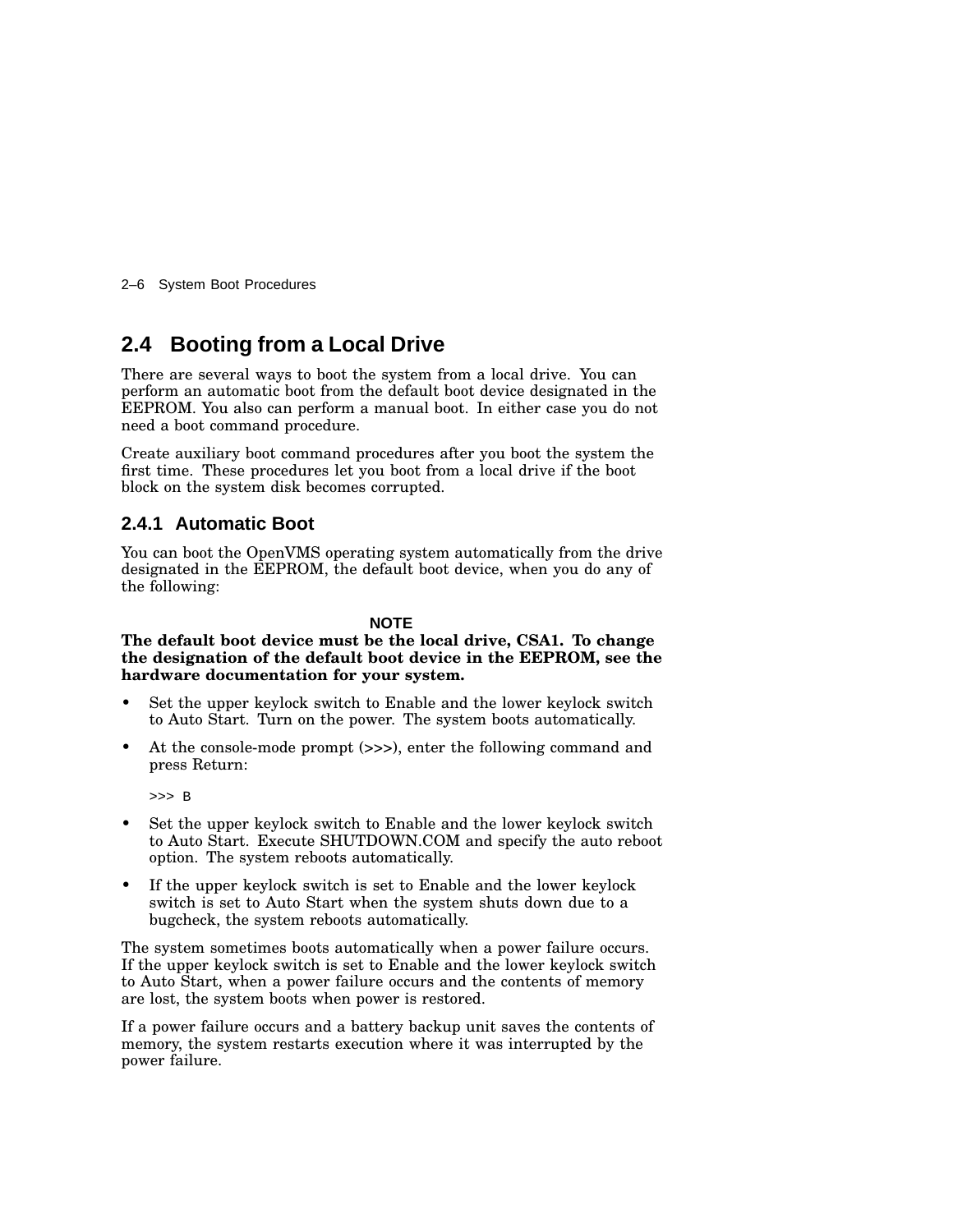### **2.4.2 Manual Boot**

When you want to boot from a drive other than the one designated in the EEPROM, do a manual boot. To perform a manual boot from a local drive, use the following procedure:

- 1. Make sure the console RX50 is in console diskette drive CSA1.
- 2. Set the upper keylock switch to Enable and the lower keylock switch to Halt.
- 3. If the OpenVMS operating system is not running, go to step 4.

If the OpenVMS operating system is running, log in to the SYSTEM account. Enter the following command and press Return:

#### \$ @SYS\$SYSTEM:SHUTDOWN

The procedure displays several questions that you must answer to complete the shutdown. When the procedure asks if an automatic system reboot should be performed, press Return for NO. When the procedure is finished, it displays the following message:

SYSTEM SHUTDOWN COMPLETE -- USE CONSOLE TO HALT SYSTEM

- 4. Press Ctrl/P.
- 5. Enter the BOOT command followed by the *boot name* of the drive that holds the system disk. The format for a boot name is as follows:

>>> B ddnu

where:

- dd is the device code of the drive
- *n* is the controller's VAXBI node identification number
- $u$  is the unit number

The system disk must have a unit number between 0 and 15 (inclusive).

For example, to boot from an RA80 series disk drive with a VAXBI node identification number of 4 and a unit number of 1, enter the following command and press Return:

>>> B DU41

where:

• B stands for the BOOT command.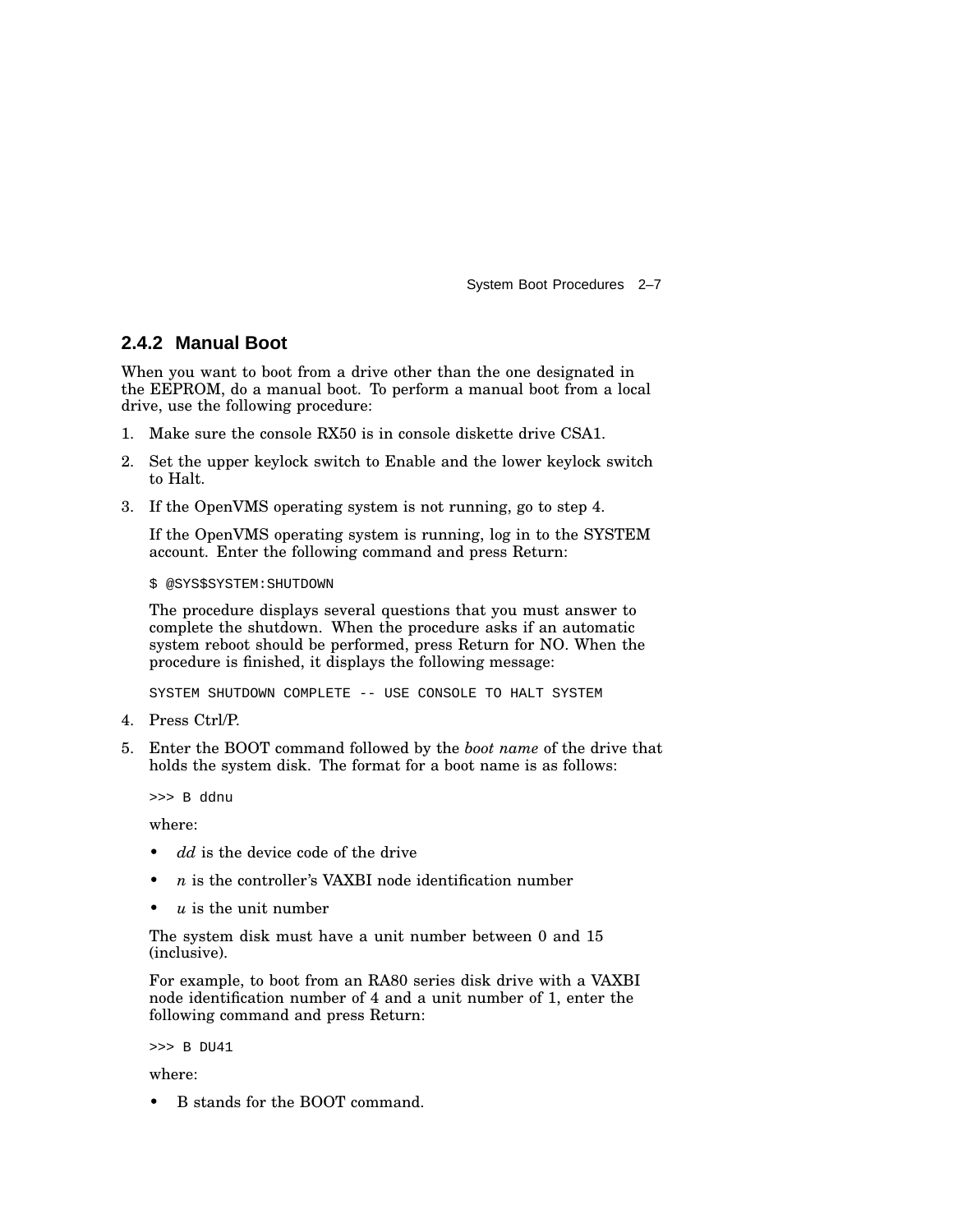2–8 System Boot Procedures

• DU41 is the boot name for the RA80 series disk drive. *DU* is the device code for an RA80 series disk drive, 4 is the VAXBI node identification number, and 1 is the unit number.

#### **NOTE**

**If the boot block on the system disk becomes corrupted, boot from a local drive attached to the KDB50 disk controller using auxiliary boot command procedures. Set up auxiliary boot command procedures after you boot the OpenVMS operating system the first time, so that auxiliary boot command procedures will be available if you need them.**

### **2.4.3 Creating Auxiliary Boot Command Procedures**

There are two auxiliary boot command procedures that you can use to boot the OpenVMS operating system from a local drive if the boot block on the system disk becomes corrupted: KDBBOO.CMD and KDBBOO.GEN.

KDBBOO.CMD is the nonstop boot procedure. When you boot with KDBBOO.CMD, you have no control over the system until the boot process has finished. Use KDBBOO.GEN, the conversational boot procedure, when you want to interrupt the boot process and change system parameters.

KDBBOO.GEN does not exist on the console RX50. To create auxiliary boot command procedures, use the following procedure:

#### **NOTE**

**This procedure assumes that you have installed and booted the OpenVMS operating system and are logged in to the SYSTEM account.**

- 1. Make sure the console RX50 is in console diskette drive CSA1.
- 2. To connect the console drive to the system, enter the following commands and press Return after each one:

```
$ RUN SYS$SYSTEM:SYSGEN
SYSGEN> CONNECT CONSOLE
SYSGEN> EXIT
```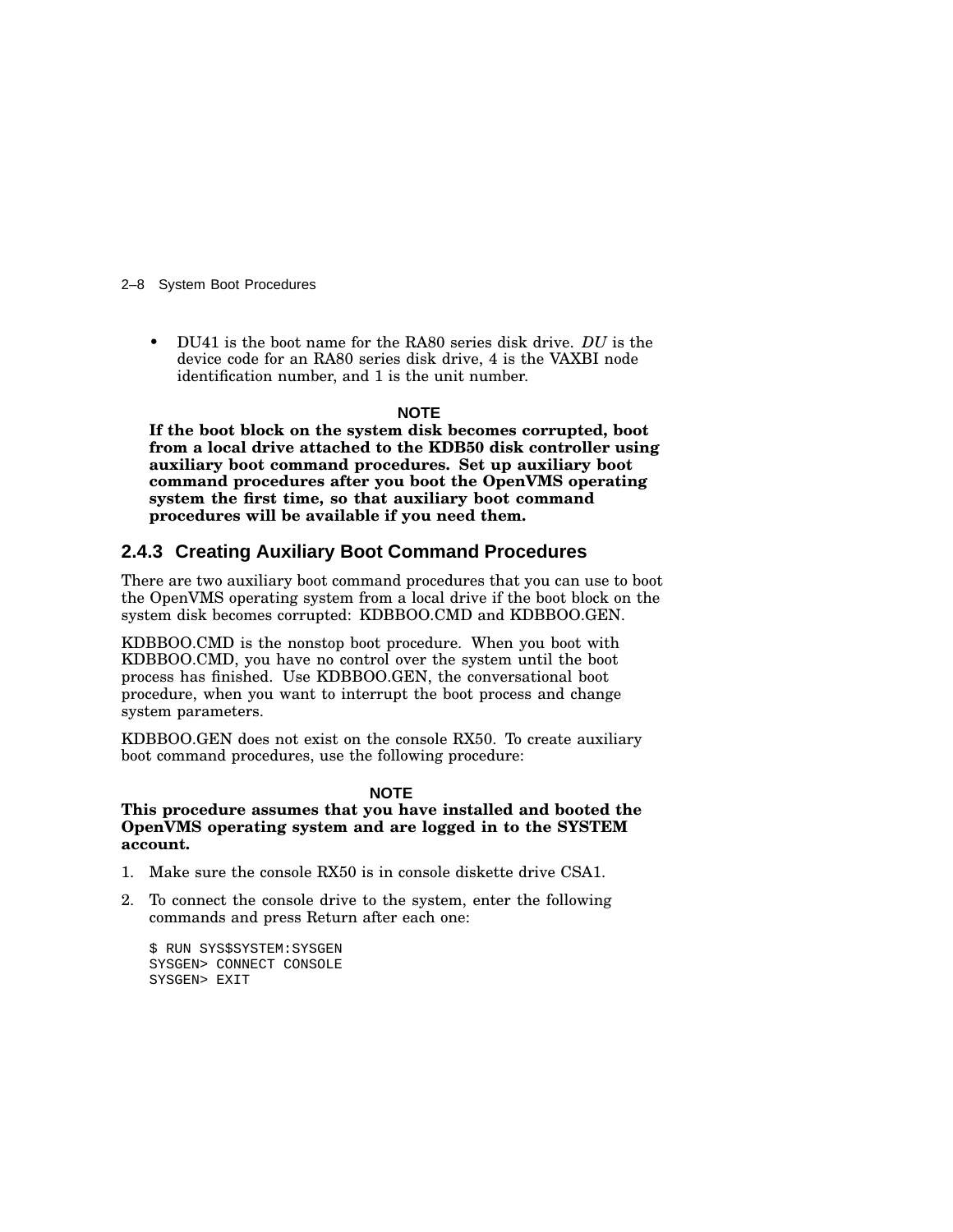3. Use the Exchange Utility to copy KDBBOO.CMD from the console RX50 to your current directory on the system disk. Enter the following command and press Return:

\$ EXCHANGE COPY CSA1:KDBBOO.CMD \*.\*

4. Edit KDBBOO.CMD. Enter the following command and press Return:

\$ EDIT KDBBOO.CMD

KDBBOO.CMD contains the following text:

```
! KDBBOO.CMD : Boot command file to boot a VAX 8200 from a KDB50
! disk bypassing the boot block (i.e. utilizing the boot
! block and VMB.EXE from the RX50 console device.)
!
! Note: "n", "u", and "r" represent single hexadecimal characters
!
!<br>D/G 0 21
D/G 0 21 <br>
1 : KDB50 Device Type Code<br>
1 : In = VAXBI node number<br>
1 : In = VAXBI node number
1D/G 1 n<br>1D/G 3 u<br>1 u = Disk drive unit number! u = Disk drive unit number
1D/G 5 r0000000 ! r = number of system root directory
D/G E 200
LOAD VMB.EXE/START:200
START 200
```
- a. Delete the comment character (! ) that appears before the D/G 1 command and replace *n* with the VAXBI node identification number of the local drive.
- b. Delete the comment character  $(!)$  that appears before the D/G 3 command and replace *u* with the unit number of the local drive.
- c. Delete the comment character  $(!)$  that appears before the D/G 5 command and replace *r* with the number of the correct root directory from which to boot. By default, the OpenVMS operating system is in SYS0.
- d. Exit from the editor to save the modified version of the file.
- 5. To make a copy of KDBBOO.CMD named KDBBOO.GEN, enter the following command and press Return:

\$ COPY KDBBOO.CMD KDBBOO.GEN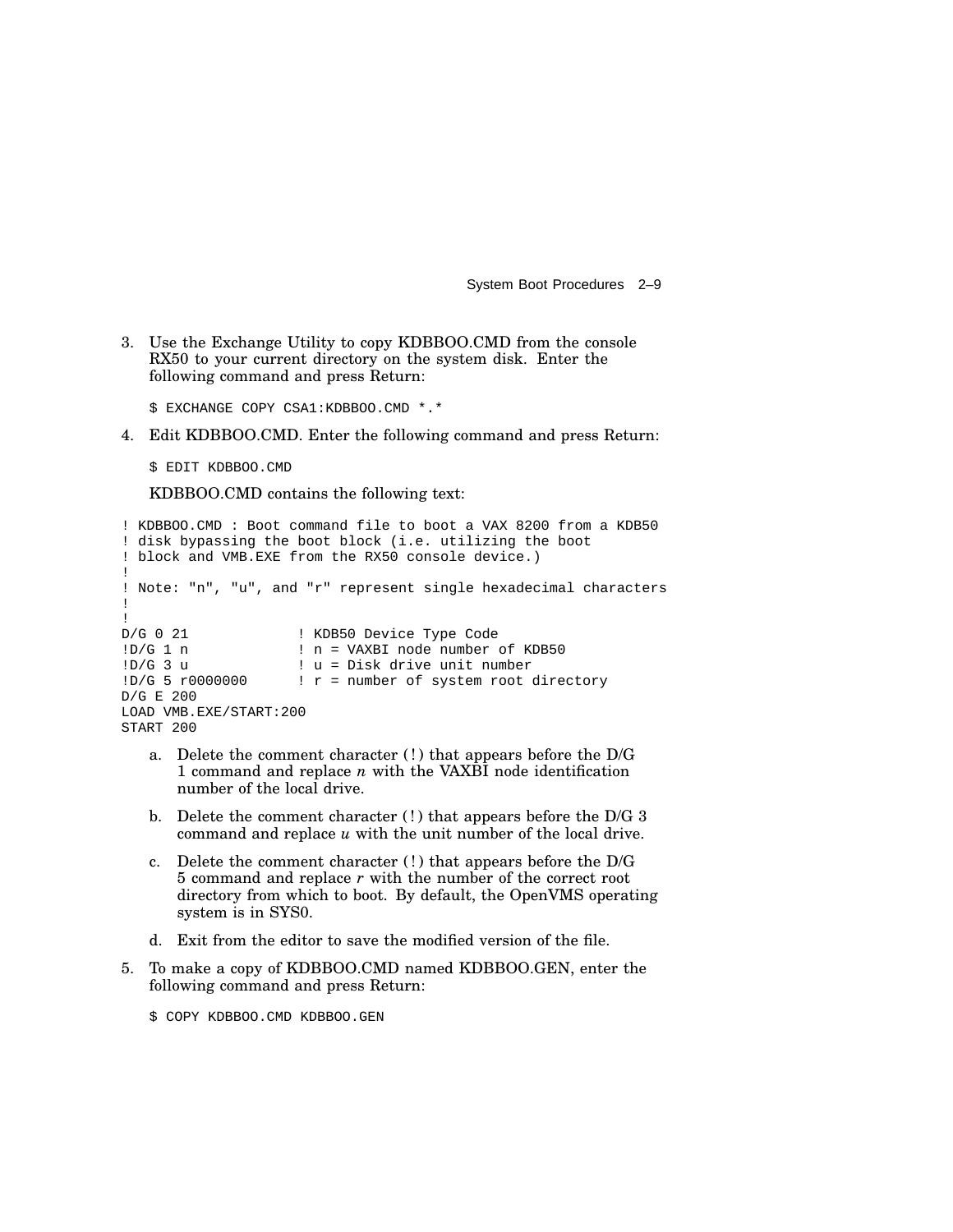#### 2–10 System Boot Procedures

- 6. Edit KDBBOO.GEN. Enter the following command and press Return:
	- \$ EDIT KDBBOO.GEN
	- a. In the first line of the command procedure, change the name KDBBOO.CMD to KDBBOO.GEN.
	- b. Delete the comment character (!) that appears before the D/G 5 command and replace *r* with the number of the correct root directory from which to boot. By default, the OpenVMS operating system is in SYS0. Replace the final zero of *r0000000* with the number 1. The command should read D/G 5 r0000001. This command instructs the system to perform a conversational boot.
	- c. Exit from the editor to save the modified version of the file.
- 7. Use the Exchange Utility to copy KDBBOO.CMD and KDBBOO.GEN to the console RX50. Enter the following commands and press Return after each one:
	- \$ EXCHANGE COPY KDBBOO.CMD CSA1:KDBBOO.CMD \$ EXCHANGE COPY KDBBOO.GEN CSA1:KDBBOO.GEN
- 8. When you are finished, enter the following command and press Return:
	- \$ DISMOUNT CSA1:
- 9. To secure the console RX50 from unauthorized access, you must enter the following command and press Return:
	- \$ MOUNT/FOREIGN/SYSTEM/NOWRITE/NOASSIST CSA1:

Now you can use KDBBOO.CMD and KDBBOO.GEN to boot the OpenVMS operating system from a local drive, as described in Section 2.4.4, when the boot block on the system disk becomes corrupted.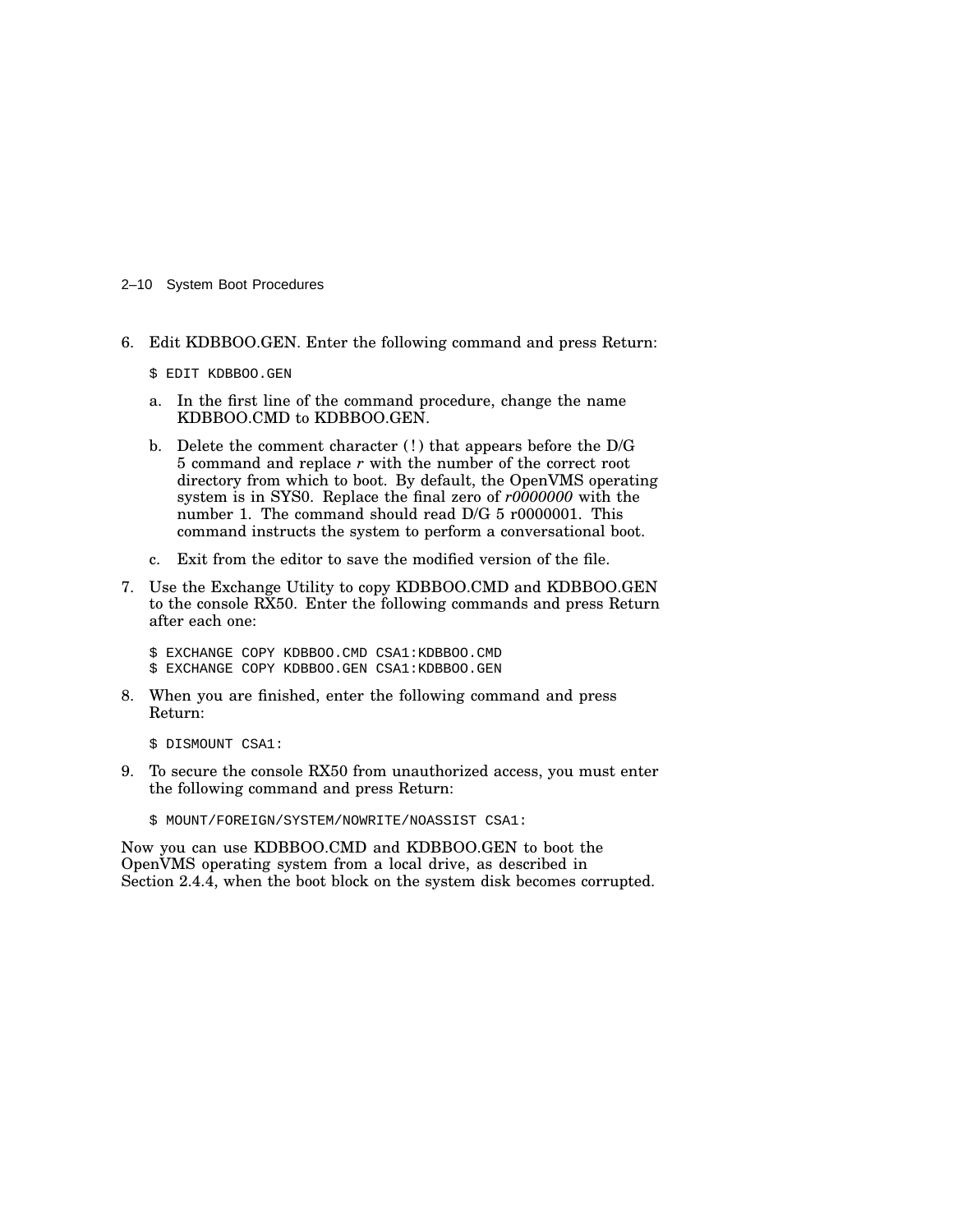### **2.4.4 Using Auxiliary Boot Command Procedures**

You should boot the OpenVMS operating system using an auxiliary boot command procedure when the boot block on the local system disk becomes corrupted. To boot using an auxiliary boot command procedure, use the following procedure:

- 1. Make sure the console RX50 is in console diskette drive CSA1.
- 2. Set the upper keylock switch to Enable and the lower keylock switch to Halt.
- 3. To start the BOOT58 program, enter the following command and press Return:

>>> B/R5:800 CSA1

4. *To perform a nonstop boot*, enter the following command and press Return:

BOOT58> @KDBBOO.CMD

The system performs a nonstop boot using the boot block on the console RX50 and boots from the system disk designated in the KDBBOO.CMD command procedure.

*To perform a conversational boot*, enter the following command and press Return:

BOOT58> @KDBBOO.GEN

The system performs a conversational boot using the boot block on the console RX50. The SYSBOOT> prompt appears on the console terminal. At the SYSBOOT> prompt, you can enter certain SYSGEN commands to change system parameters. When you finish using the SYSGEN commands, you enter the CONTINUE command to complete the boot process. For complete information about a conversational boot, see Section 2.7.

After booting with an auxiliary boot command procedure, use the Writeboot utility to write a new boot block to the system disk. Section 2.4.5 describes writing a new boot block on a local system disk.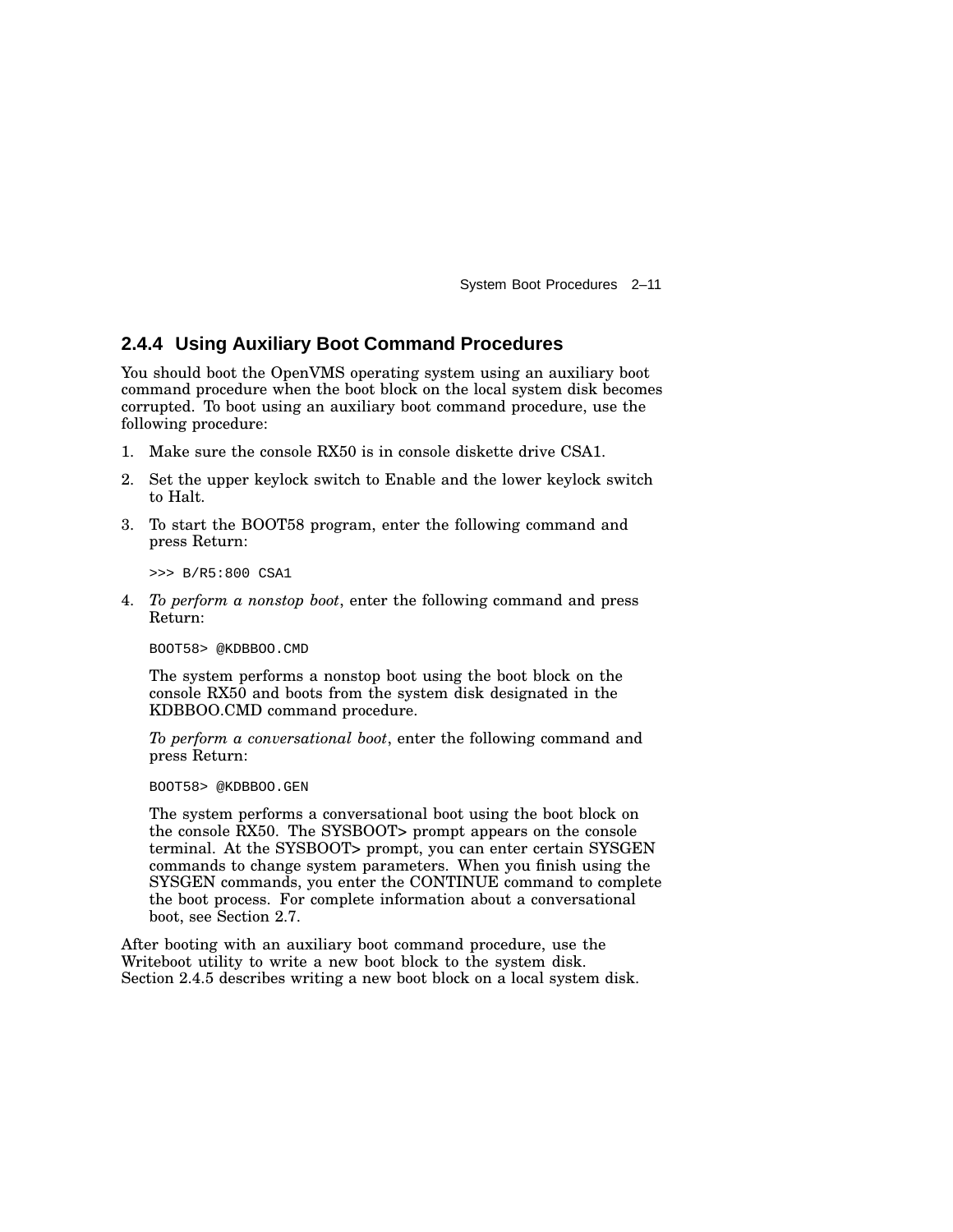2–12 System Boot Procedures

#### **2.4.5 Writing a New Boot Block on a Local System Disk**

This section discusses using the Writeboot utility (WRITEBOOT) to write a boot block on a local system disk.

#### **NOTE**

### **The LOG\_IO privilege is required to use WRITEBOOT.**

To write a boot block on the local system disk, do the following:

- 1. Use an auxiliary boot command procedure to boot the OpenVMS operating system.
- 2. To start the WRITEBOOT utility, enter the following command and press Return:

\$ RUN SYS\$SYSTEM:WRITEBOOT

The procedure displays the following message:

Target system device (and boot file if not VMB.EXE):?

3. Enter the device name of the system disk on which you want to rewrite the boot block. If you want to use a boot file other than SYS\$SYSTEM:VMB.EXE, provide the full file specification, including device and directory.

For example, suppose your system disk is an RA80 disk that has controller designation A and unit number 0. Enter the following and press Return:

Target system device (and boot file if not VMB.EXE):? DUA0

4. The procedure displays the following message:

Enter VBN of boot file code (default is one):

Press Return to accept the default value.

5. The procedure displays the following message:

Enter load address of primary bootstrap in HEX (default is 200):

Press Return to accept the default value.

6. The Writeboot utility writes the boot file to the boot block (block 0) of the system disk.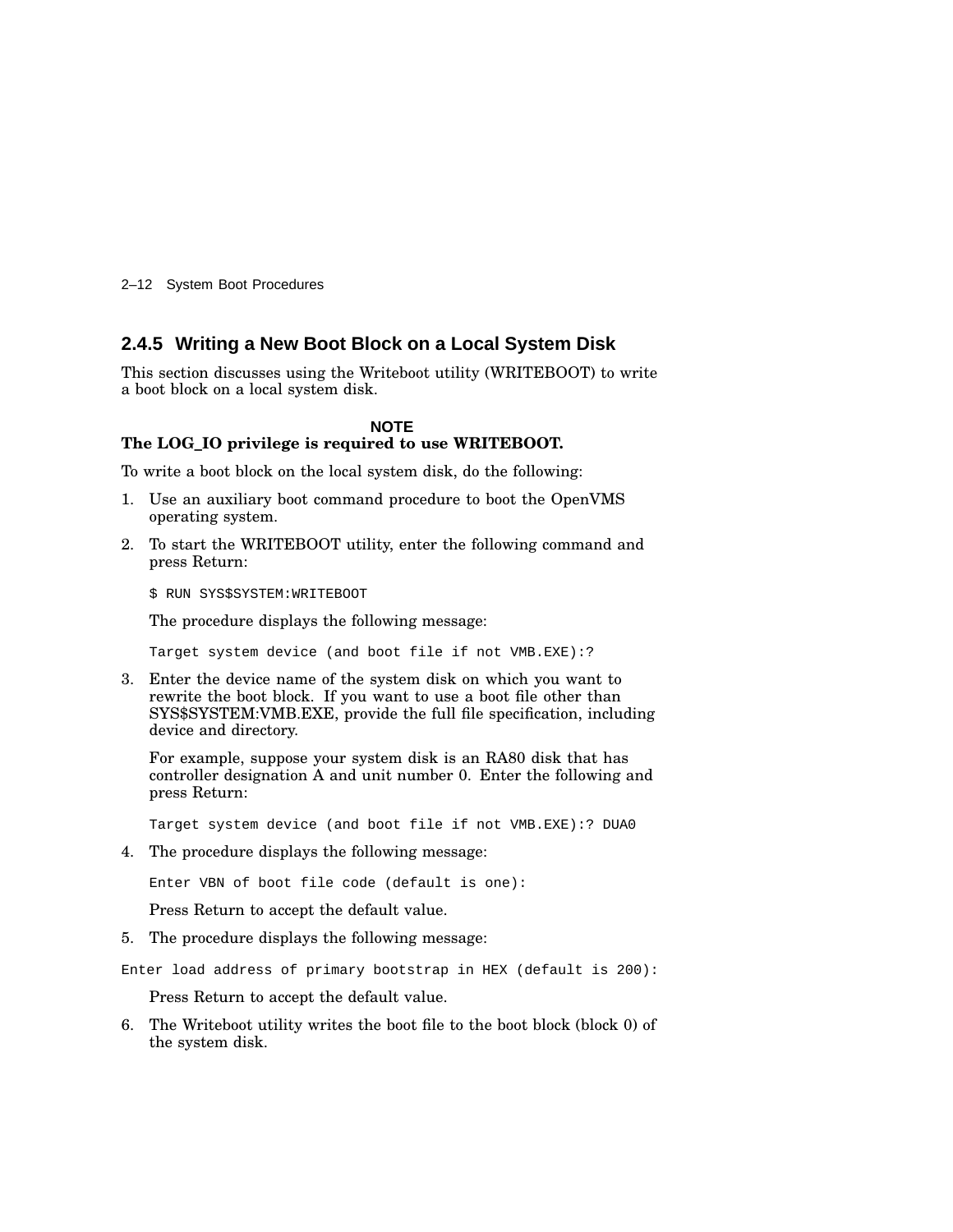The Writeboot utility may display one or more of the following error messages:

#### **You lack LOG\_IO privilege**

*Explanation:* This message means you do not have the correct privilege to use the Writeboot Utility.

#### **You lack READ and/or WRITE access to TARGET DEVICE: DISMOUNT and REMOUNT**

*Explanation:* This message means that access to the target device is limited. Check the Write Protect button on the disk drive.

#### **VBN must be >= 1**

*Explanation:* This message means you cannot specify a zero as the virtual block number (VBN) of the boot file.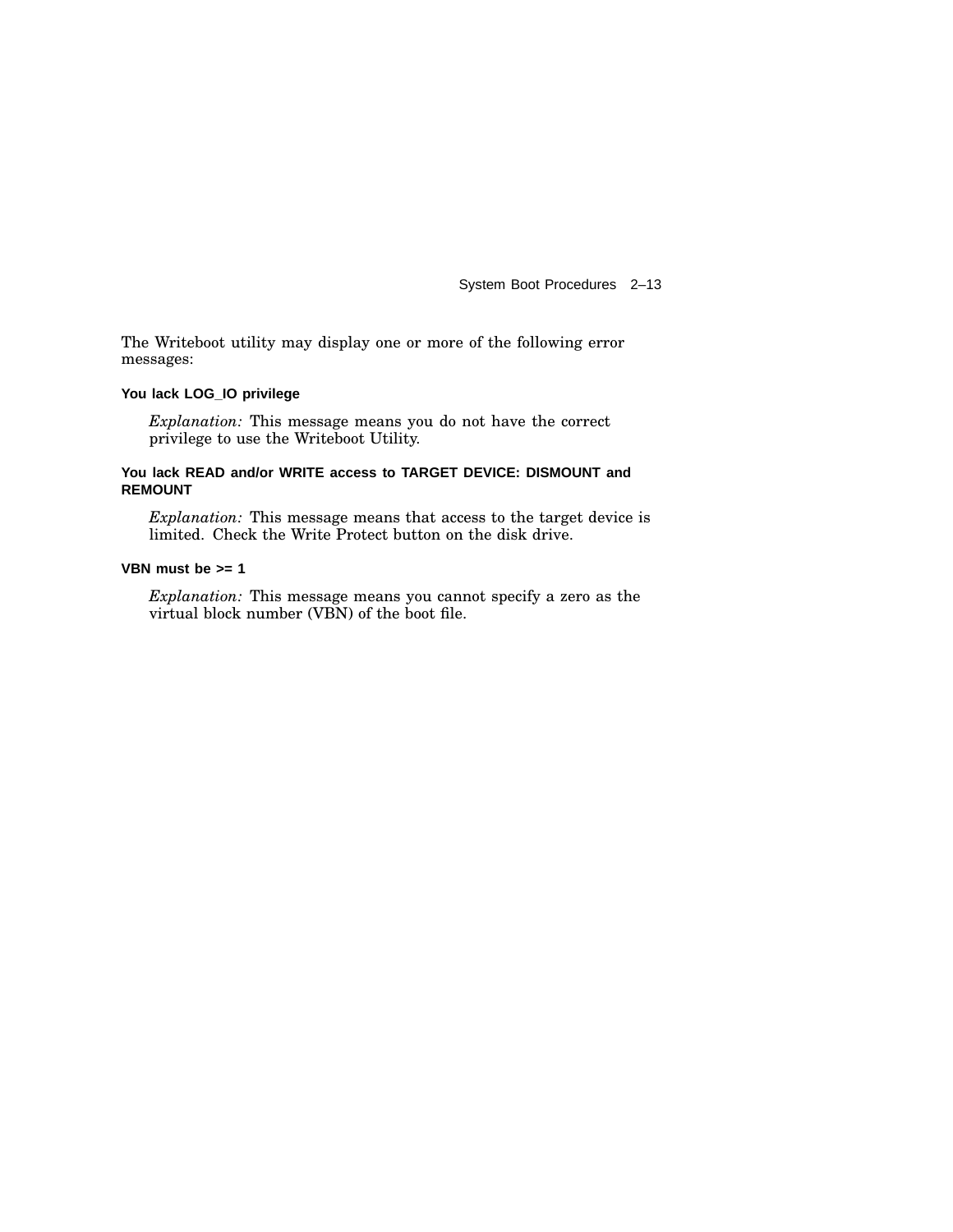2–14 System Boot Procedures

### **2.5 Booting from an HSC Drive**

The first time you boot the OpenVMS operating system, use the procedure described in Section 2.5.1. Then create default boot command procedures, DEFBOO.CMD and DEFBOO.GEN, as described in Section 2.6. Use these boot command procedures to perform subsequent boots as described in Section 2.6.1 and Section 2.6.2..

### **2.5.1 Using the BOOT58 Program**

The first time you boot from a system disk on an HSC drive, use the following procedure. Note that all numeric entries are made using hexadecimal notation.

- 1. Make sure that the console RX50 is in console diskette drive CSA1.
- 2. Set the top keylock switch to Enable and the bottom keylock switch to Halt.
- 3. If the OpenVMS operating system is not running, go to step 4.

If the OpenVMS operating system is running, log in to the SYSTEM account. Enter the following command and press Return:

\$ @SYS\$SYSTEM:SHUTDOWN

The procedure displays several questions that you must answer to complete the shutdown. When the procedure asks if an automatic system reboot should be performed, press Return for NO. When the procedure is finished, it displays the following message:

SYSTEM SHUTDOWN COMPLETE -- USE CONSOLE TO HALT SYSTEM

- 4. Determine the following values:
	- a. The VAXBI node number of the CI adapter
	- b. The unit number of the system disk and the node number of the HSC controlling it. If the drive holding the system disk has two HSC controllers, determine both node numbers.
	- c. The system directory from which you will boot the OpenVMS operating system. By default, the OpenVMS operating system is stored in the system directory named SYS0.
- 5. Press Ctrl/P.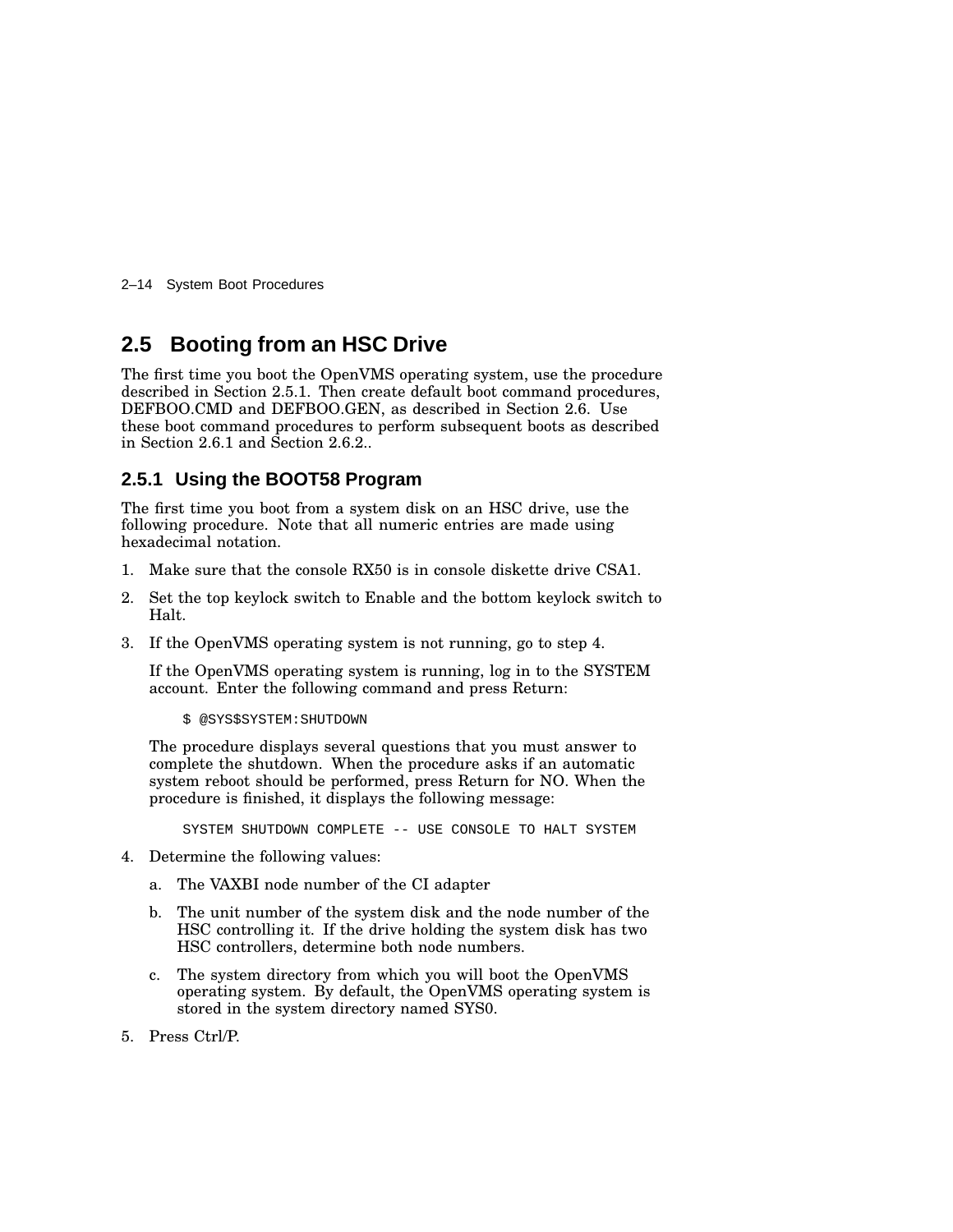6. To start the BOOT58 program, enter the following command and press Return:

>>> B/R5:800 CSA1

7. Deposit the VAXBI node number into register 1, using the following format:

BOOT58> D/G 1 node-number

For example, if the VAXBI is node number 6, enter the following command and press Return:

BOOT58> D/G 1 6

8. Deposit the HSC node number into register 2, using the following format:

BOOT58> D/G 2 node-number

For example, if the HSC is node number 12 (hexadecimal C) on the CI device, enter the following command and press Return:

BOOT58> D/G 2 C

#### **NOTE**

**If the drive holding the system disk is accessible to two HSC controllers, deposit both node numbers in register 2. Put the greater number in hexadecimal digits 3 and 2. Put the smaller number in digits 1 and 0. For example, if one HSC is numbered 18 (hexadecimal 12) and the other is numbered 10 (hexadecimal A), enter the following command and press Return:**

BOOT58> D/G 2 120A

9. Deposit the unit number of the drive holding the system disk into register 3, using the following format:

BOOT58> D/G 3 unit-number

For example, if the drive holding the system disk is unit number 1, enter the following command and press Return:

BOOT58> D/G 3 1

10. Specify the correct root directory from which to boot. Deposit the number in register 5 using the following format:

BOOT58> D/G 5 r0000000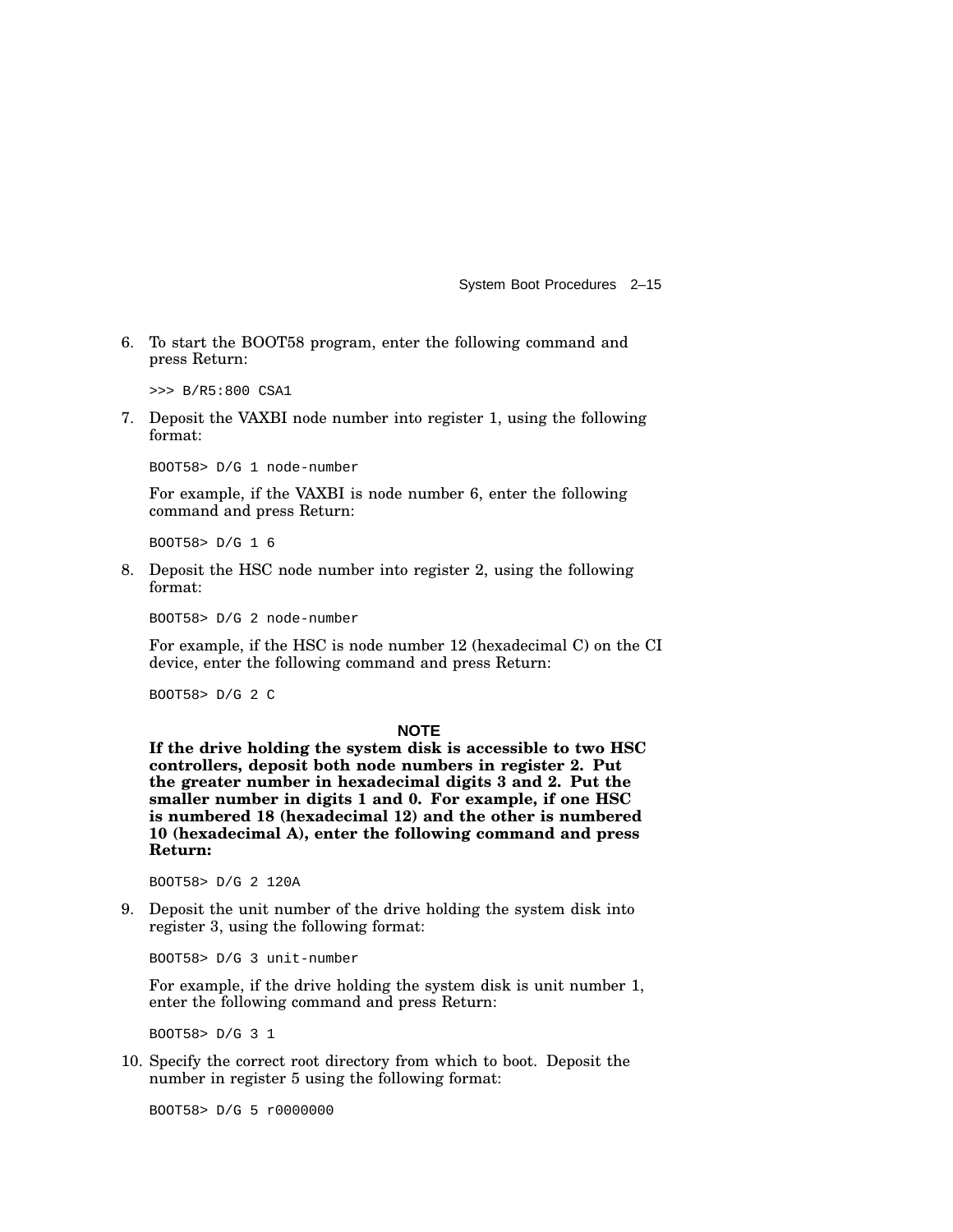2–16 System Boot Procedures

For example, if you are booting the OpenVMS operating system from SYS2, enter the following command and press Return:

BOOT58> D/G 5 20000000

11. To boot the system disk, enter the following command and press Return:

BOOT58> @CIBOO.CMD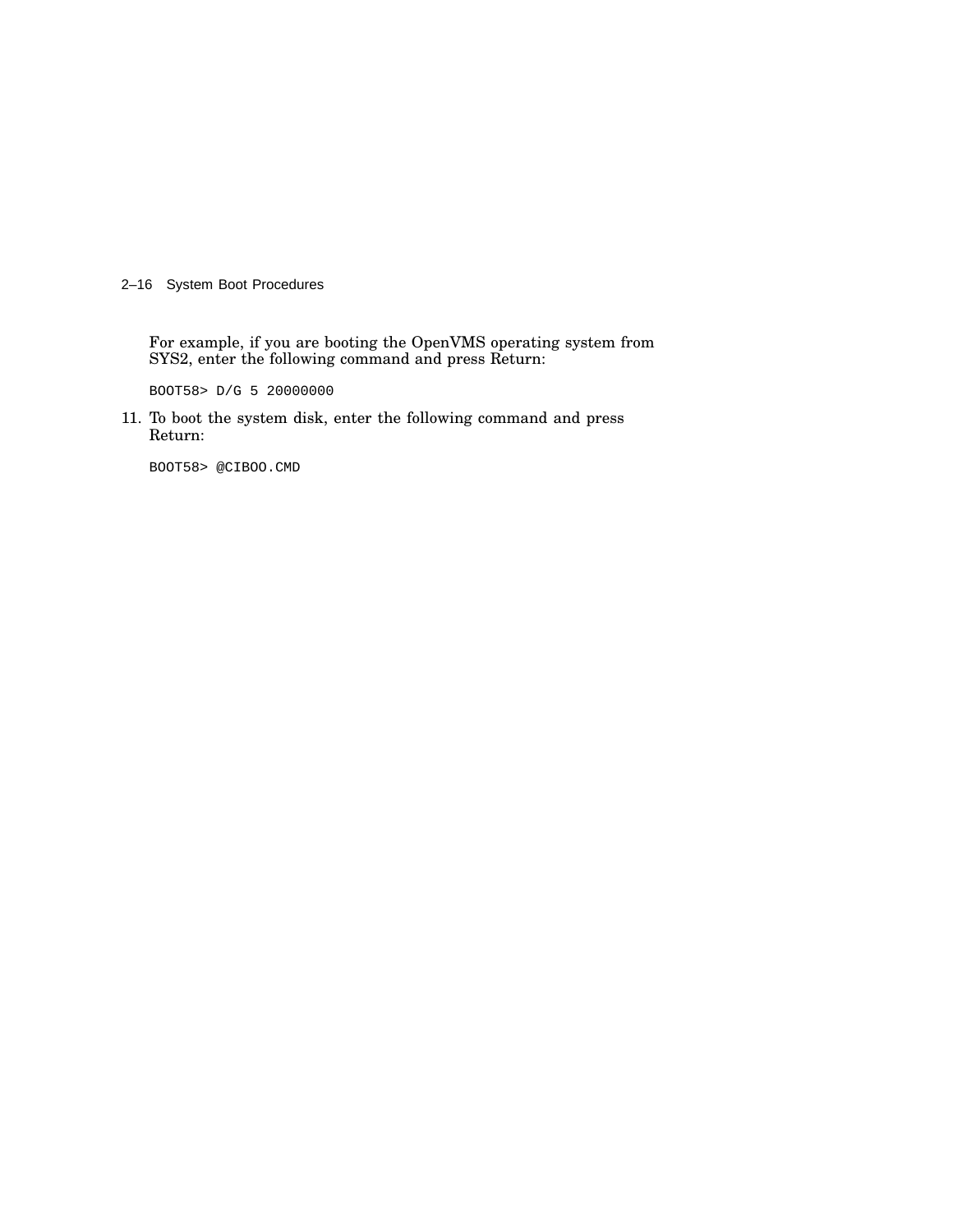### **2.6 Creating Default Boot Command Procedures**

To boot the system, you can enter the BOOT command and specify the boot name for a particular drive. You also can create default boot command procedures that boot the system automatically. There are two default boot command procedures: DEFBOO.CMD and DEFBOO.GEN.

DEFBOO.CMD is the nonstop boot procedure. When you boot with DEFBOO.CMD, you have no control over the system until the boot process has finished. Use DEFBOO.GEN, the conversational boot procedure, when you want to interrupt the boot process and change system parameters.

DEFBOO.GEN and DEFBOO.CMD do not exist on the console RX50. However, Digital provides boot command procedures that you can edit and rename using the following procedure.

#### **NOTE**

#### **This procedure assumes that the OpenVMS operating system is running and that you are logged in to the SYSTEM account.**

- 1. Make sure the console RX50 is in console diskette drive CSA1.
- 2. Set the upper keylock switch to Enable and the lower keylock switch to Halt.
- 3. To connect the console drive to the system, enter the following commands and press Return after each one:

```
$ RUN SYS$SYSTEM:SYSGEN
SYSGEN> CONNECT CONSOLE
SYSGEN> EXIT
```
4. Use the Exchange utility to display a list of the files on the console RX50. Boot command procedures are files that start with either CI or D and end with either BOO or GEN. The file type is CMD. Enter the following command and press Return:

\$ EXCHANGE DIRECTORY CSA1:CI\*.CMD,D\*.CMD

- 5. You can view the contents of a file with the TYPE command. For example:
	- \$ EXCHANGE TYPE CSA1:DU0BOO.COM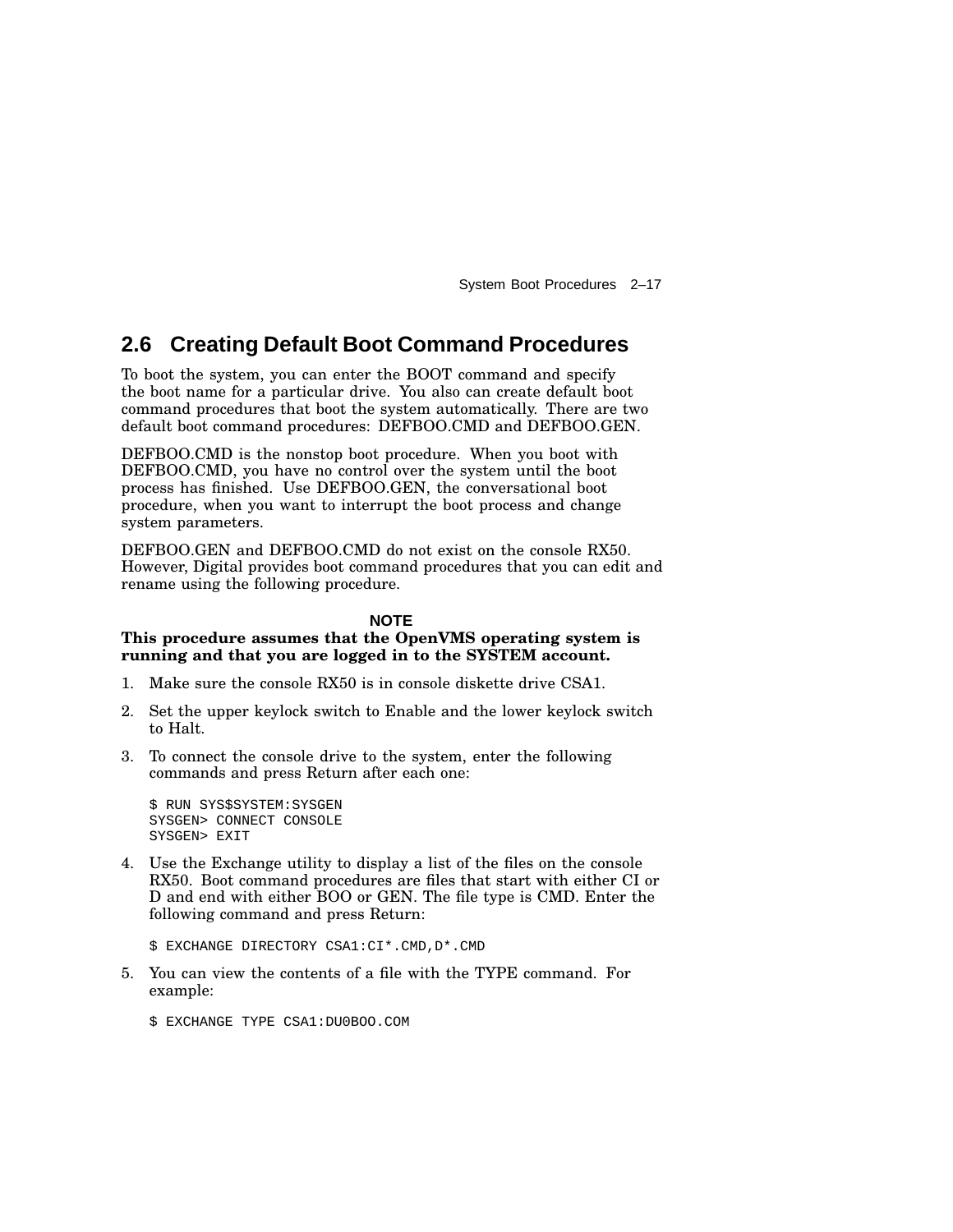2–18 System Boot Procedures

6. Use the Exchange utility to copy CIBOO.CMD and CIBOO.GEN to the system disk. Enter the following commands and press Return after each one:

\$ EXCHANGE COPY CSA1:CIBOO.CMD \*.\* \$ EXCHANGE COPY CSA1:CIBOO.GEN \*.\*

7. The code in CIBOO.CMD and CIBOO.GEN is nearly identical. CIBOO.CMD contains the following text:

```
!CIBOO.CMD :Boot command file to boot a VAX 8200/8300 from an HSC disk.
!
!
! Note "n", "p" (and "q"), "u", and "r" are single hexadecimal characters
D/G 0 20
D/G 0 20 <br>
\lfloor D/G \rfloor 1 n = CI adapter's VAXBI n
!D/G 1 n ! n = CI adapter's VAXBI node number
!D/G 2 p ! Use the HSC controller at CI node p
!D/G 2 0p0q ! Use either the HSC controller at CI nodes p and q
!D/G 3 u ! u = Disk drive unit number
D/G 4 0 ! Boot Block LBN (not used)
!D/G 5 r0000000 ! r = system root [SYSR...], Software boot flags
                         ! Address of Working Memory+^X200
LOAD VMB.EXE/START:200 ! Load Primary Bootstrap
                         : Start Primary Bootstrap
```
Only the following line of code is different in CIBOO.GEN:

D/G 5 1

8. Edit CIBOO.CMD and CIBOO.GEN. Enter the following command and press Return:

\$ EDIT CIBOO.CMD

- a. Delete the comment character (!) that appears before the D/G 1 command and replace *n* with the VAXBI node number of the CI device.
- b. If your processor is connected to one HSC controller, delete the comment character (!) that appears before the first D/G 2 command. Replace *p* with the HSC controller number in hexadecimal notation.

If the drive holding the system disk is connected to two HSC controllers, delete the comment character (!) that appears before the second D/G 2 command, replace *p* with the controller number of the first HSC in hexadecimal notation, and replace *q* with the controller number of the second HSC in hexadecimal notation.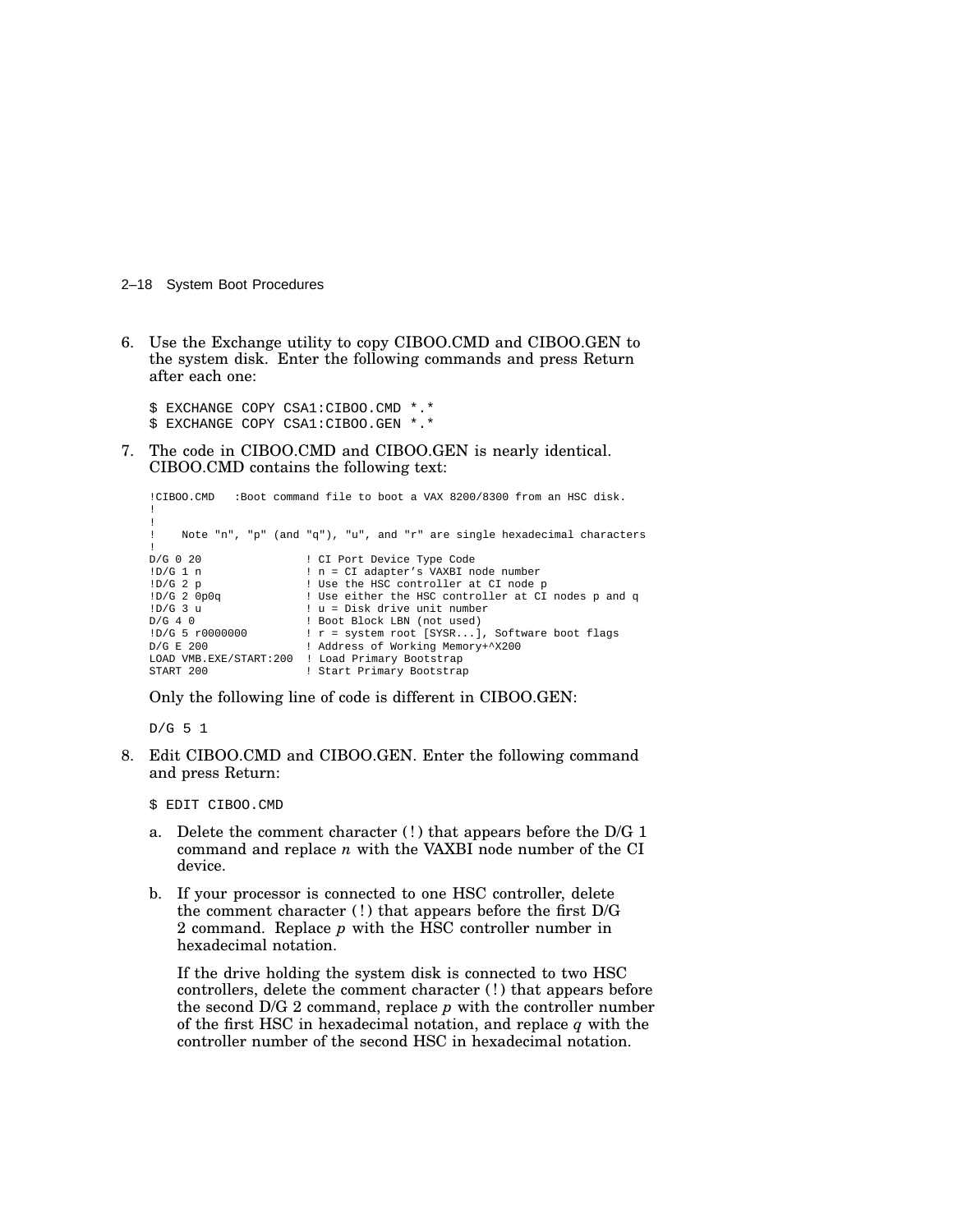- c. Delete the comment character (! ) that appears before the D/G 3 command and replace *u* with the unit number of the HSC drive from which you will boot the OpenVMS operating system. Use hexadecimal notation.
- d. Delete the comment character (! ) that appears before the D/G 5 command and replace *r* with the number of the correct root directory from which to boot. By default, the OpenVMS operating system is in SYS0.
- e. Exit from the editor.
- 9. Rename the files. Enter the following commands and press Return after each one:

\$ RENAME CIBOO.CMD DEFBOO.CMD \$ RENAME CIBOO.GEN DEFBOO.GEN

10. Use the Exchange utility to copy DEFBOO.CMD and DEFBOO.GEN to the console RX50. Enter the following commands and press Return after each one:

\$ EXCHANGE COPY DEFBOO.CMD CSA1:DEFBOO.CMD \$ EXCHANGE COPY DEFBOO.GEN CSA1:DEFBOO.GEN

11. When you are finished, enter the following command and press Return:

\$ DISMOUNT CSA1:

- 12. To secure the console from unauthorized access, you must enter the following command and press Return:
	- \$ MOUNT/FOREIGN/SYSTEM/NOWRITE/NOASSIST CSA1:

Now you can use DEFBOO.CMD and DEFBOO.GEN to boot the OpenVMS operating system as described in Section 2.6.1 and Section 2.6.2.

If you change the system configuration, use the previous procedure to modify DEFBOO.CMD and DEFGEN.CMD.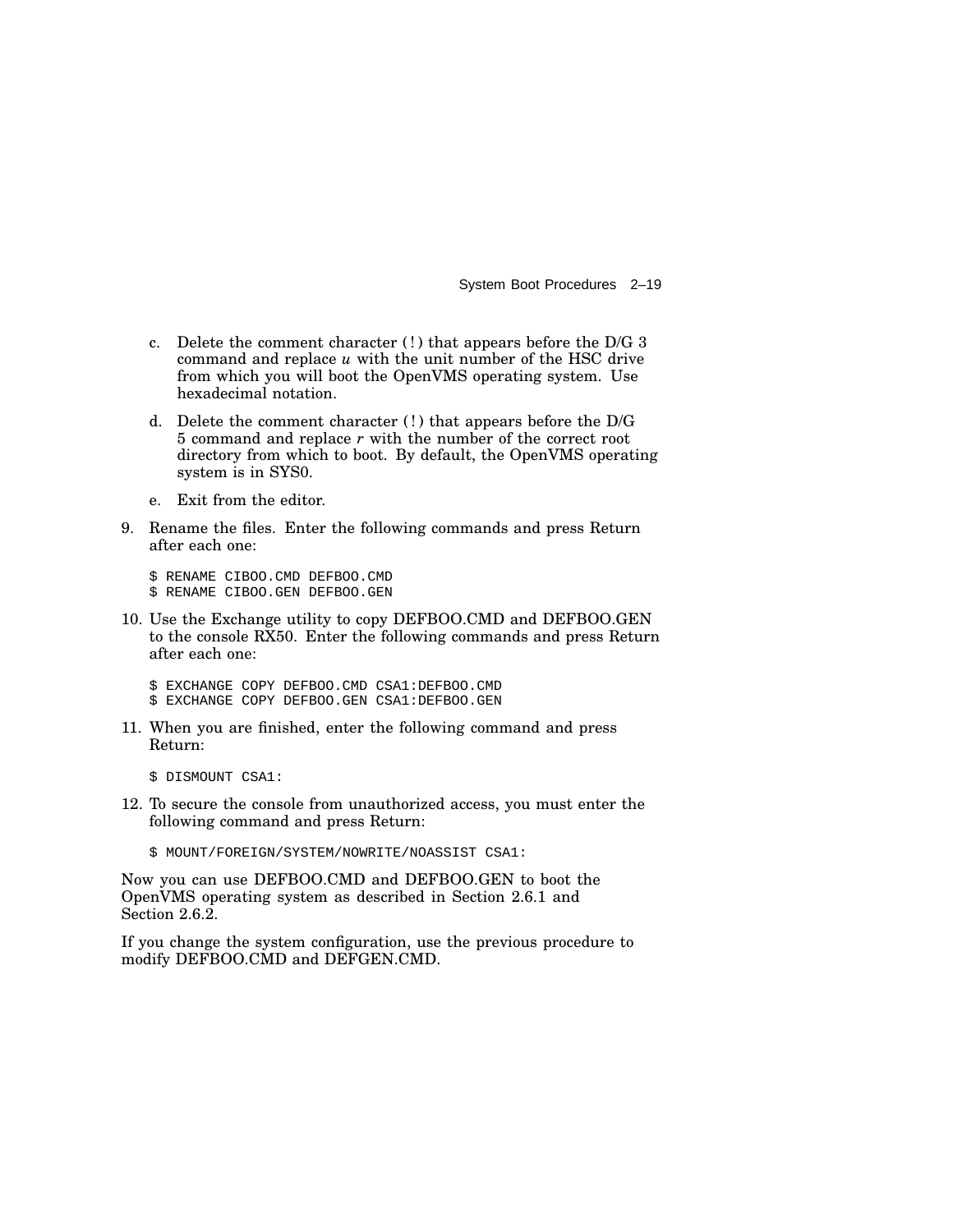2–20 System Boot Procedures

### **2.6.1 Booting with DEFBOO.CMD**

You can cause the system to boot using DEFBOO.CMD when you do any of the following:

#### **NOTE**

**The default boot device must be the local drive, CSA1. To change the designation of the default boot device in the EEPROM, see the hardware documentation for your system.**

- Set the upper keylock switch to Enable and the lower keylock switch to Auto Start. Turn on the power. The system uses DEFBOO.CMD to boot automatically.
- Set the upper keylock switch to Enable, the lower keylock switch to Halt. At the console-mode prompt ( >>> ), enter the following command and press Return:

>>> B

- Set the upper keylock switch to Enable and the lower keylock switch to Auto Start. Execute SHUTDOWN.COM and specify the auto reboot option. The system uses DEFBOO.CMD to reboot automatically.
- If the upper keylock switch is set to Enable and the lower keylock switch is set to Auto Start when the system shuts down due to a bugcheck, the system uses DEFBOO.CMD to reboot automatically.

The system sometimes boots automatically when a power failure occurs. If the upper keylock switch is set to Enable and the lower keylock switch to Auto Start when a power failure occurs and the contents of memory are lost, the system boots when power is restored.

If a power failure occurs and a battery backup unit saves the contents of memory, the system restarts execution where it was interrupted by the power failure.

### **2.6.2 Booting with DEFBOO.GEN**

You can use DEFBOO.GEN to perform a conversational boot from a system disk on an HSC drive. See Section 2.7.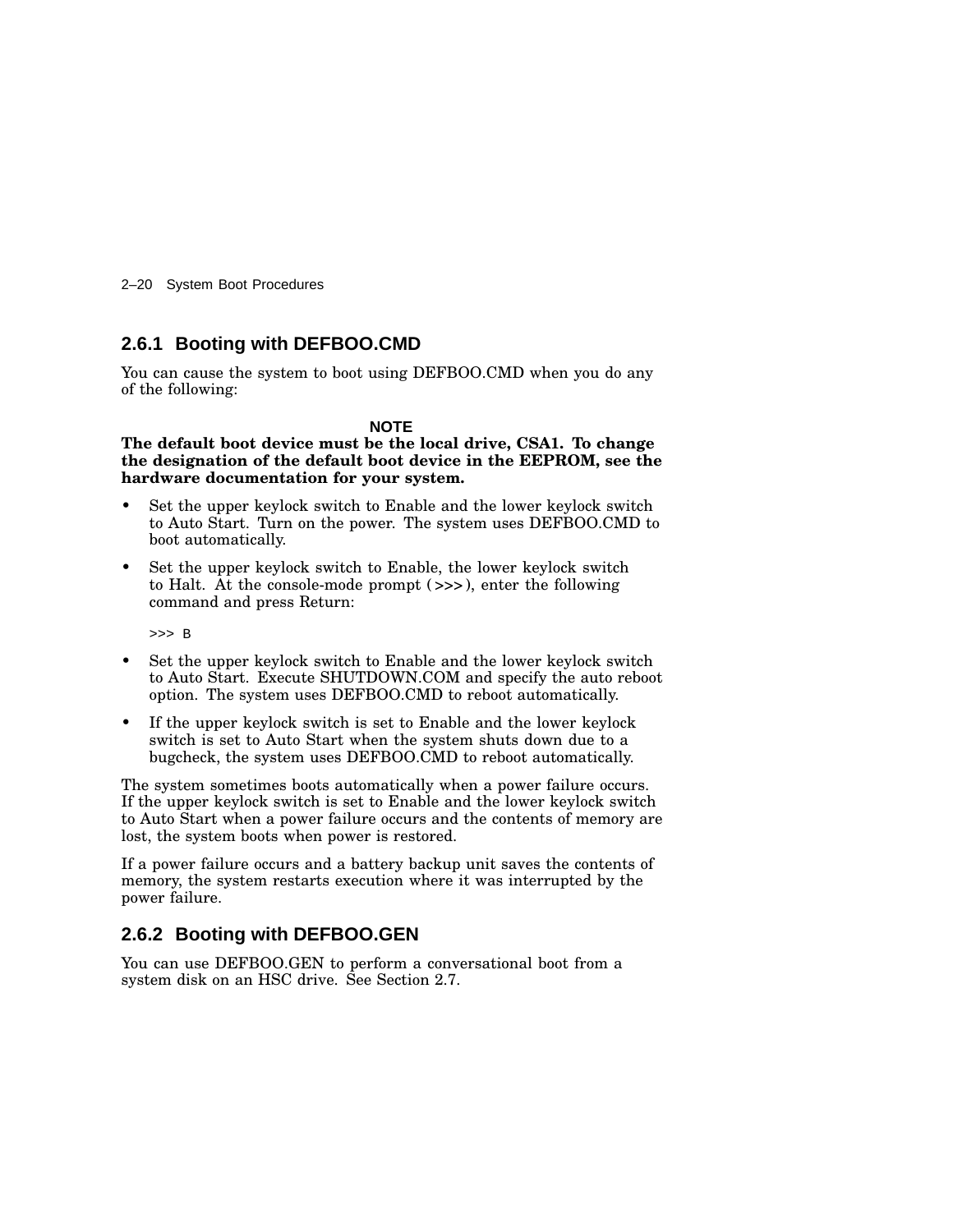### **2.7 Conversational Boot**

A conversational boot is used most commonly in research and development environments or during software upgrades. Perform a conversational boot when you want to stop the boot process before it completes. The boot process stops after it loads SYS\$SYSTEM:SYSBOOT.EXE and displays the SYSBOOT> prompt. At the SYSBOOT> prompt, you can enter certain SYSGEN commands to do the following:

- Look at system parameter values
- Change system parameter values
- Specify another parameter file
- Specify another system startup command procedure
- Select the default system parameter file if you modified system parameters to values that render the system unbootable
- Specify a minimum startup

At the SYSBOOT> prompt, you can enter any of the SYSGEN commands. For more information about these SYSGEN commands, see the *VMS System Generation Utility Manual*.

When you finish using the SYSGEN commands, enter the CONTINUE command to complete the boot process.

### **2.7.1 Local Drive**

To perform a conversational boot from a system disk on a local drive, use the following procedure:

- 1. Make sure the console RX50 is in console diskette drive CSA1.
- 2. Set the upper keylock switch to Enable and the lower keylock switch to Halt.
- 3. If the OpenVMS operating system is not running, go to step 4.

If the OpenVMS operating system is running, log in to the SYSTEM account. Enter the following command and press Return:

\$ @SYS\$SYSTEM:SHUTDOWN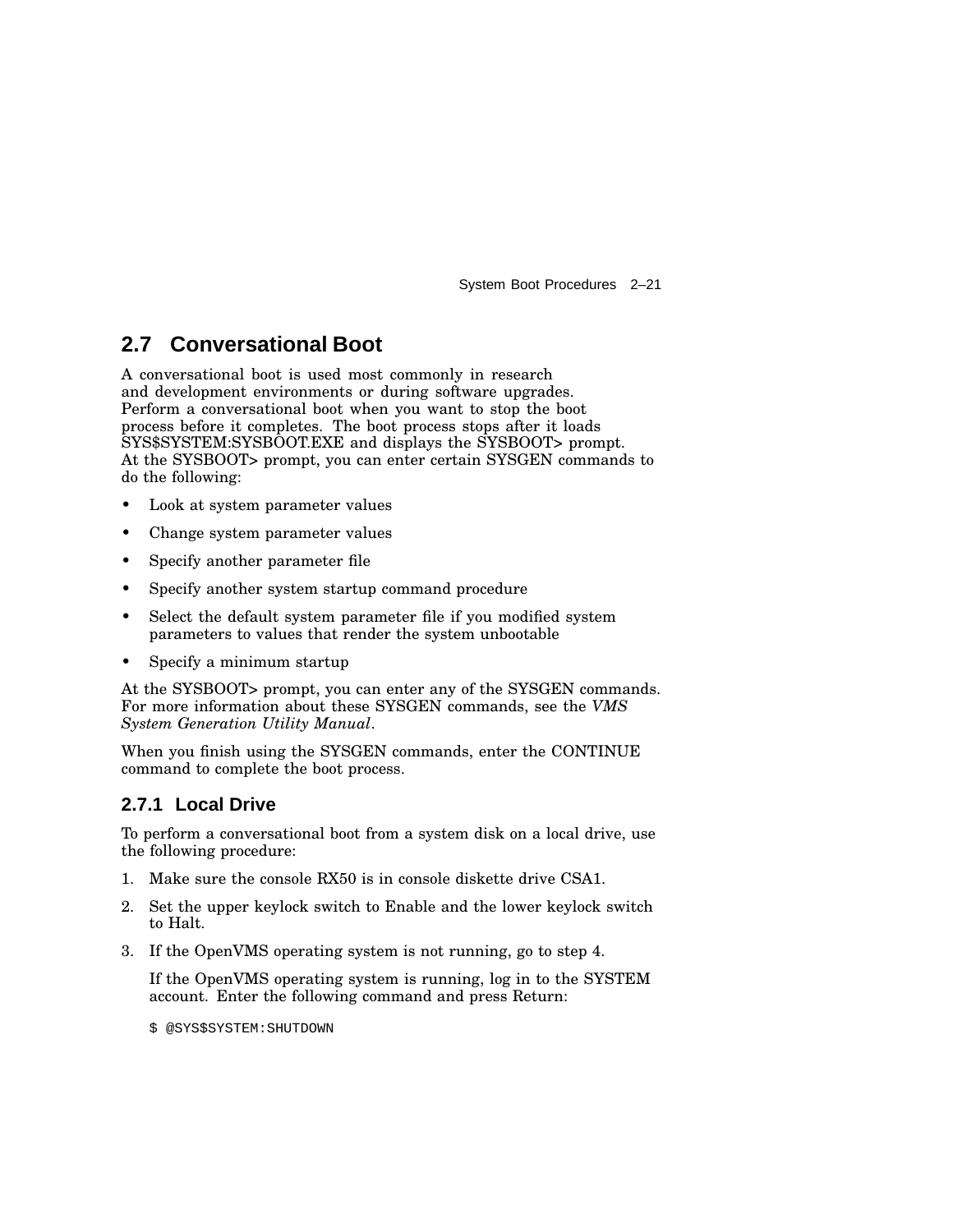#### 2–22 System Boot Procedures

The procedure displays several questions that you must answer to complete the shutdown. When the procedure asks if an automatic system reboot should be performed, press Return for NO. When the procedure is finished, it displays the following message:

SYSTEM SHUTDOWN COMPLETE -- USE CONSOLE TO HALT SYSTEM

- 4. Press Ctrl/P.
- 5. Enter the BOOT command followed by the *boot name* of the drive that holds the system disk. The format for a boot name is as follows:

>>> B/R5:1 ddnu

where:

- dd is the device code of the drive
- $n$  is the VAXBI node number
- *u* is the unit number of the drive

The system disk must have a unit number between 0 and 15 (inclusive).

For example, to boot from an RA80-series disk drive with a VAXBI node identification number of 4 and a unit number of 1, enter the following command and press Return:

>>> B/R5:1 DU41

#### **NOTE**

**If this command does not boot the OpenVMS operating system from a local drive, the boot block of the system disk may be corrupted. See Section 2.4.4 for booting instructions.**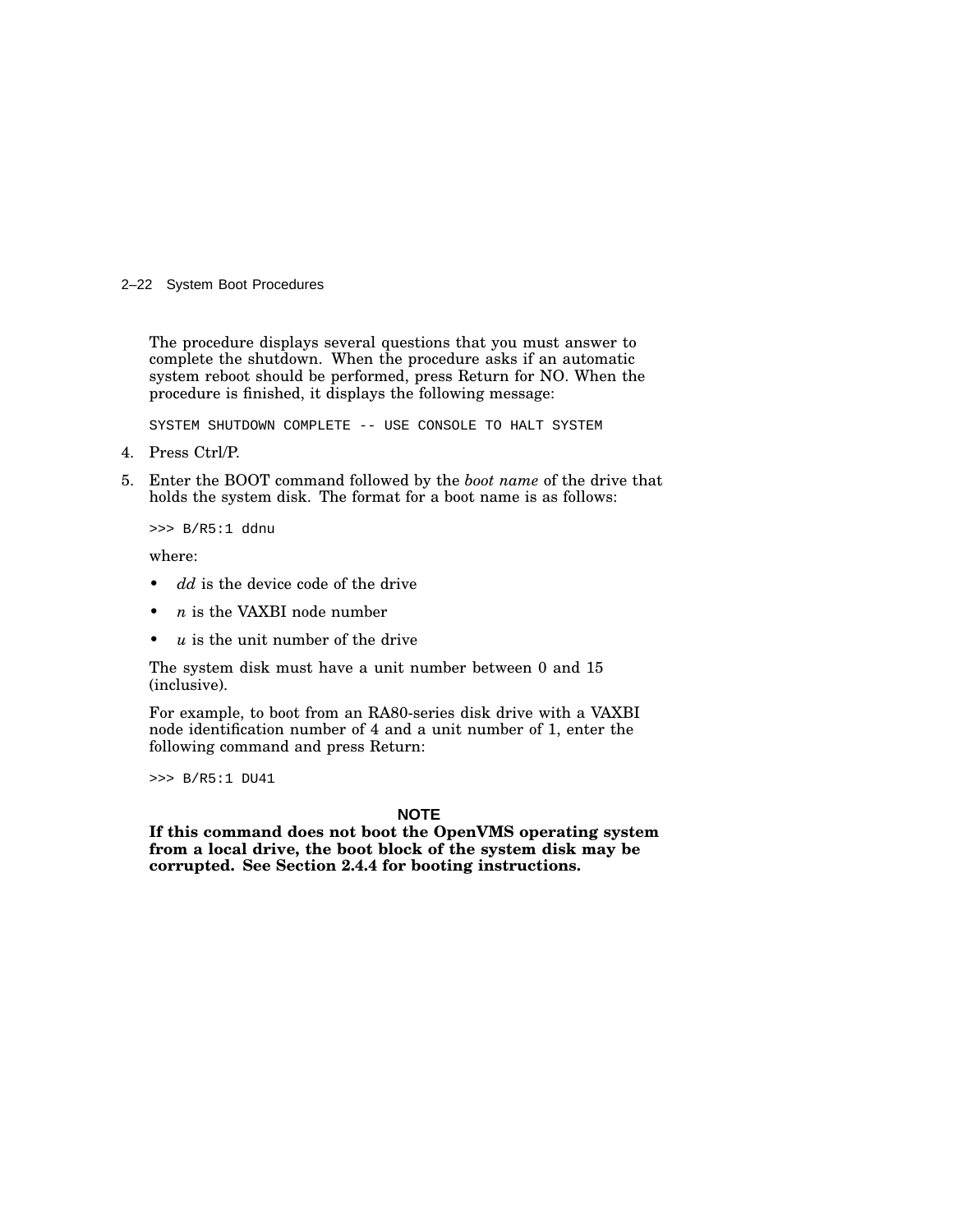### **2.7.2 HSC Drive**

To perform a conversational boot from a system disk on an HSC drive, use the following procedure:

- 1. Make sure the console RX50 is in console diskette drive CSA1.
- 2. Set the top keylock switch to Enable and the bottom keylock switch to Halt.
- 3. If the OpenVMS operating system is not running, go to step 4.

If the OpenVMS operating system is running, log in to the SYSTEM account. Enter the following command and press Return:

\$ @SYS\$SYSTEM:SHUTDOWN

The procedure displays several questions that you must answer to complete the shutdown. When the procedure asks if an automatic system reboot should be performed, press Return for NO. When the procedure is finished, it displays the following message:

SYSTEM SHUTDOWN COMPLETE -- USE CONSOLE TO HALT SYSTEM

4. To start the BOOT58 program, enter the following command and press Return:

>>> B/R5:800 CSA1

5. To begin the conversational boot, enter the following command and press Return:

BOOT58> @DEFBOO.GEN

6. At the SYSBOOT> prompt, you can enter any of the SYSGEN commands.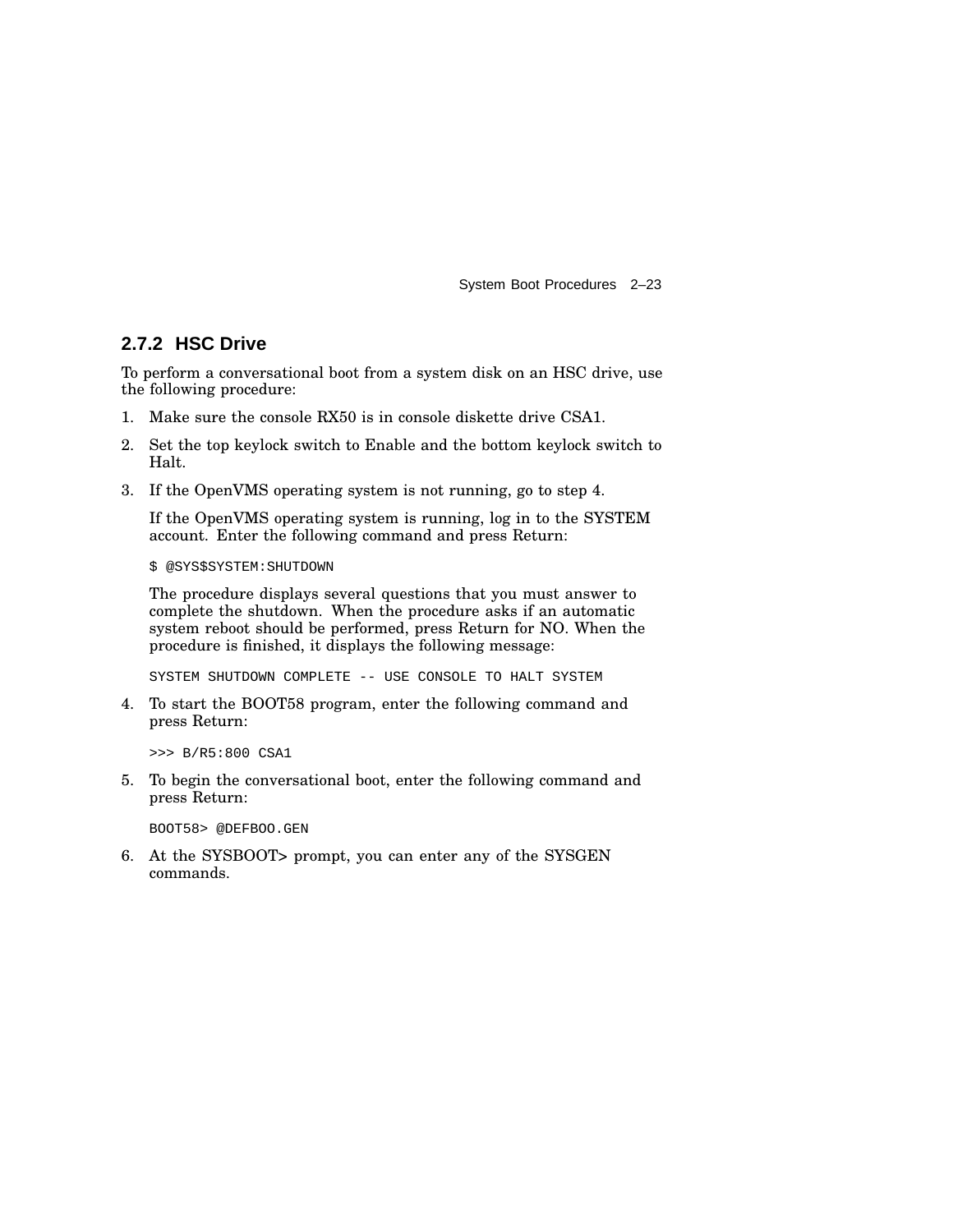2–24 System Boot Procedures

### **2.8 Booting from a Different Directory on the System Disk**

The OpenVMS operating system is installed on the system disk in the root directory named [SYS0]. You can use VMSKITBUILD, described in the *Guide to Setting Up a VMS System*, to add a copy of the OpenVMS operating system to another root directory on the system disk.

To boot from a directory other than [SYS0], create a command procedure named SYSnBOO.CMD, where *n* stands for the name of the other root directory on the system disk. To create SYSnBOO.CMD, use the following procedure:

- 1. Make sure that the console RX50 is in console diskette drive CSA1.
- 2. To connect the console drive, enter the following commands and press Return after each one:

```
$ RUN SYS$SYSTEM:SYSGEN
SYSGEN> CONNECT CONSOLE
SYSGEN> EXIT
```
3. Use the Exchange Utility to copy DEFBOO.CMD from the console RX50 to your current directory on the system disk. Enter the following command and press Return:

```
$ EXCHANGE COPY CSA1:DEFBOO.CMD *
```
4. Edit DEFBOO.CMD. Change the line that deposits a value in register 5. This line contains the comment *!*  $r = system root [SYSR ...]$ , *Software boot flags*. The value is a hexadecimal number with eight digits. For example:

 $D/G/L$  5 10000000 !  $r =$  system root [SYSR...], Software boot flags

Change the leftmost digit of the value to reflect the name of the root directory from which you want to boot. For example, if you want to boot from the directory named [SYSC], change the line as follows:

D/G/L 5 C0000000

5. Rename DEFBOO.CMD to SYSnBOO.CMD, where *n* stands for the name of the other system root directory. Use the following format:

\$ RENAME DEFBOO.CMD SYSnBOO.CMD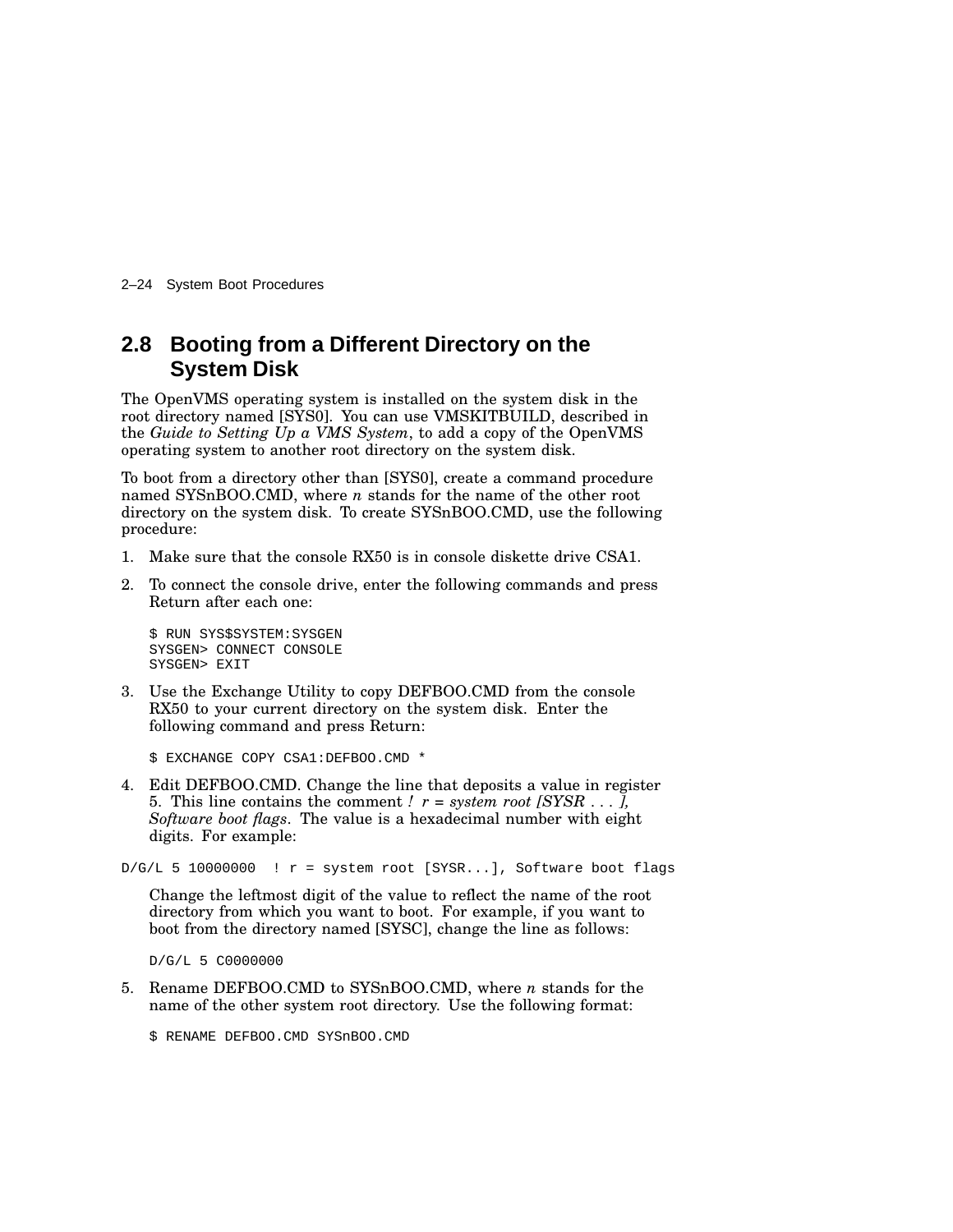For example, if the directory is named [SYSC], enter the following command and press Return:

\$ RENAME DEFBOO.CMD SYSCBOO.CMD

6. Use the Exchange utility to copy SYSnBOO.CMD to the console RX50. Use the following format:

\$ EXCHANGE COPY SYSnBOO.CMD CSA1:SYSnBOO.CMD

For example, if the file name is SYSCBOO.CMD, enter the following command and press Return:

\$ EXCHANGE COPY SYSCBOO.CMD CSA1:SYSCBOO.CMD

7. When you have finished, enter the following command and press Return:

\$ DISMOUNT CSA1:

To boot from a different directory on the system disk, do the following:

- 1. Make sure the console RX50 is in console diskette drive CSA1.
- 2. Set the upper keylock switch to Enable and the lower keylock switch to Halt.
- 3. If the OpenVMS operating system is not running, go to step 4.

If the OpenVMS operating system is running, log in to the SYSTEM account. Enter the following command and press Return:

\$ @SYS\$SYSTEM:SHUTDOWN

The procedure displays several questions that you must answer to complete the shutdown. When the procedure asks if an automatic system reboot should be performed, press Return for NO. When the procedure is finished it displays the following message:

SYSTEM SHUTDOWN COMPLETE -- USE CONSOLE TO HALT SYSTEM

- 4. Press Ctrl/P.
- 5. To start the BOOT58 program, enter the following command and press Return:

>>> B/R5:800 CSA1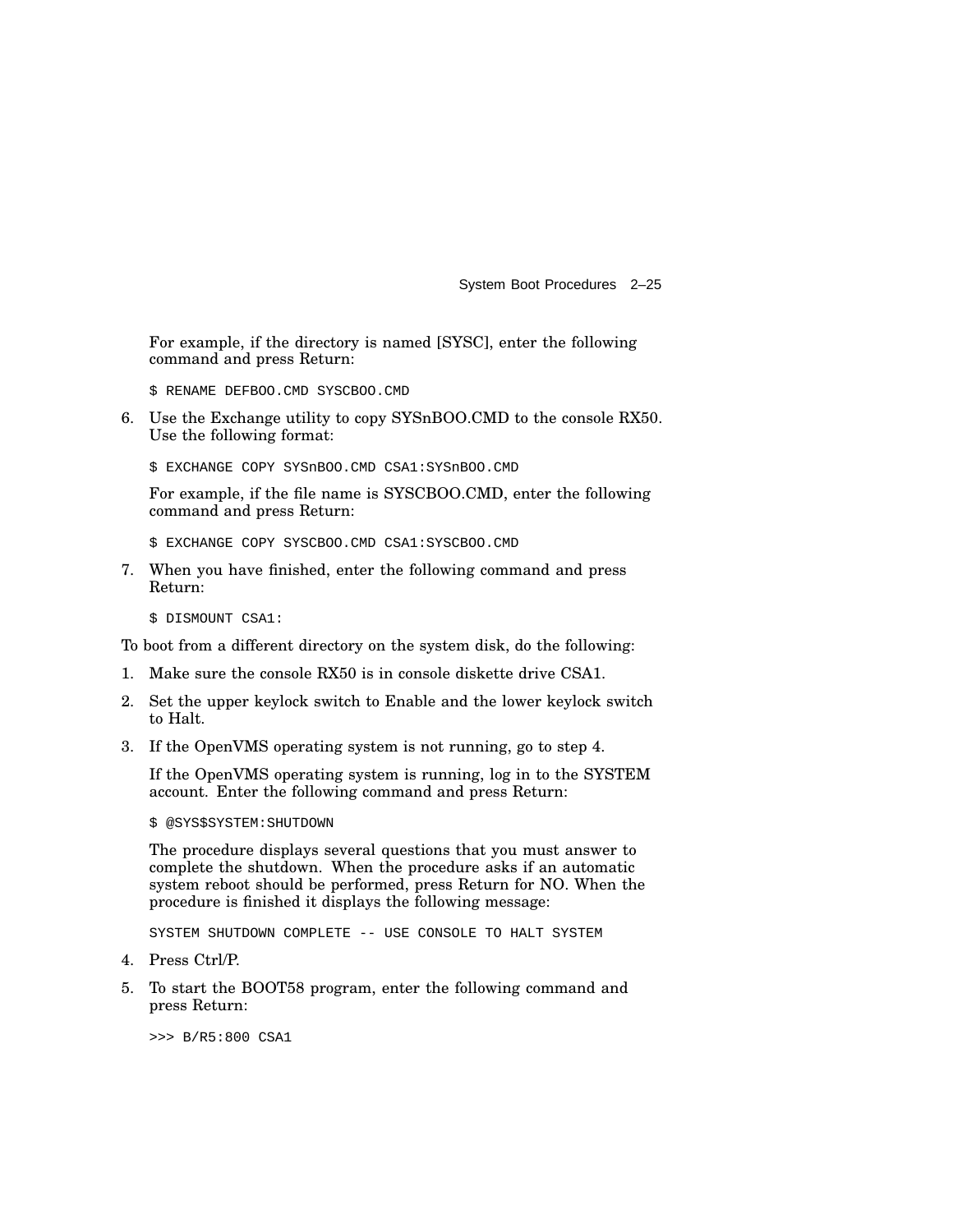2–26 System Boot Procedures

6. Use the command procedure you created to boot from the different directory. For example, to boot from [SYSC], enter the following command and press Return:

BOOT58> @ SYSCBOO.CMD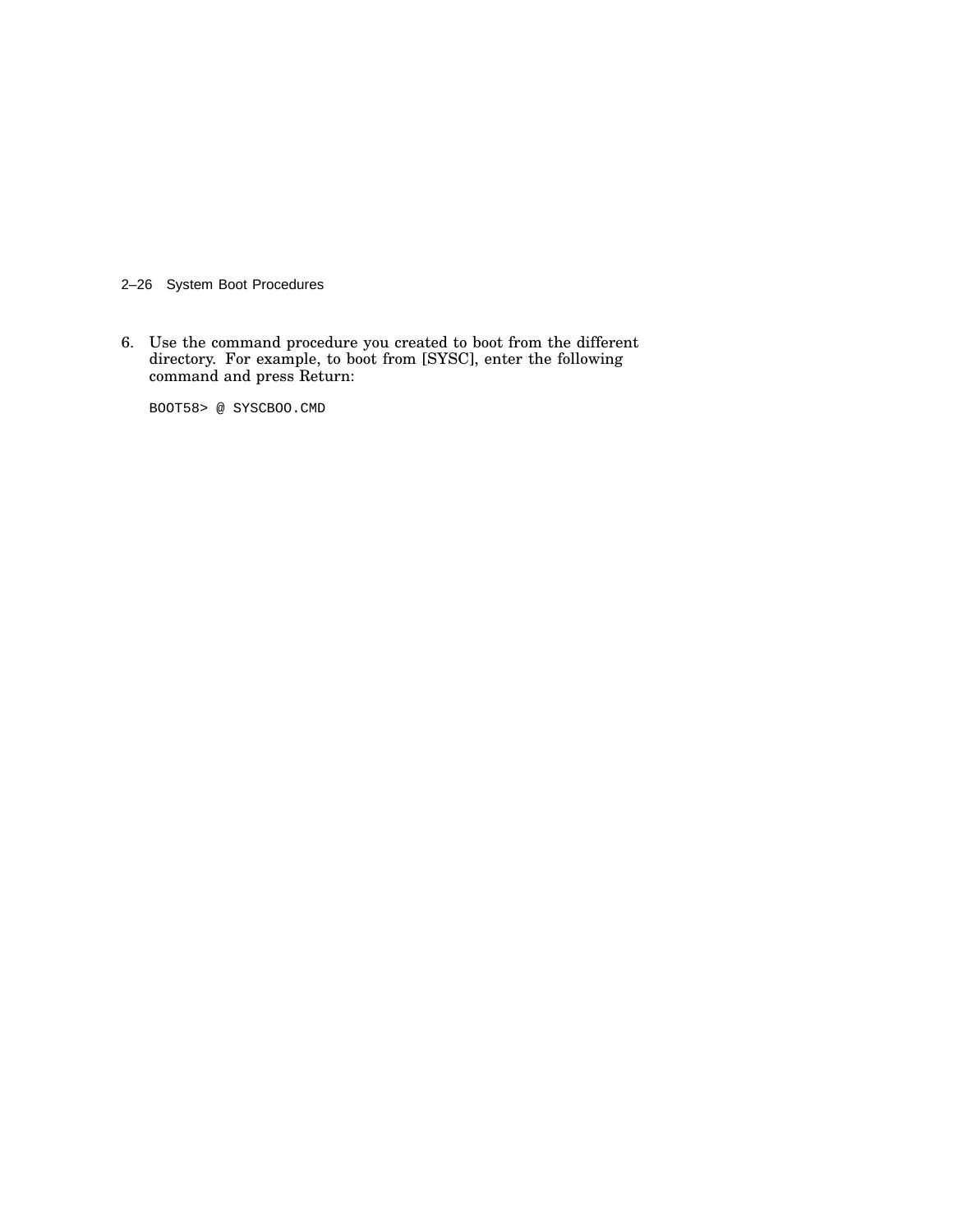### **2.9 Booting from SYSF During an Upgrade**

To boot from [SYSF], create and then invoke the command procedure named SYSFBOO.CMD, as follows:

- 1. Make sure that the console RX50 is in console diskette drive CSA1.
- 2. To connect the console drive, enter the following commands and press Return after each one:

```
$ RUN SYS$SYSTEM:SYSGEN
SYSGEN> CONNECT CONSOLE
SYSGEN> EXIT
```
3. Use the Exchange utility to copy DEFBOO.CMD from the console RX50 to your current directory on the system disk. Enter the following command and press Return:

\$ EXCHANGE COPY CSA1:DEFBOO.CMD \*

4. Edit DEFBOO.CMD. Change the line that deposits a value in register 5. This line contains the comment *!*  $r = system root *[SYSR ...]*$ *Software boot flags*. The value is a hexadecimal number with eight digits. For example:

 $D/G/L$  5 10000000 ! r = system root [SYSR...], Software boot flags

Change the leftmost digit of the value to reflect the name of the root directory from which you want to boot. For example, to boot from [SYSF], change the line as follows:

D/G/L 5 F0000000

5. Rename DEFBOO.CMD to SYSFBOO.CMD, as follows:

\$ RENAME DEFBOO.CMD SYSFBOO.CMD

6. Use the Exchange utility to copy SYSFBOO.CMD to the console RX50. Use the following format:

\$ EXCHANGE COPY SYSFBOO.CMD CSA1:SYSFBOO.CMD

7. When you have finished, enter the following command and press Return:

\$ DISMOUNT CSA1: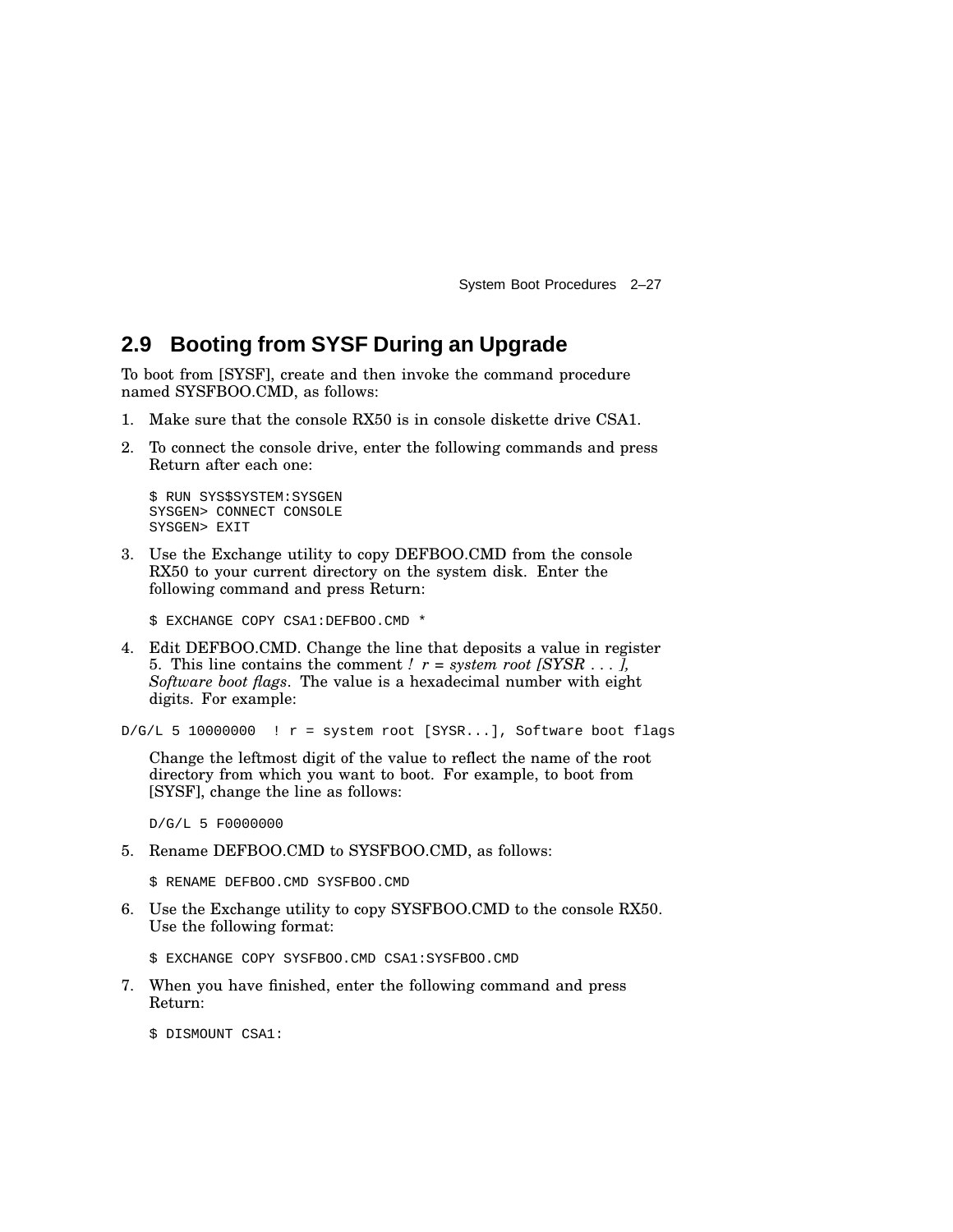2–28 System Boot Procedures

To boot from [SYSF] during an upgrade, use the following procedure:

- 1. Make sure the console RX50 is in console diskette drive CSA1.
- 2. Set the upper keylock switch to Enable and the lower keylock switch to Halt.
- 3. Press Ctrl/P.
- 4. To start the BOOT58 program, enter the following command and press Return:

>>> B/R5:800 CSA1

5. Use SYSFBOO.CMD to boot from [SYSF]. Enter the following command and press Return:

BOOT58> @ SYSFBOO.CMD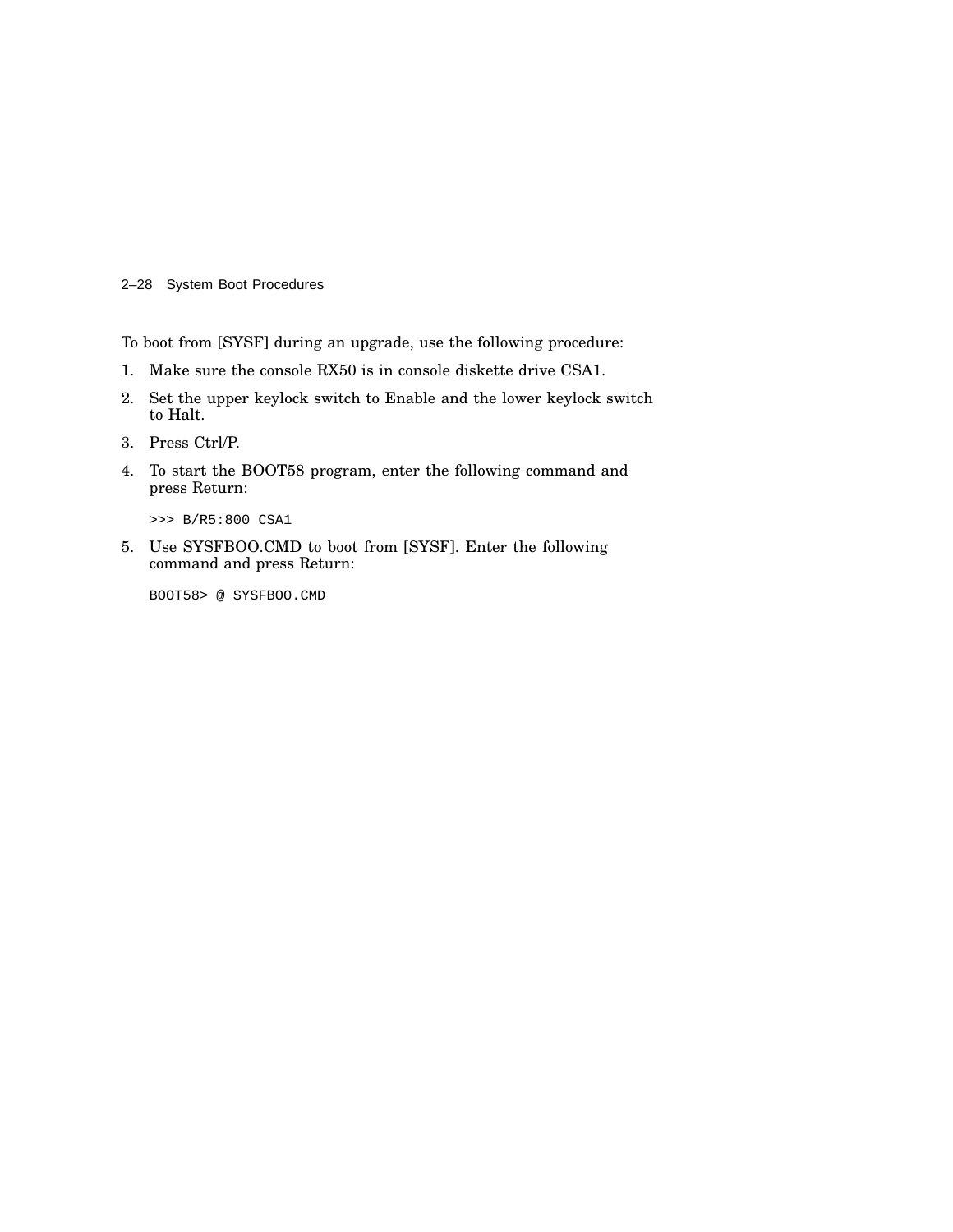# **3 System Shutdown Procedures**

### **3.1 Orderly Shutdown with SHUTDOWN.COM**

To use the SHUTDOWN command procedure, log in to the SYSTEM account and enter the following command:

#### \$ @SYS\$SYSTEM:SHUTDOWN

To halt the system after the procedure completes, press Ctrl/P.

### **3.2 Emergency Shutdown with CRASH Commands**

#### **NOTE**

#### **Use CRASH commands only if the system is hung and you cannot log in to the SYSTEM account to use SHUTDOWN or OPCCRASH.**

CRASH commands cause the system to fail, resulting in immediate shutdown. To force the system to fail, use the following procedure (as shown in Example 3–1):

- 1. Make sure the console RX50 is in console diskette drive CSA1.
- 2. Set the upper keylock switch to Enable and the lower keylock switch to Halt.
- 3. Press Ctrl/P. This stops the CPU and displays the program counter (PC).
- 4. Enter the following commands and press Return after each one: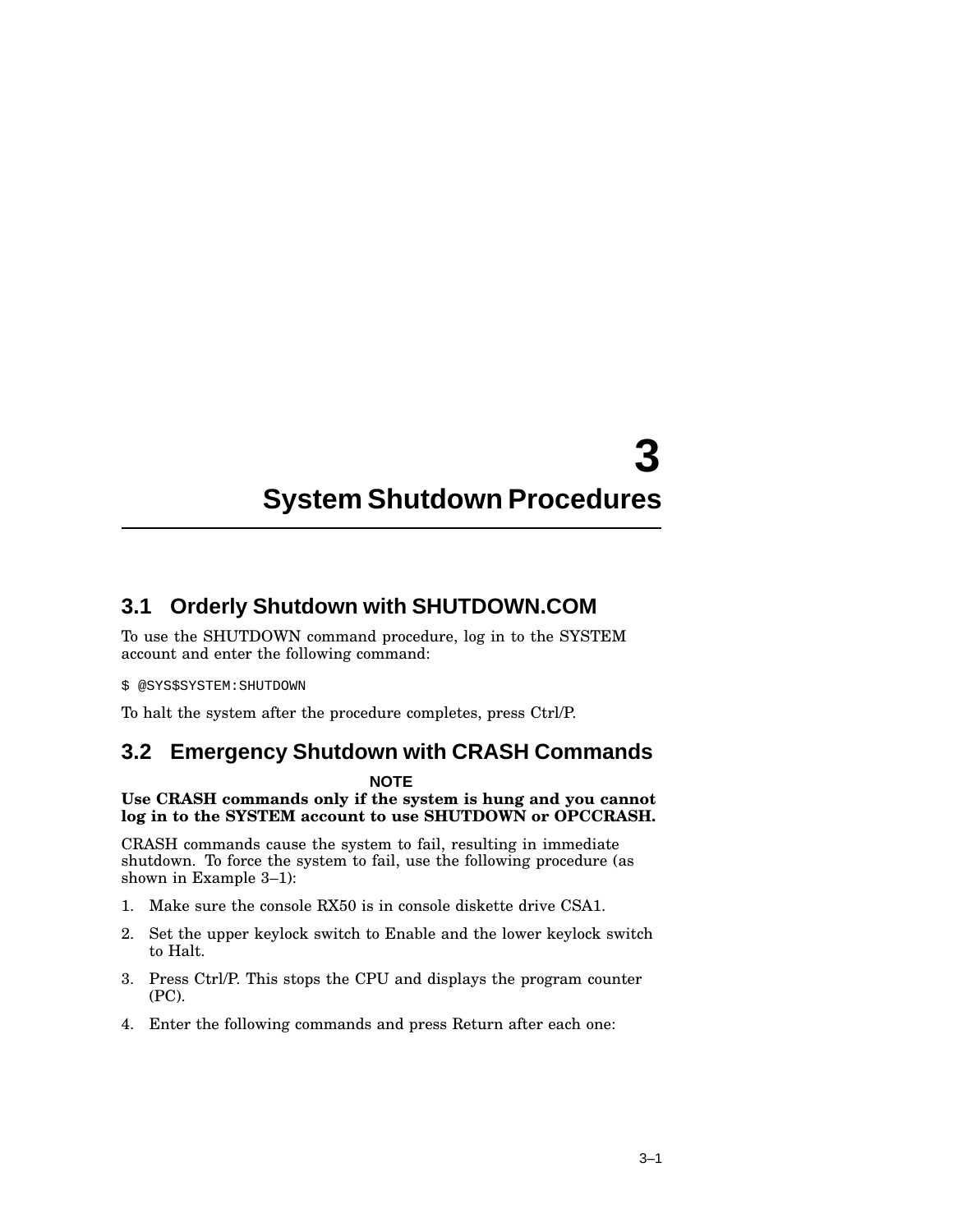#### 3–2 System Shutdown Procedures

>>> E/I 0 >>> E/I 1 >>> E/I 2 >>> E/I 3 >>> E/I 4 >>> E P >>> D P 041F0000 >>> D/G F FFFFFFFF >>> C

CRASH commands display a fatal bugcheck message as well as additional messages and information. The procedure examines the program counter (PC), the processor status longword (PSL), and the stack pointers. It then deposits values in the PC and PSL to cause an exception condition that sends the contents of memory to the dump file on the system disk. Later you can read the dump file to determine why the system did not respond.

5. CRASH commands stop the system, display the contents of the program counter, and display the console-mode prompt (>>>).

If you are booting *from a local drive*, and if the upper keylock switch is set to Enable and the lower keylock switch is set to Auto Start, the system reboots.

If you are booting *from an HSC drive*, and if the upper keylock switch is set to Enable and the lower keylock switch is set to Auto Start, the system executes DEFBOO.CMD and reboots.

If the system does not reboot automatically, reboot it manually.

6. After the system reboots, you can examine the dump file. To examine the dump file, enter the following commands and press Return after each one:

> \$ ANALYZE/CRASH SYS\$SYSTEM:SYSDUMP.DMP SDA> SHOW CRASH

For more information about the System Dump Analyzer (SDA), see the *VMS System Dump Analyzer Utility Manual*.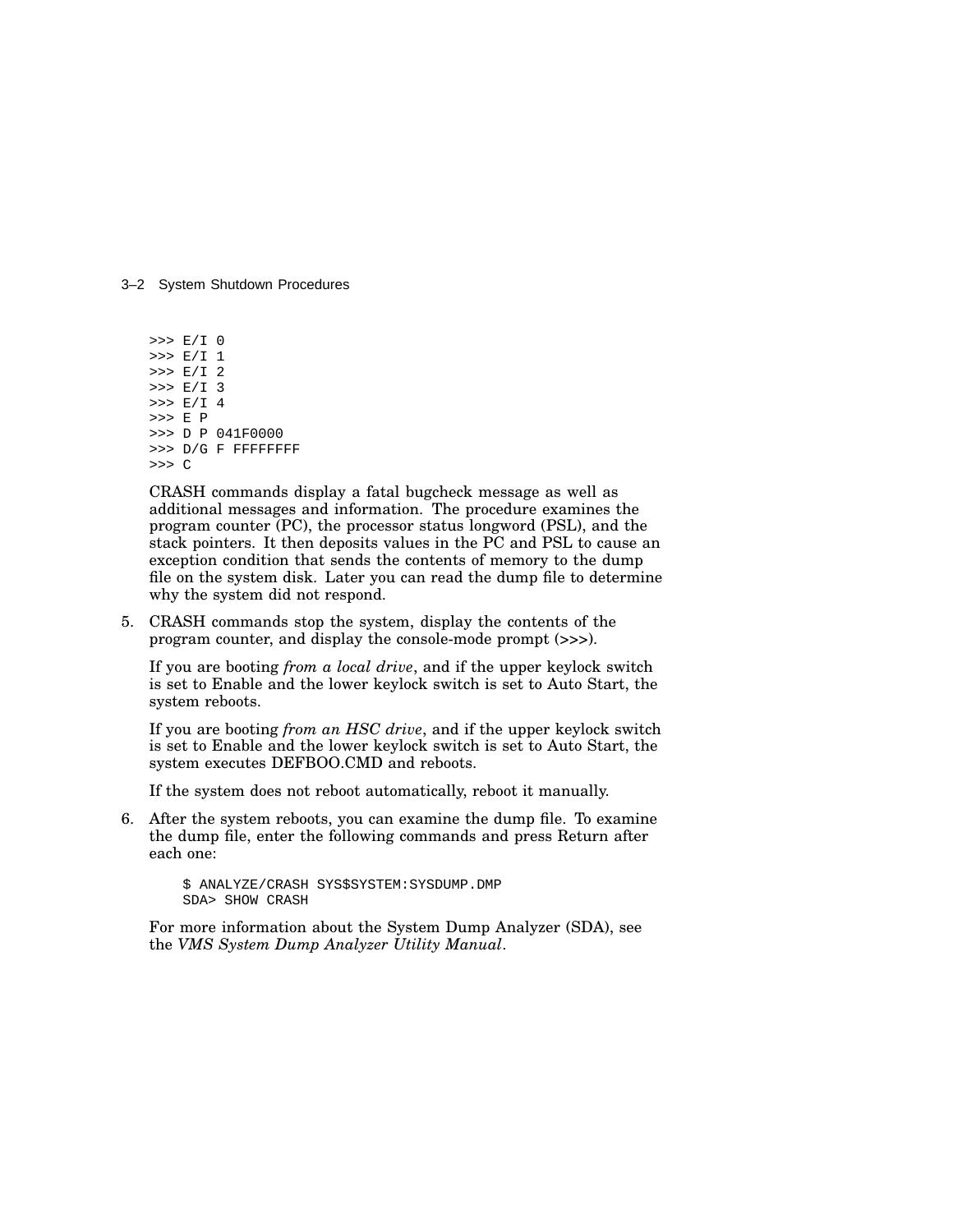System Shutdown Procedures 3–3

#### **Example 3–1 Sample CRASH Command Sequence**

```
Ctrl/P
?02 External Halt
PC = 801A208D
>>>E/I 0
    I 00000000 7FFE7CE0
>>>E/I 1
    I 00000001 7FFE9D88
>>>E/I 2
    I 00000002 7FFED04E
>>>E/I 3
     I 00000003 0001FAC8
>>>E/I 4
    I 00000004 80631200
>>>E P
     04030004
>>>D P 041F0000
>>>D/G F FFFFFFFF
>>>>C
**** FATAL BUG CHECK, VERSION = V5.4 INVEXCEPTN, Exception while
above ASTDEL or on interrupt stack
   CRASH CPU: 02 PRIMARY CPU: 02
   ACTIVE/AVAILABLE CPU MASKS: 00000016/00000016
   CURRENT PROCESS = NULL
   REGISTER DUMP
   .
   .
   .
   #ABCDEFGHIJK.MN#
   0 1 2 3 4 5 6 7 8 . . B C D E F
   02000000
   ?06
         PC = 20090252
    ?42
         PC = 20090252
   >>>
```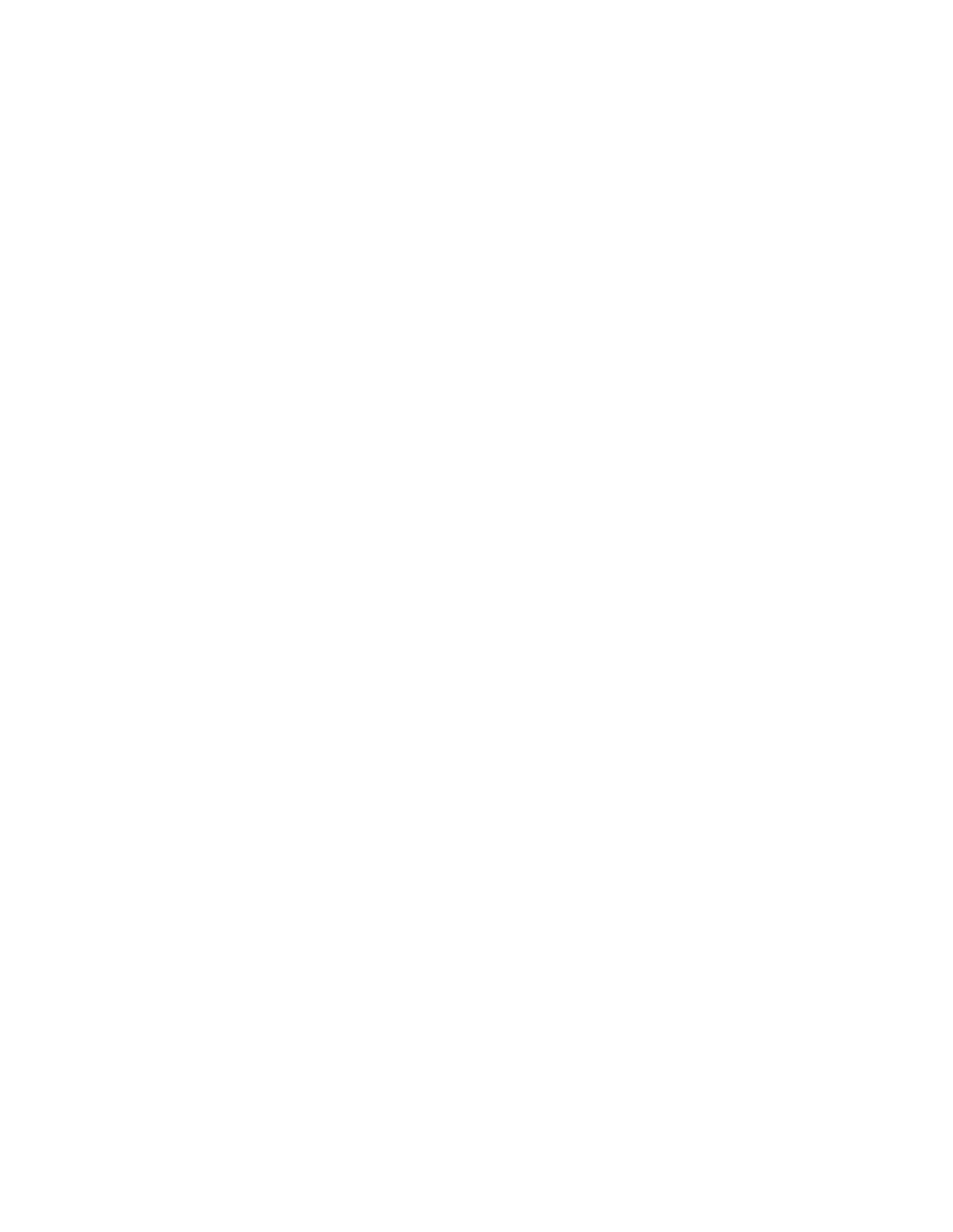# **4 System Backup Procedures**

### **4.1 Introduction**

Use Standalone BACKUP to make a complete backup of the system disk. Standalone BACKUP is a version of the Backup utility that runs without the support of the entire OpenVMS operating system.

You should back up the system disk for the following reasons:

- In case a problem occurs during a OpenVMS upgrade or update, or during the installation of other software products. *Before* you attempt any of these procedures, you should back up the system disk. If a problem occurs, you can restore the backup copy of the system disk.
- To prevent loss of system files if they are accidentally deleted. *After* you install or upgrade the OpenVMS operating system, or any other software products, you should back up the system disk. If a system file is deleted and renders the system disk inoperable, you can restore the backup copy and continue to use the system.
- In case the drive that holds the system disk malfunctions. If you have a backup copy of the OpenVMS operating system, you can restore it to a functioning disk and continue to use the system.
- To eliminate disk fragmentation, which happens when files are stored noncontiguously on the disk. The BACKUP command creates a copy on which files are stored contiguously.
	- If the system disk is removable, eliminating disk fragmentation is a one-step process. Use the backup copy as the new system disk. Store the old system disk in a safe place.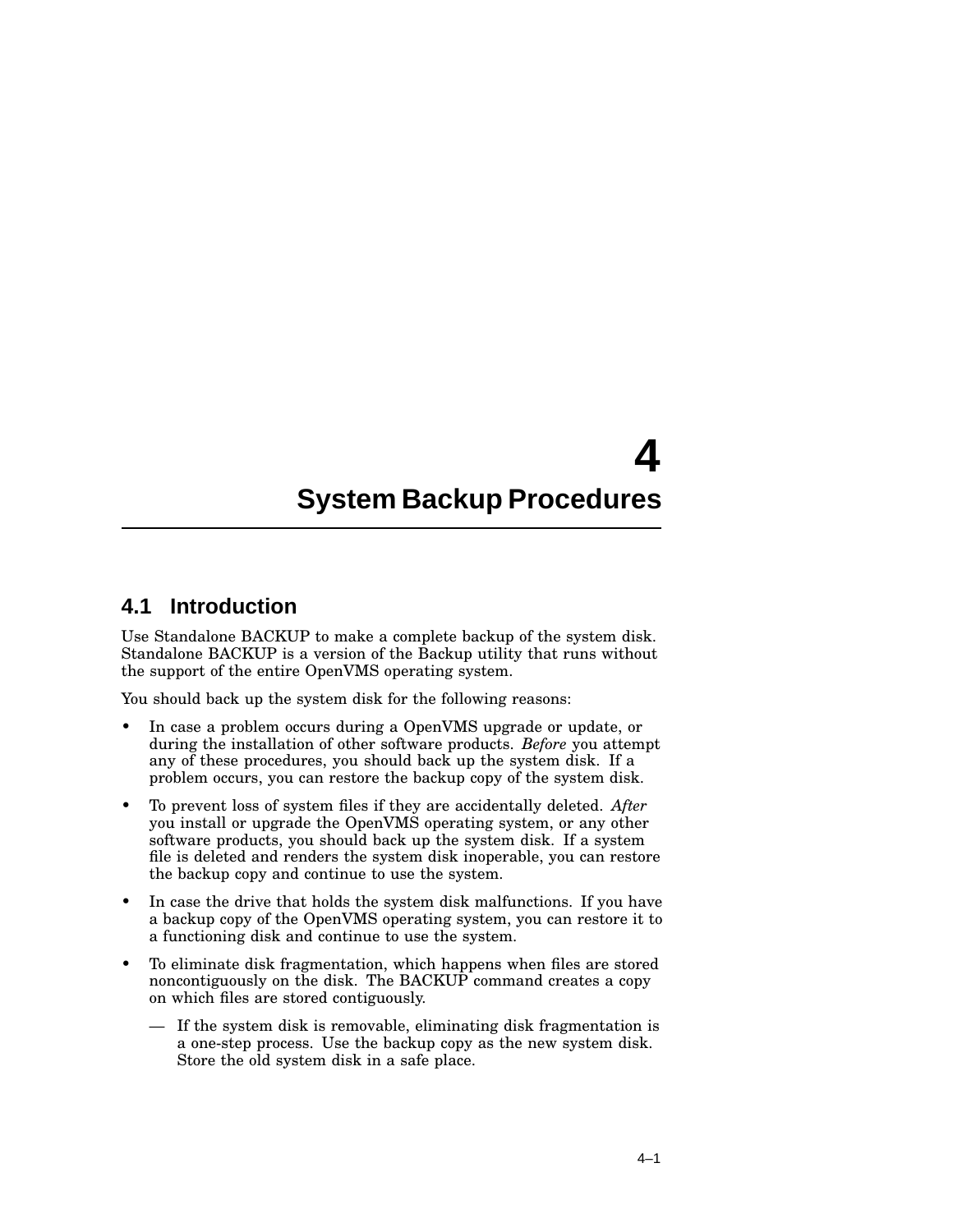#### 4–2 System Backup Procedures

— If your system disk is fixed, back it up to a disk or magnetic tape. Then restore the files to the original system disk.

Digital recommends that you use standalone BACKUP to back up your system disk.

### **4.2 Using Standalone BACKUP**

You can keep standalone BACKUP on the system disk, on RX50 floppy diskettes, or on any other media that the system supports. Digital recommends that you keep standalone BACKUP on both the system disk and the floppy diskettes. (Although you usually boot standalone BACKUP from the system disk because it saves time, you should also keep a copy of standalone BACKUP on floppy diskettes in case the system disk becomes damaged.)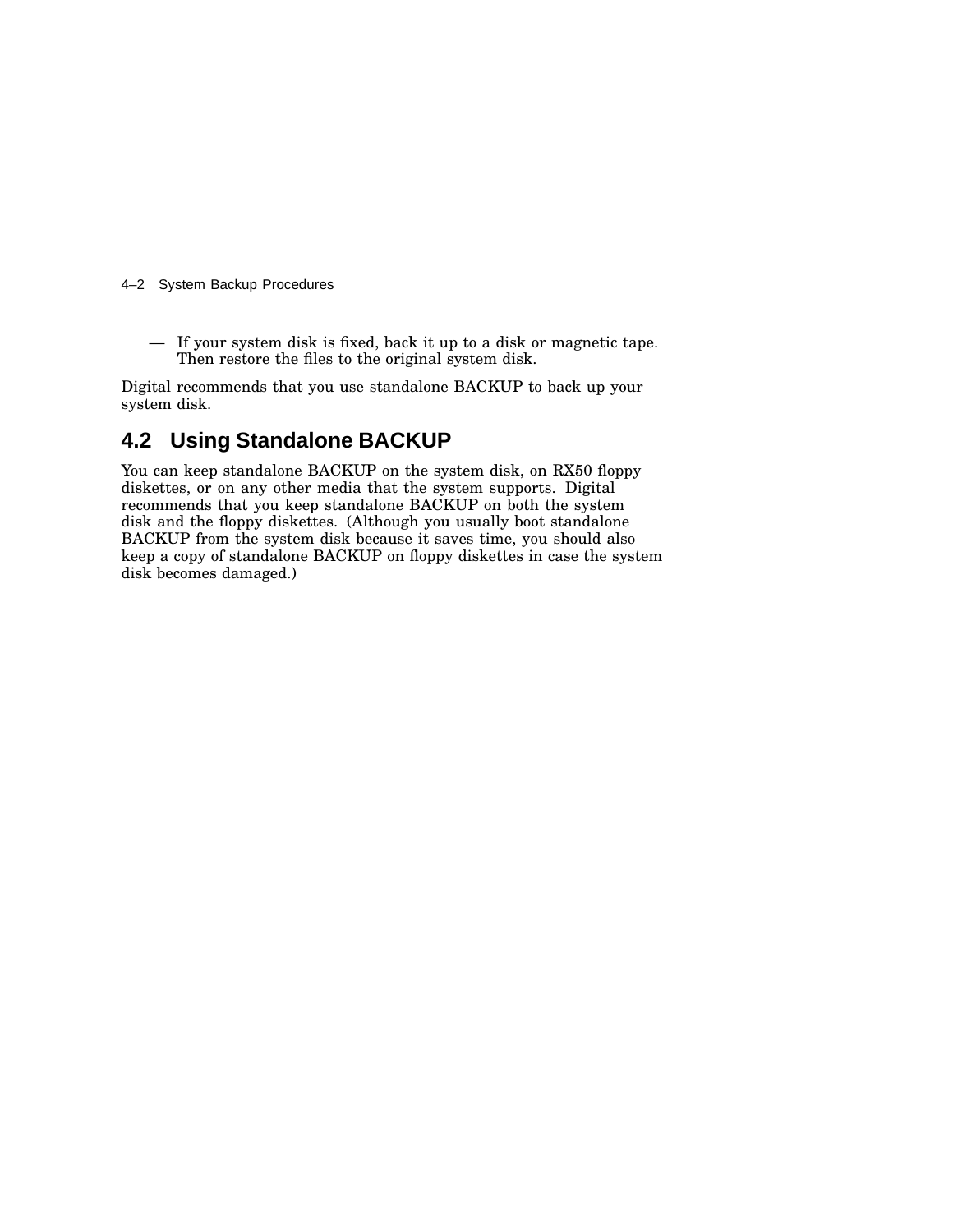System Backup Procedures 4–3

### **4.3 Installing Standalone BACKUP on the System Disk**

You can install standalone BACKUP in any available root directory on the system disk from [SYS1] to [SYSE]. However, Digital has established [SYSE] as the standard directory for standalone BACKUP.

To install standalone BACKUP in [SYSE], use the following procedure:

- 1. Log in to the SYSTEM account.
- 2. Enter the following command and press Return:

```
$ @SYS$UPDATE:STABACKIT SYS$SYSDEVICE:
```
The procedure places the files in the directories [SYSE.SYSEXE] and [SYSE.SYS\$LDR] on the system disk. It lists the files as they are copied. When the procedure finishes, it displays the following message:

The kit is complete.

3. Create a boot command procedure that lets you boot standalone BACKUP from [SYSE]. For more information, see Section 4.4.

### **4.4 Booting Standalone BACKUP from the System Disk**

If the system disk is on a local drive, use the following procedure to boot standalone BACKUP from [SYSE]:

- 1. Set the top keylock switch to ENABLE and the bottom keylock switch to HALT.
- 2. Make sure the console RX50 is in console diskette drive CSA1.
- 3. If the OpenVMS operating system is not running, go to step 4.

If the OpenVMS operating system is running, log in to the SYSTEM account. Enter the following command and press Return:

\$ @SYS\$SYSTEM:SHUTDOWN

The procedure displays several questions that you must answer to complete the shutdown. When the procedure asks if an automatic system reboot should be performed, press Return for NO. When the procedure finishes, it displays the following message:

SYSTEM SHUTDOWN COMPLETE - USE CONSOLE TO HALT SYSTEM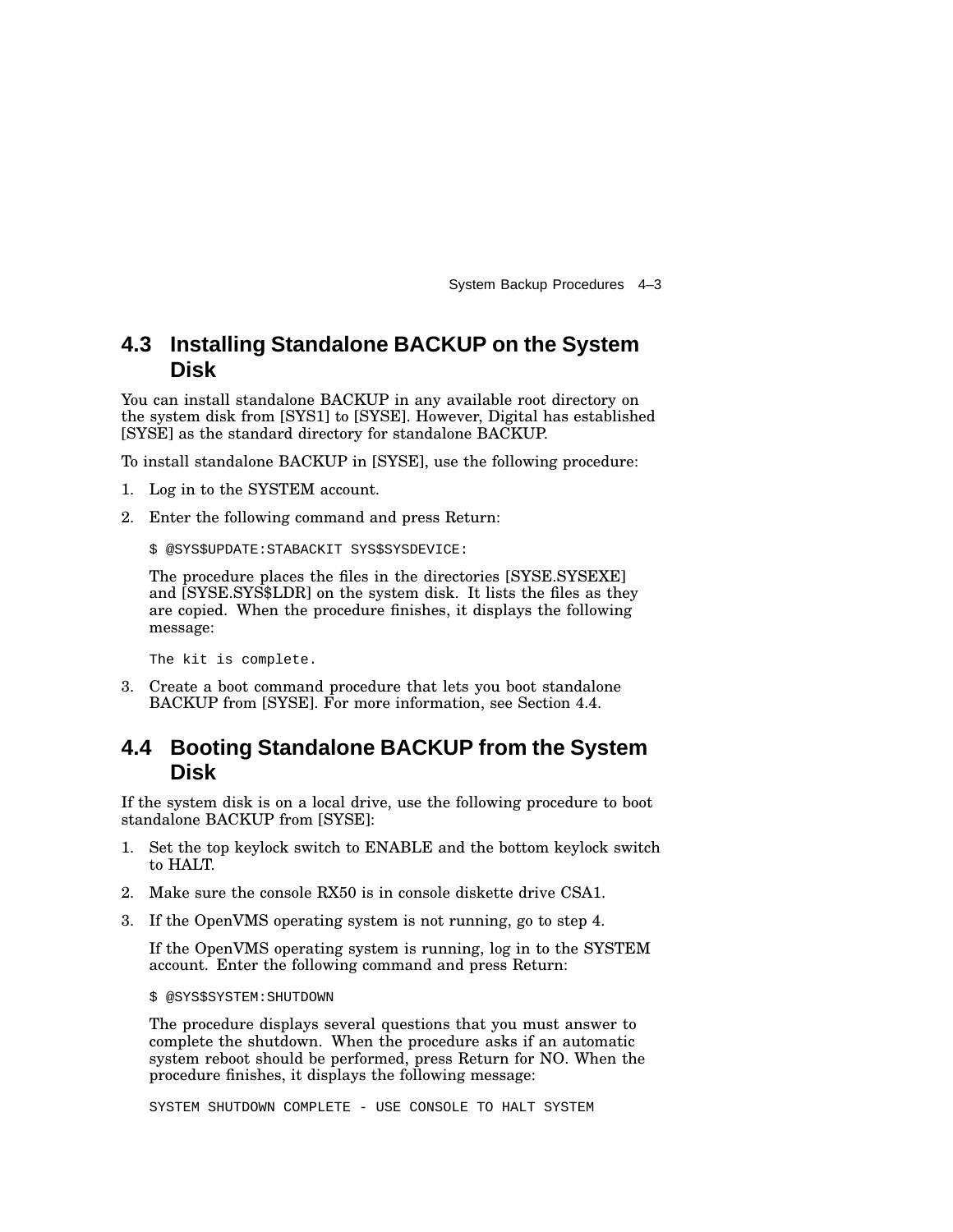#### 4–4 System Backup Procedures

- 4. Press Ctrl/P.
- 5. Enter the BOOT command in the following format:

>>> B/R5:E0000000 [ddnu]

where *ddnu* is the boot name of the drive holding the system disk. A boot name has the following format:

ddnu

where:

- dd is the device code of the drive
- *n* is the controller's VAXBI node identification number
- $u$  is the unit number

For example, to boot from an RA80 series disk drive with a VAXBI node 4 and unit 1, use the following command:

>>> B/R5:E0000000 DU41

If you do not specify the boot name of the drive, standalone BACKUP boots from the drive designated in the EEPROM.

6. The procedure asks for the date and time. Enter the date and time using the 24-hour clock format and press Return. For example:

VAX/VMS Version V5.4 Major version id = 1 Minor version id = 0 PLEASE ENTER DATE AND TIME (DD-MMM-YYYY HH:MM) 19-JUN-1990 13:00

7. The procedure displays a list of the local devices on your system and, if you have them, HSC and MSCP served devices. For example:

Available device DJA2 device type RA60 Available device DJA3 device type RA60

Check the list of devices. If the list is incomplete, make sure that all the drives are connected properly to the system. See your hardware manuals for details.

8. When standalone BACKUP finishes booting, it displays an identification message followed by the dollar sign prompt (\$):

```
%BACKUP-I-IDENT, Standalone BACKUP V5.4; the date is
19-JUN-1990 15:00
$
```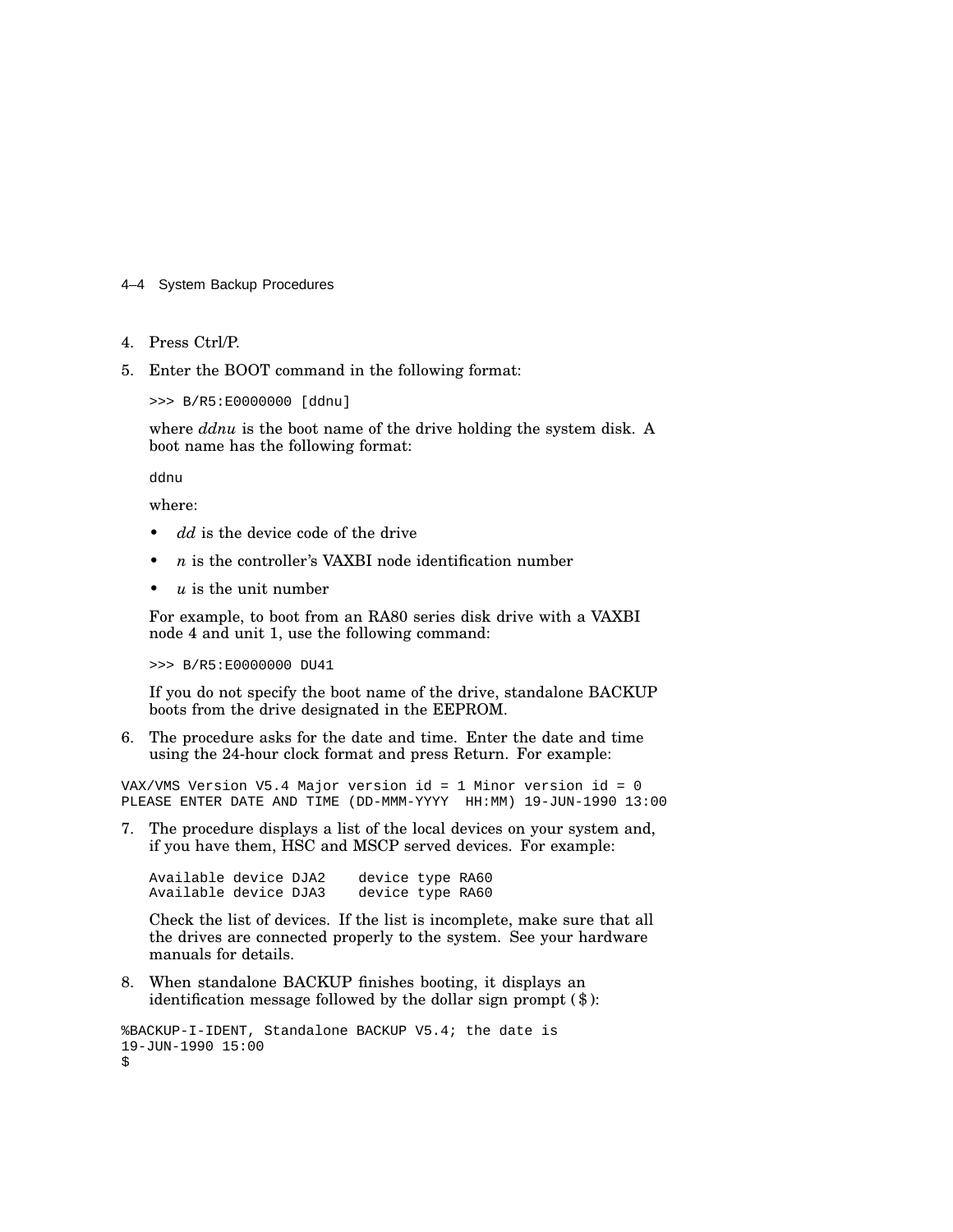System Backup Procedures 4–5

You need a special boot command procedure to boot standalone BACKUP from a system disk on an HSC drive. Digital recommends that you modify an existing boot command procedure. Ideally, this should be the default boot command procedure, DEFBOO.CMD.

You can choose any unique name in the form  $xxxBOO.CMD$  for the command procedure you create. However, Digital suggests you use an existing file name and change the first letter to an X. For example, if you use a copy of DEFBOO.CMD, name the new file XEFBOO.CMD.

To create a boot command procedure that boots standalone BACKUP from [SYSE], use the following procedure. The procedure assumes you are making a copy of DEFBOO.CMD and renaming it XEFBOO.CMD.

- 1. Make sure the console RX50 is in console diskette drive CSA1.
- 2. Log in to the SYSTEM account.
- 3. To connect the console drive to the system, enter the following commands and press Return after each one:

\$ RUN SYS\$SYSTEM:SYSGEN SYSGEN> CONNECT CONSOLE SYSGEN> EXIT

4. Use the Exchange utility to copy DEFBOO.CMD to the current directory on the system disk. Enter the following command and press Return:

\$ EXCHANGE COPY CSA1:DEFBOO.CMD XEFBOO.CMD

5. Edit XEFBOO.CMD. Change the line that deposits a value in register 5. This line contains the comment *!*  $r = system root [SYSR ...]$ , *Software boot flags*. Change the leftmost digit so that it specifies the SYSE directory. For example:

D/G 5 E0000000

- 6. Exit from the editor to save the modified version of the file.
- 7. To copy XEFBOO.CMD to the console RX50, enter the following command and press Return:

\$ EXCHANGE COPY XEFBOO.CMD CSA1:XEFBOO.CMD

8. When you have finished, enter the following command and press Return:

\$ DISMOUNT CSA1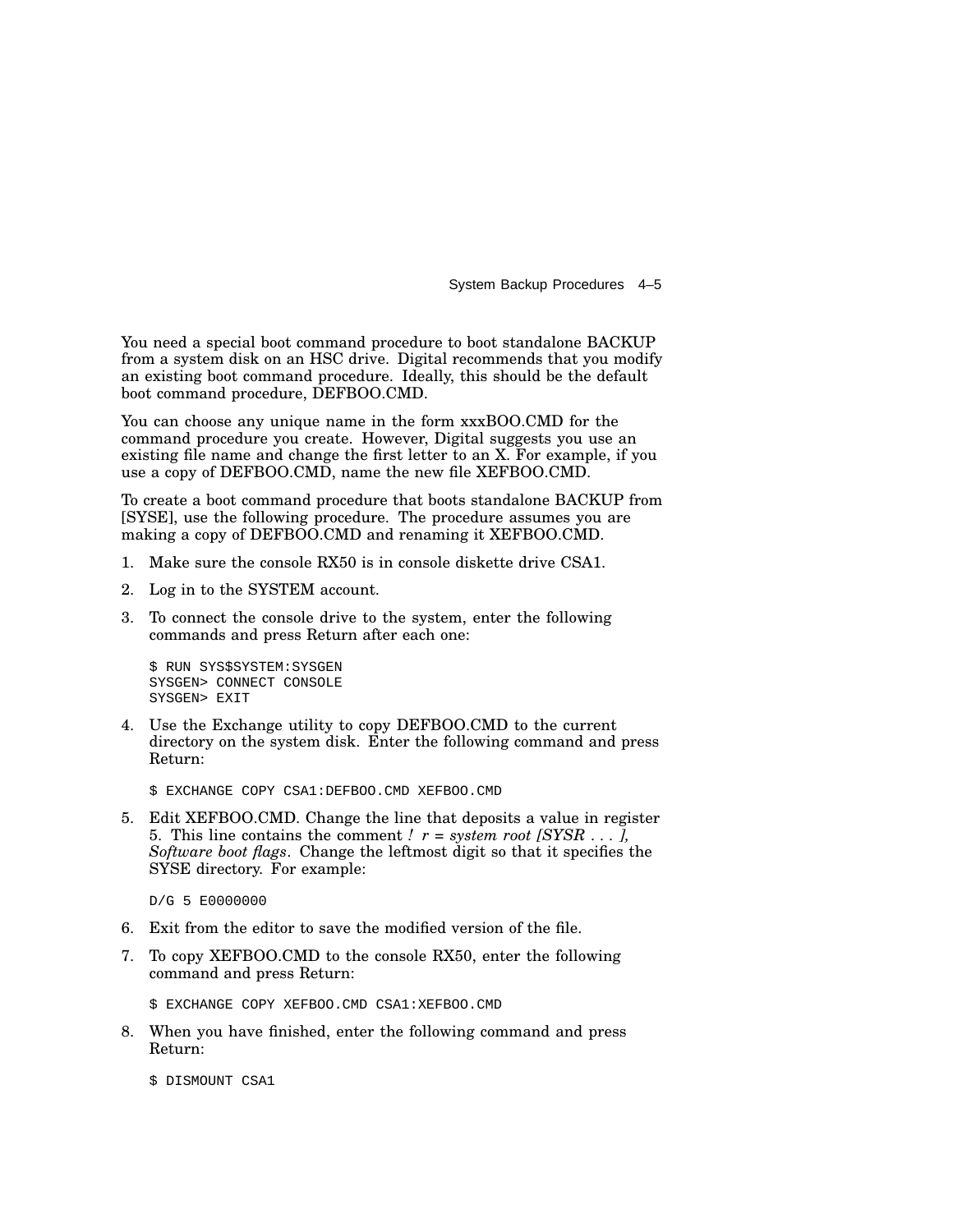#### 4–6 System Backup Procedures

After you copy XEFBOO.CMD to the console RX50, you can use it to boot standalone BACKUP from a system disk on an HSC drive. To boot standalone BACKUP from SYSE on an HSC drive, use the following procedure:

- 1. Make sure the console RX50 is in console diskette drive CSA1.
- 2. Set the top keylock switch to ENABLE and the bottom keylock switch to HALT.
- 3. If the OpenVMS operating system is not running, go to step 4.

If the OpenVMS operating system is running, log in to the SYSTEM account. Enter the following command and press Return:

\$ @SYS\$SYSTEM:SHUTDOWN

The procedure displays several questions that you must answer to complete the shutdown. When the procedure asks if an automatic system reboot should be performed, press Return for NO. When the procedure finishes, it displays the following message:

SYSTEM SHUTDOWN COMPLETE - USE CONSOLE TO HALT SYSTEM

- 4. Press Ctrl/P.
- 5. To start the BOOT58 program, enter the following command and press Return:

>>> B/R5:800 CSA1

6. Enter the following command and press Return:

BOOT58> @XEFBOO.CMD

7. The procedure asks for the date and time. Enter the date and time using the 24-hour clock format and press Return. For example:

VAX/VMS Version V5.4 Major version id = 1 Minor version id = 0 PLEASE ENTER DATE AND TIME (DD-MMM-YYYY HH:MM) 19-JUN-1990 13:00

8. The procedure displays a list of the local devices on your system and, if you have them, HSC and MSCP served devices. For example:

Available device DJA2 device type RA60 Available device DJA3

Check the list of devices. If the list is incomplete, make sure that all the drives are connected properly to the system. See your hardware manuals for details.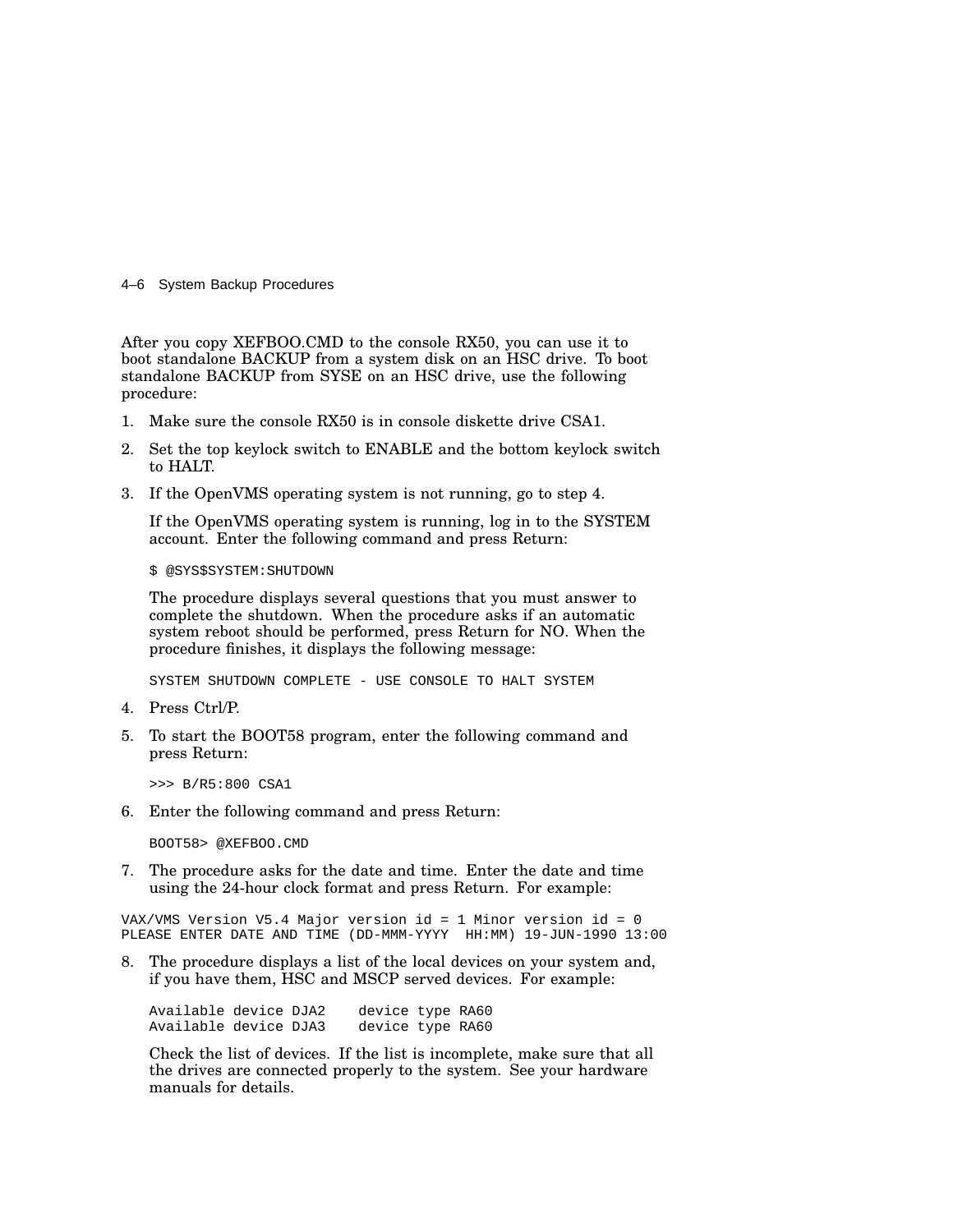System Backup Procedures 4–7

9. When standalone BACKUP finishes booting, it displays an identification message followed by the dollar sign prompt (\$):

%BACKUP-I-IDENT, Standalone BACKUP V5.4; the date is 19-JUN-1990 15:00 \$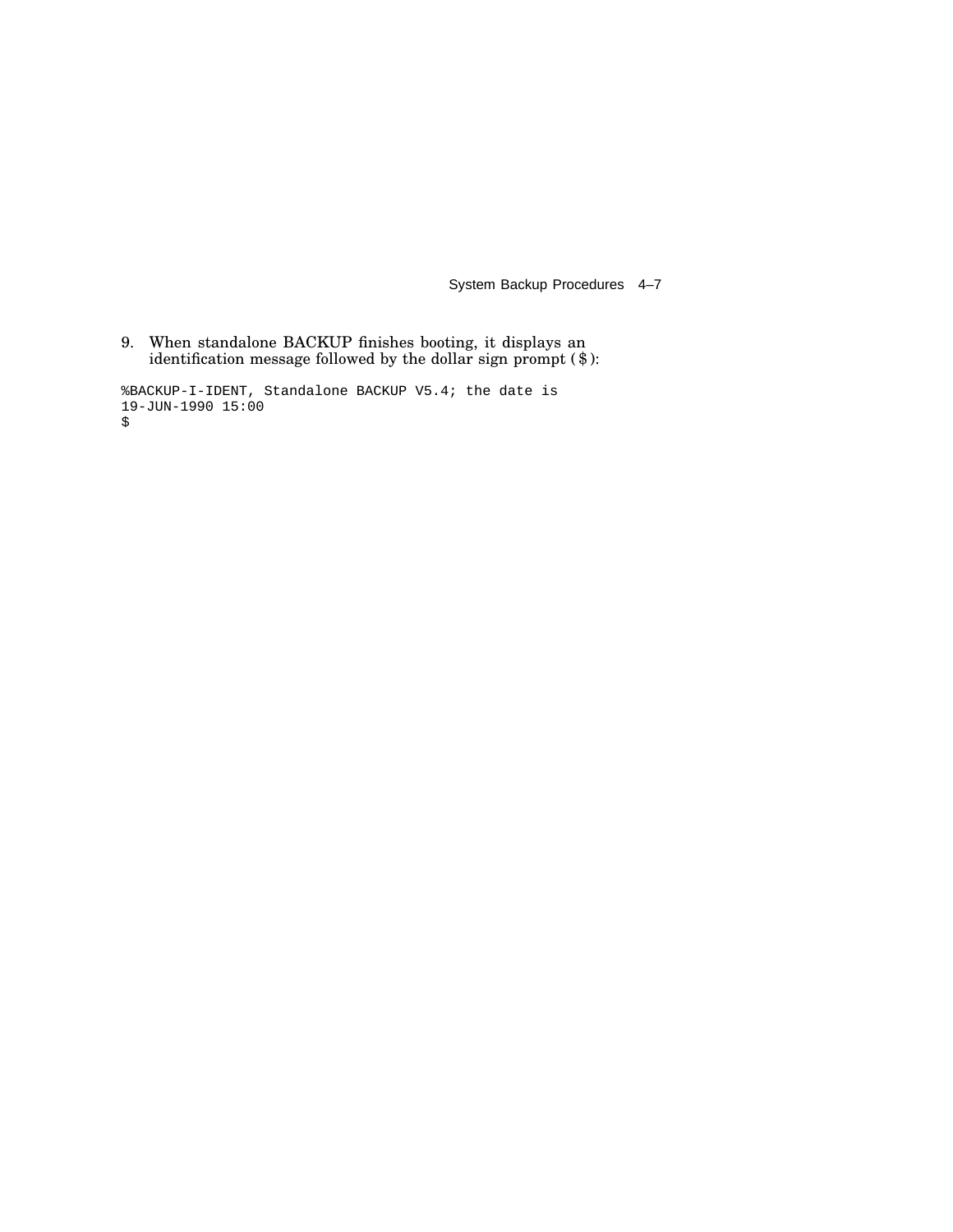4–8 System Backup Procedures

### **4.5 Installing Standalone BACKUP on Floppy Diskettes**

Digital recommends that you keep standalone BACKUP on floppy diskettes in case the system disk becomes damaged. You should have received standalone BACKUP on floppy diskettes as part of your OpenVMS distribution kit. If the original floppy diskettes become damaged or if you want to make extra copies, use the following procedure:

1. Obtain the required number of RX50 floppy diskettes, based on the number you received with the distribution kit. The procedure will ask you to place those floppy diskettes (five, in this example) successively in the console drive. To keep the floppy diskettes properly labeled and organized during the procedure, affix a paper label to each one and use a soft, felt-tip pen (a hard pencil or ballpoint pen may damage the floppy diskette) to write a name on each label. Label the floppy diskettes as follows, where *n* is the version of the OpenVMS operating system:

> VMS V5.n S/A BKUP RX50 1/5 VMS V5.n S/A BKUP RX50 2/5 VMS V5.n S/A BKUP RX50 3/5 VMS V5.n S/A BKUP RX50 4/5 VMS V5.n S/A BKUP RX50 5/5

A paper label is the label affixed to a diskette. The procedure displays a volume label, not the paper label, in messages. A volume label is the name the OpenVMS operating system uses to refer to a floppy diskette.

- 2. Log in to the SYSTEM account.
- 3. Enter the following command and press Return:

\$ @SYS\$UPDATE:STABACKIT

4. The procedure asks you for the name of the target device. Type CSA1 and press Return. For example:

%STABACKIT-I-SYMDEL, all global symbols deleted

Enter the name of the device on which to build the kit: CSA1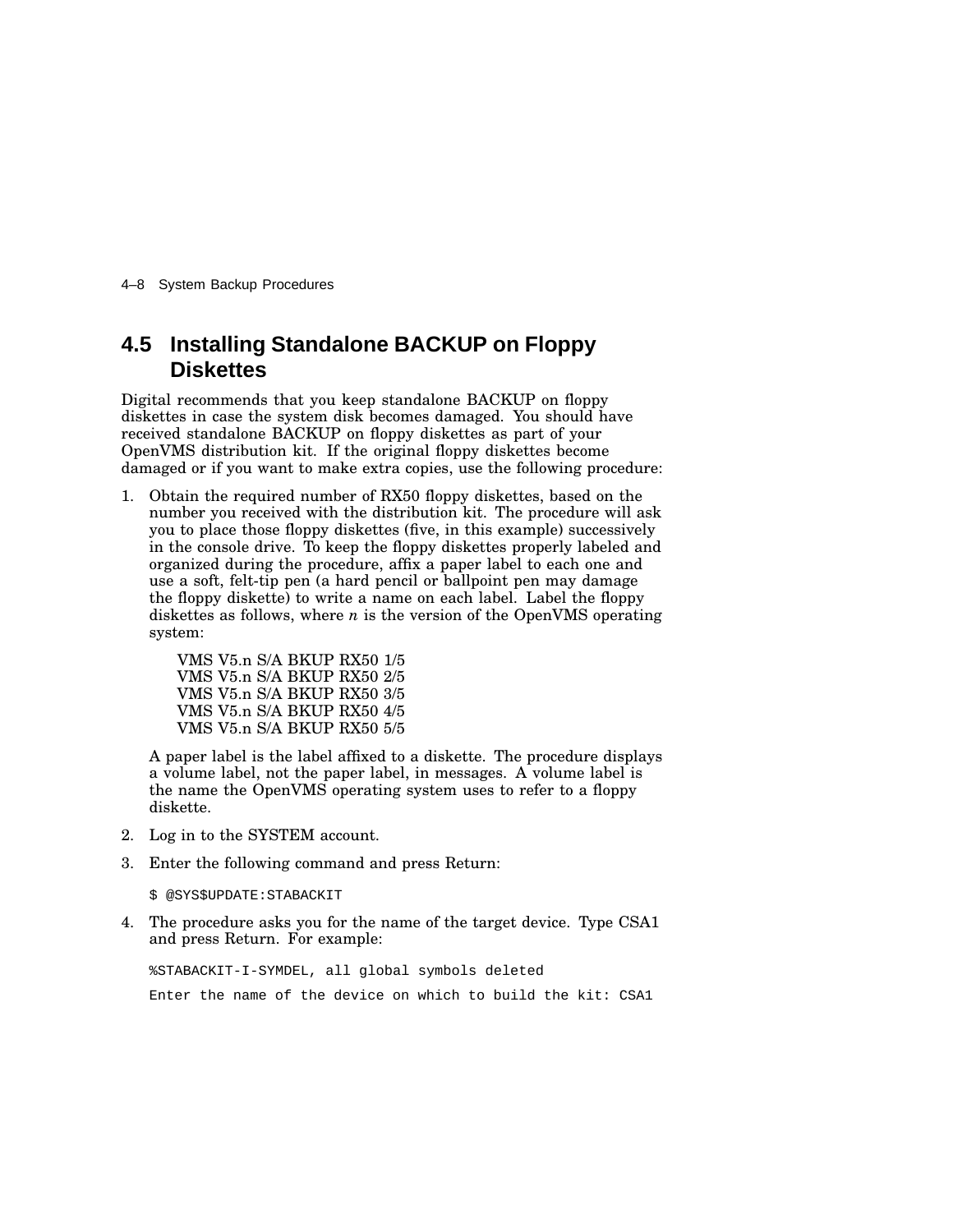System Backup Procedures 4–9

#### 5. The procedure displays the following messages. Press Return (for YES) after each question.

SYSGEN CONNECT CONSOLE was used to make the console device available.

The standalone kit requires five floppy diskettes. The first four floppy diskettes contain the standalone OpenVMS system files, the last floppy diskette contains the BACKUP application image.

The system kit and the application kit can be built separately.

Do you want to build the system kit? [Yes/No, default Yes]:

Do you want to build the application kit? [Yes/No, default Yes]:

6. The procedure gives you two options that you can use to verify the reliability of the standalone BACKUP kit. First, it asks if you want to use the ANALYZE/MEDIA Utility to check for bad blocks on the target floppy diskette. Next, it asks if you want to verify each file that it copies. In this case, neither operation is necessary for RX50 floppy diskettes. Therefore, press Return when the procedure asks the following question:

Do you want to scan for bad blocks? [Yes/No, default No]:

The procedure displays the following message:

Do you want to verify copies? [Yes/No, default No]:

Press Return (for NO). Copy verification is only relevant for tape media.

7. The procedure displays the following messages:

Sysgen parameters for standalone VMS have been placed in file SYS\$SYSROOT:<SYSUPD>VAXVMSSYS.PAR-TEMP-00000084;1

Please place the first system floppy diskette in drive \_CSA1:. This volume will receive the volume label SYSTEM\_1.

Enter "YES" when ready: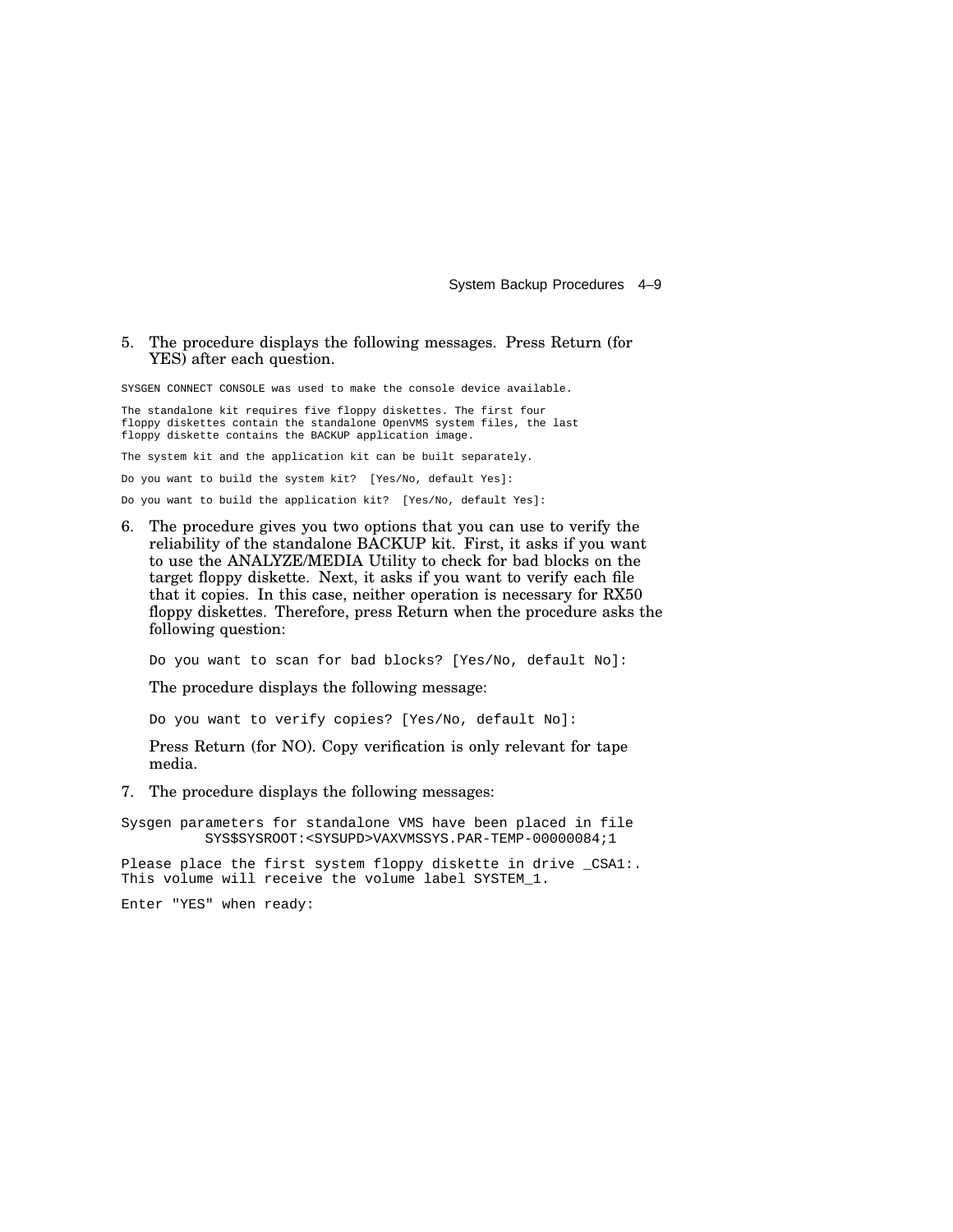4–10 System Backup Procedures

- 8. Insert the floppy diskette labeled S/A BKUP RX50 1/5 in the console diskette drive. When you are ready to continue, type Y and press Return.
- 9. The procedure mounts the floppy diskette, copies a set of system files, and displays a number of informational messages. For example:

%MOUNT-I\_MOUNTED, SYSTEM\_1 mounted on \_CSA1: %CREATE-I-CREATED, \_CSA1:<SYS0.SYSEXE> created %CREATE-I-CREATED, \_CSA1: <SYS0.SYS\$LDR> created . .

10. When the last file is copied, the procedure asks you to insert the next floppy diskette. Remove the floppy diskette labeled S/A BKUP RX50 1/5. Insert the floppy diskette labeled S/A BKUP RX50 2/5. When you are ready to continue, type Y and press Return. For example:

Please place the second system floppy diskette in drive \_CSA1:. This volume will receive the volume label SYSTEM\_2.

Enter "YES" when ready: Y

.

11. Repeat steps 8 through 10 for each floppy diskette until the procedure asks you for the last floppy diskette, as follows:

Please place the application floppy diskette in drive \_CSA1:. This volume will receive the volume label BACKUP.

Enter "YES" when ready: Y

- 12. Remove the floppy diskette labeled S/A BKUP RX50 4/5. Insert the floppy diskette labeled S/A BKUP RX50 5/5. When you are ready to continue, type Y and press Return.
- 13. After the files are copied to the last floppy diskette, the procedure displays the following message:

The console volume will be mounted /NOWRITE for protection. Please make sure that the original console floppy diskette is in the drive CSA1:.

14. Remove the floppy diskette labeled S/A BKUP RX50 5/5 from diskette drive CSA1. Insert the console RX50. When you are ready to continue, type Y (for YES) and press Return. When the procedure finishes, it displays the following message.

The kit is complete.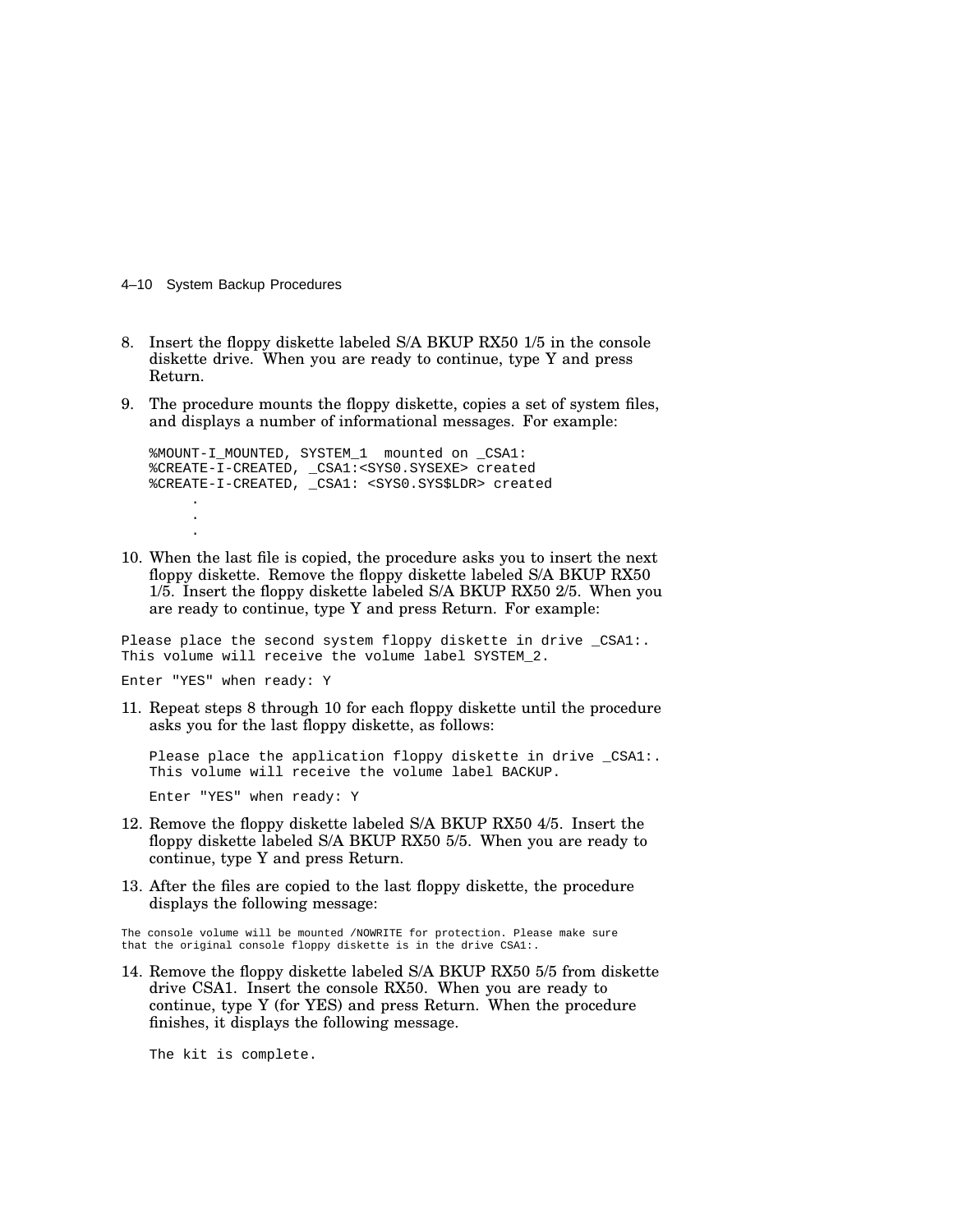System Backup Procedures 4–11

### **4.6 Booting Standalone BACKUP from Floppy Diskettes**

If the system disk containing standalone BACKUP should become unusable, you can boot standalone BACKUP from the RX50 floppy diskettes containing standalone BACKUP (either the set you received with your distribution kit or the set you created yourself, as described in Section 4.5). They are labeled as follows, where *n* is the version of the OpenVMS operating system and  $x$  is the total number of floppy diskettes included with the distribution kit:

| Paper Label <sup>1</sup>       | Volume Label <sup>2</sup> |
|--------------------------------|---------------------------|
| VMS V5.n $S/A$ BKUP RX50 $1/x$ | SYSTEM 1                  |
| VMS V5.n S/A BKUP RX50 $2/x$   | SYSTEM 2                  |
| VMS V5.n $S/A$ BKUP RX50 $3/x$ | SYSTEM 3                  |
|                                |                           |
|                                |                           |
| ٠                              | ٠                         |
| VMS V5.n $S/A$ BKUP RX50 $x/x$ | <b>BACKUP</b>             |

<sup>1</sup>A paper label is the label affixed to a floppy diskette.

<sup>2</sup>A volume label is the name the OpenVMS operating system uses to refer to a floppy diskette. During installation the procedure displays the volume label, not the paper label, in messages.

Regardless of how many floppy diskettes you need to boot standalone BACKUP, note that the last floppy diskette always has the volume label, *BACKUP*. If, for example, you use five floppy diskettes containing standalone BACKUP, they will be labeled as follows:

| <b>Paper Label</b>         | <b>Volume Label</b> |
|----------------------------|---------------------|
| VMS V5.n S/A BKUP RX50 1/5 | SYSTEM 1            |
| VMS V5.n S/A BKUP RX50 2/5 | SYSTEM 2            |
| VMS V5.n S/A BKUP RX50 3/5 | SYSTEM 3            |
| VMS V5.n S/A BKUP RX50 3/5 | SYSTEM 4            |
| VMS V5.n S/A BKUP RX50 5/5 | <b>BACKUP</b>       |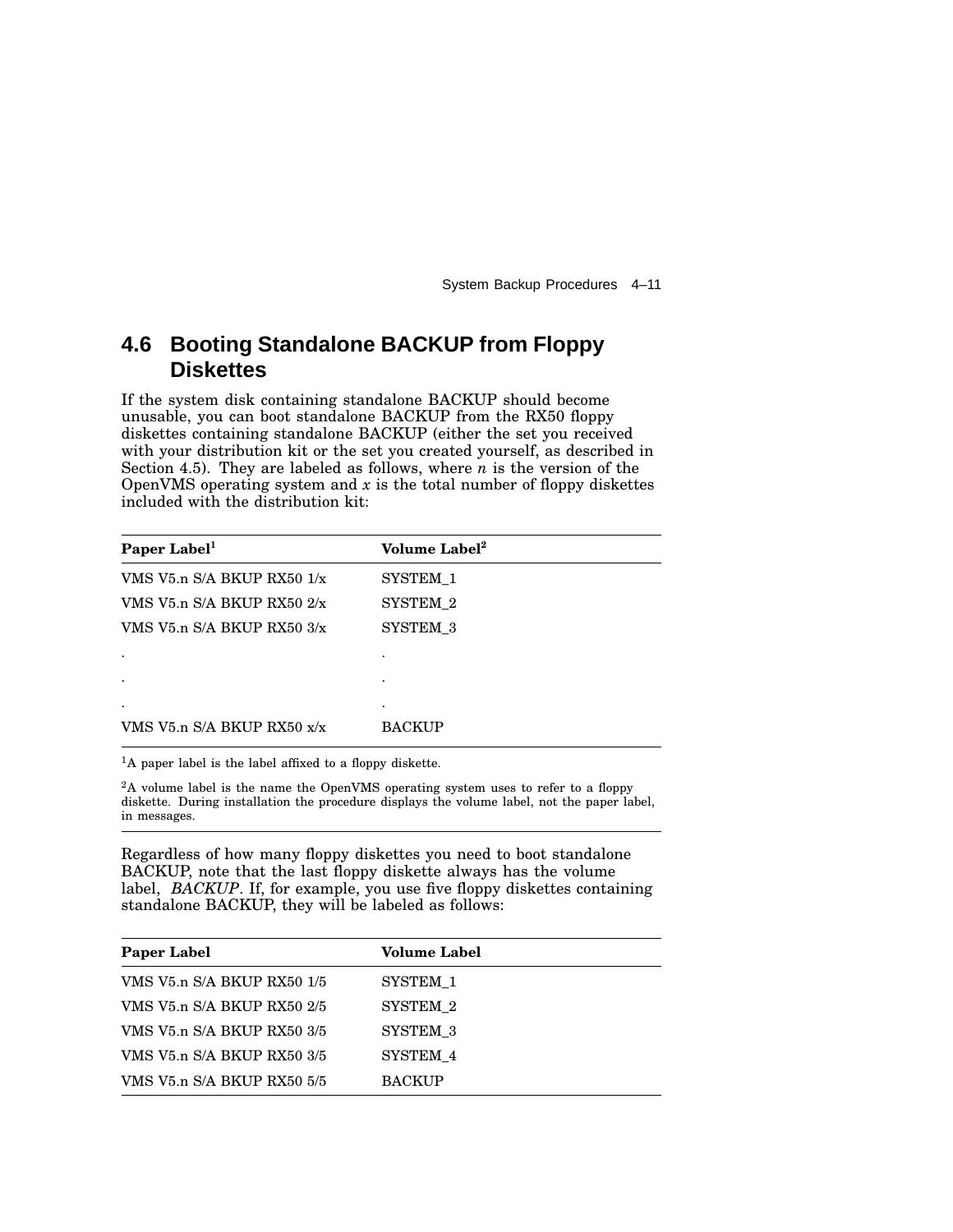4–12 System Backup Procedures

As you boot standalone BACKUP, place those floppy diskettes (five, in this example) successively in the console drive, as follows:

- 1. Make sure the console RX50 is in console diskette drive CSA1.
- 2. Set the upper keylock switch to ENABLE and the lower keylock switch to HALT.
- 3. If the OpenVMS operating system is not running, go to step 4.

If the OpenVMS operating system is running, log in to the SYSTEM account. Enter the following command and press Return:

\$ @SYS\$SYSTEM:SHUTDOWN

The procedure displays several questions that you must answer to complete the shutdown. When the procedure asks if an automatic system reboot should be performed, press Return for NO. When the procedure is finished, it displays the following message:

SYSTEM SHUTDOWN COMPLETE -- USE CONSOLE TO HALT SYSTEM

- 4. Press Ctrl/P.
- 5. At the console-mode prompt, start the BOOT58 program. Enter the following command and press Return:

>>> B/R5:800 CSA1

6. At the BOOT58> prompt enter the following command and press Return:

BOOT58> @CSABOO.CMD

The procedure displays the following message:

Please remove the volume "8200x console" from the console device. Insert the first standalone system volume and enter "YES" when ready: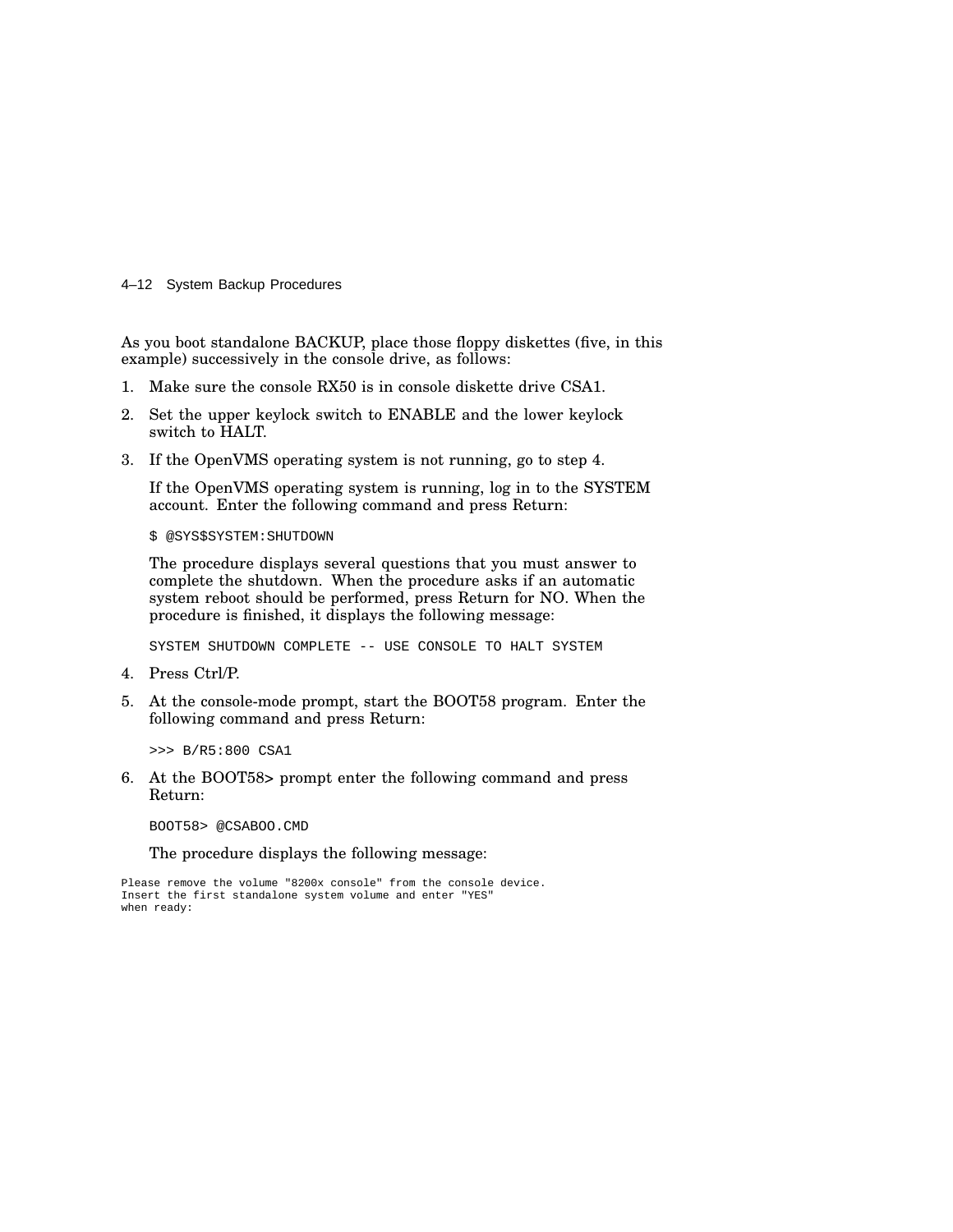System Backup Procedures 4–13

7. Remove the console RX50 and insert the floppy diskette labeled S/A BKUP RX50 1/4 in console diskette drive CSA1. When you are ready to continue, type Y (for YES) and press Return. The procedure displays the following message:

Resuming load operation on volume 'SYSTEM\_1', please stand by...

Approximately 3 minutes later the procedure displays the following message:

VAX/VMS Version V5.n Major version id = 1 Minor version id = 0

Please remove the volume "SYSTEM\_1" from the console device.

Insert the next standalone system volume and enter "YES" when ready:

8. Remove the S/A BKUP RX50 1/5 floppy diskette and insert the floppy diskette labeled S/A BKUP RX50 2/5 in the drive. When you are ready to continue, type Y (for YES) and press Return. The procedure displays the following message:

Resuming load operation on volume "SYSTEM\_2", please stand by...

Please remove the volume "SYSTEM\_2", from the console device.

Insert the next standalone system volume and enter "YES" when ready:

9. Remove the S/A BKUP RX50 2/5 floppy diskette and insert the diskette labeled S/A BKUP RX50 3/5 in the drive. When you are ready to continue, type Y (for YES) and press Return. The procedure displays the following message:

Resuming load operation on volume "SYSTEM\_3", please stand by...

10. The procedure asks you for the date and time. Enter the date and time using the 24-hour clock format and press Return. For example:

PLEASE ENTER DATE AND TIME (DD-MMM-YYYY HH:MM) 19-JUN-1990 15:00

11. The procedure displays the following messages:

Please remove the volume "SYSTEM\_3" from the console device. Insert the next standalone volume and enter "YES" when ready:

12. Remove the S/A BKUP RX50 3/5 floppy diskette and insert the floppy diskette labeled S/A BKUP RX50 4/5 in the drive. When you are ready to continue, type Y and press Return. The procedure displays a message and a list of the local devices on your system and, if you have them, HSC and MSCP served devices. For example:

Available device DJA2 device type RA60 Available device DJA3 device type RA60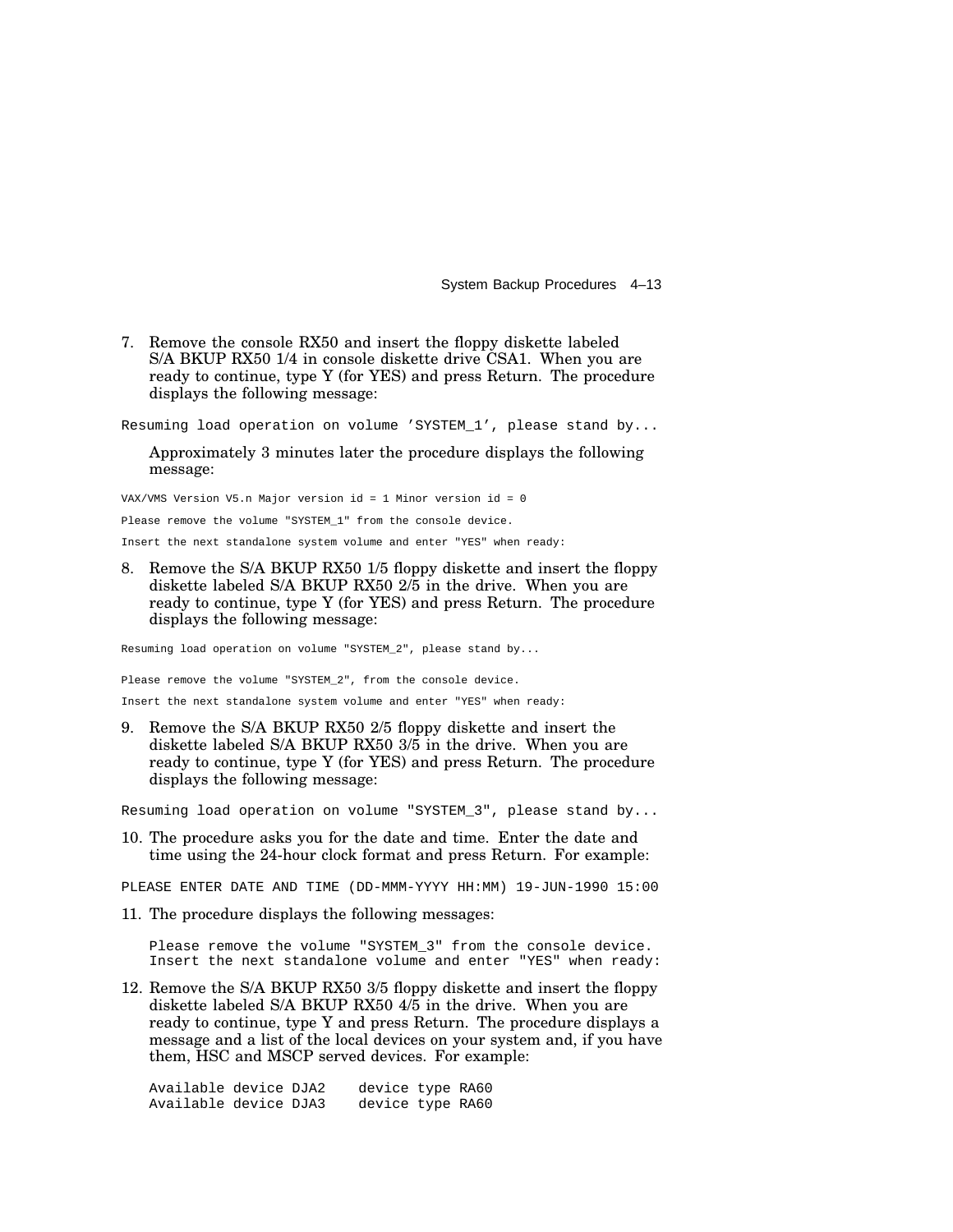4–14 System Backup Procedures

Check the list of devices. If the list is incomplete, make sure that all the drives are connected properly to the system. See your hardware manuals for details.

13. The procedure displays the following messages:

Please remove the volume "SYSTEM\_4" from the console device. Insert the standalone application volume and enter "YES" when ready:

Remove the S/A BKUP RX50 4/5 floppy diskette and insert the floppy diskette labeled S/A BKUP RX50 5/5 in the drive. When you are ready to continue, type Y (for YES) and press Return. The procedure displays the following message:

Resuming load operation on volume "BACKUP", please stand by...

14. When standalone BACKUP finishes booting, it displays an identification message followed by the dollar sign prompt (\$):

%BACKUP-I-IDENT, Standalone BACKUP V5.n; the date is 19-JUN-1990 15:00 \$

15. If you are restoring the system disk, leave the last floppy diskette in the console drive and continue the restore procedure. If you are not restoring the system disk, you may remove the last floppy diskette from the console drive.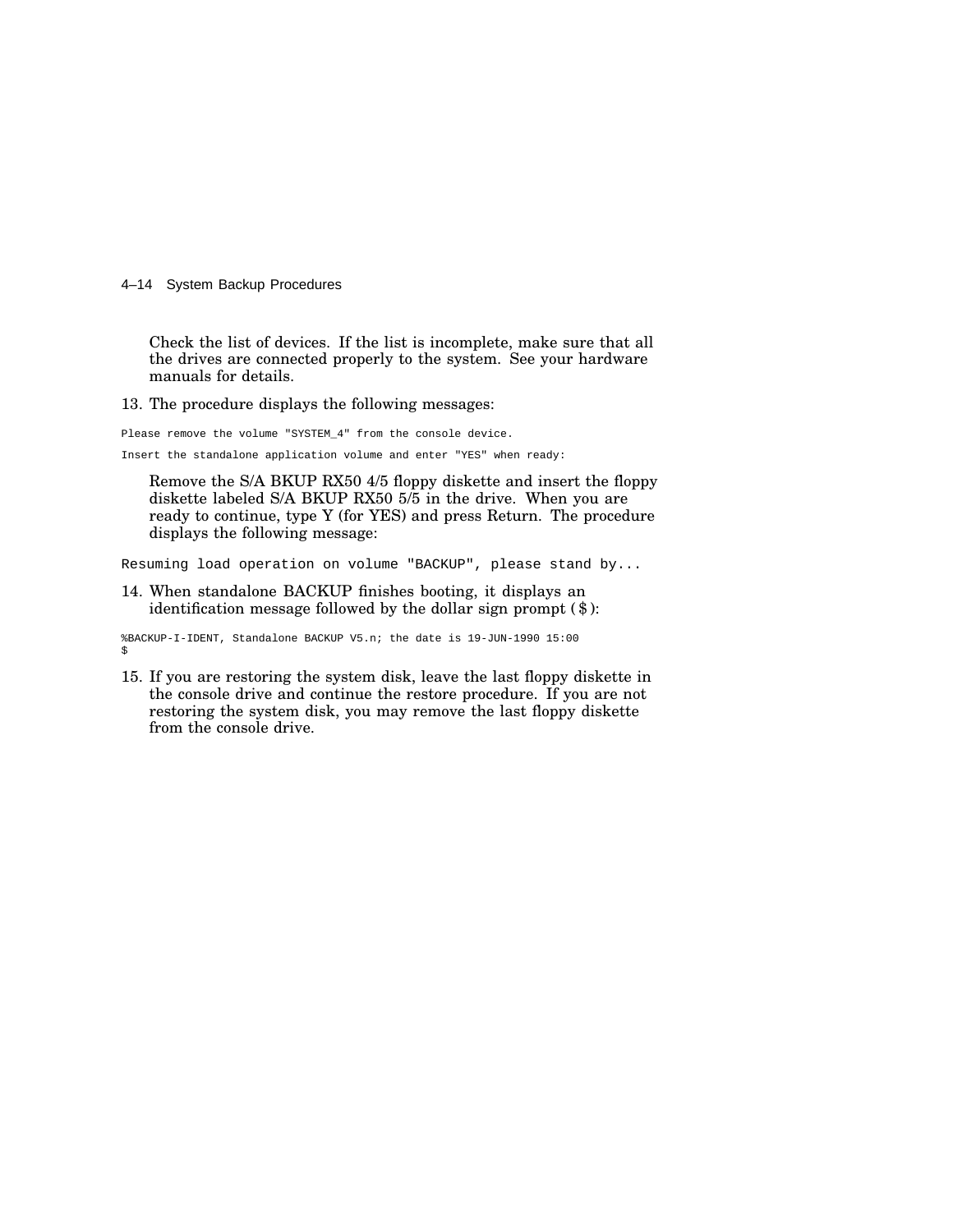System Backup Procedures 4–15

### **4.7 Backing Up the Console RX50**

Make a backup copy of the console RX50 to protect against corruption or loss of the original. First use CONSCOPY.COM to transfer the files on the console RX50 to a directory on the system disk. Then use CONSCOPY.COM to *restore* the files to a new floppy diskette.

To transfer the console files to the system disk, use the following procedure:

- 1. Log in to the SYSTEM account.
- 2. Make sure the console RX50 is in console diskette drive CSA1.
- 3. Enter the following command and press Return:

\$ @SYS\$UPDATE:CONSCOPY

The procedure displays the following messages:

S Y S \$ U P D A T E : C O N S C O P Y . C O M Save or restore a OpenVMS console medium. Which CPU kit do you want to build ? 78X includes 11/780 and 11/785 8600 includes 8650 8200 includes 8250,8300 and 8350 [8600, 8200, 78X, 750 or 730, default 8200]:

4. Press Return. The procedure displays the following messages:

A SAVE operation involves copying the console medium to an RT-11 virtual volume, which is a Files-11 file that is an image of the RT-11 console volume.

A RESTORE operation involves copying the entire contents of a virtual volume to a console medium.

5. When the procedure asks which operation you want, type SAVE and press Return. For example:

Do you want to SAVE or RESTORE your console RX50?: SAVE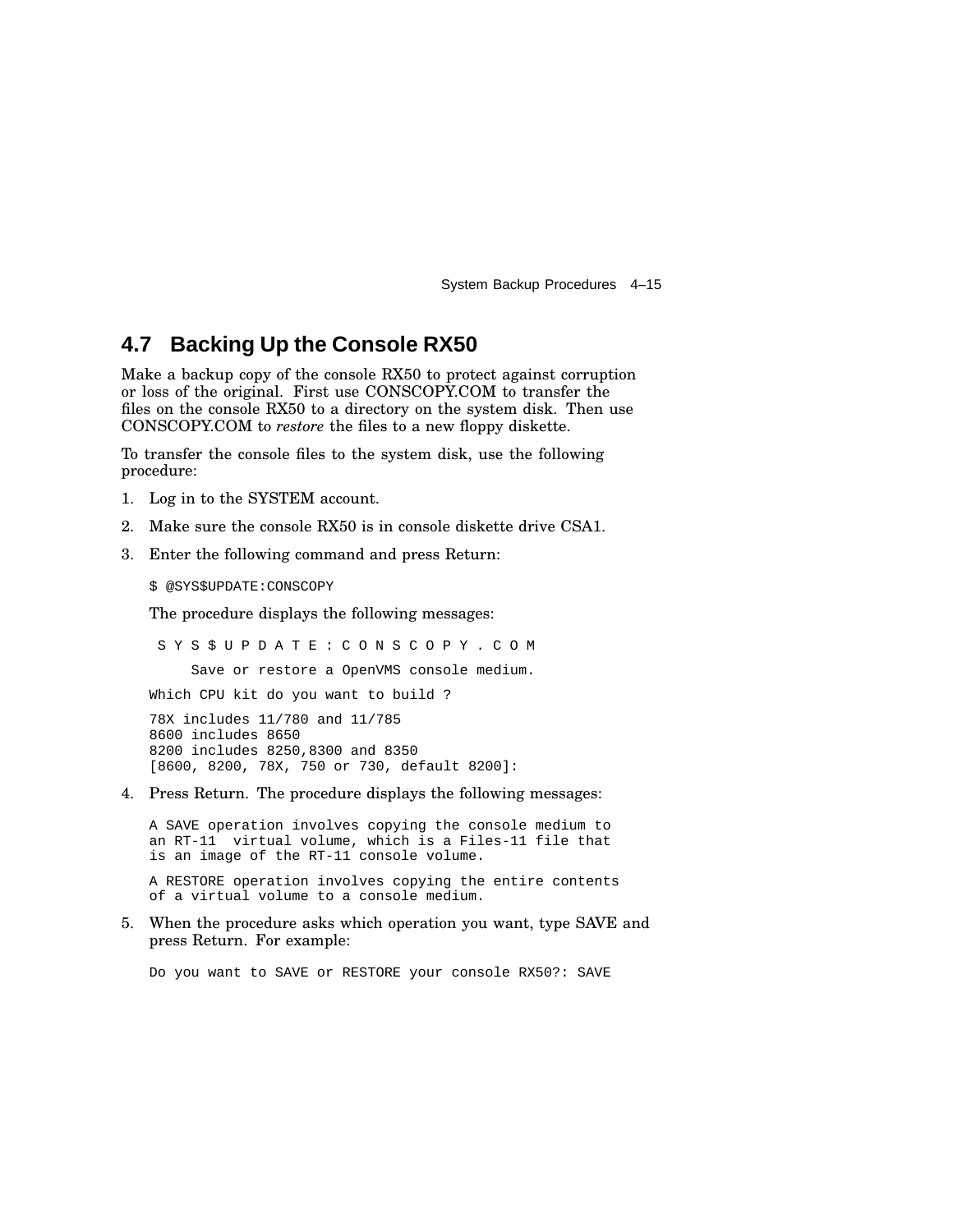4–16 System Backup Procedures

6. The procedure asks for the name of the *virtual disk* that you want the files to be saved on. Press Return to select the default (SYS\$DISK:CONSOLE.DSK). For example:

Enter file name of virtual disk [default SYS\$DISK:CONSOLE.DSK]:

- 7. To verify the operation, press Return (for YES) in response to the following question:
- Do you want log messages as files are copied? [Y/N, default YES]
- 8. The procedure asks for the name of the console drive. Type CSA1: and press Return. Make sure you put a colon (:) after the device name. For example:

Enter console device drive (DDCU:): CSA1:

9. When the procedure displays the following message, press Return (the console RX50 is in the drive already).

Put your console RX50 into drive \_CSA1:, and type Return when ready:

After you press Return, the procedure mounts the console RX50, and uses the Exchange Utility to begin the *save* operation. The procedure displays several EXCHANGE messages, file header information, and a list of the files that are being saved. When the procedure is complete, it displays the following message:

The SAVE of your console floppy is complete.

To transfer the files that are on the system disk to a new floppy diskette, use the following procedure:

1. Enter the following command and press Return:

\$ @SYS\$UPDATE:CONSCOPY

2. The procedure displays the following message:

S Y S \$ U P D A T E : C O N S C O P Y . C O M Save or restore a OpenVMS console medium. Which CPU kit do you want to build ? 78X includes 11/780 and 11/785 8600 includes 8650 8200 includes 8250, 8300 and 8350 [8600, 8200, 78X, 750 or 730, default 8200]: